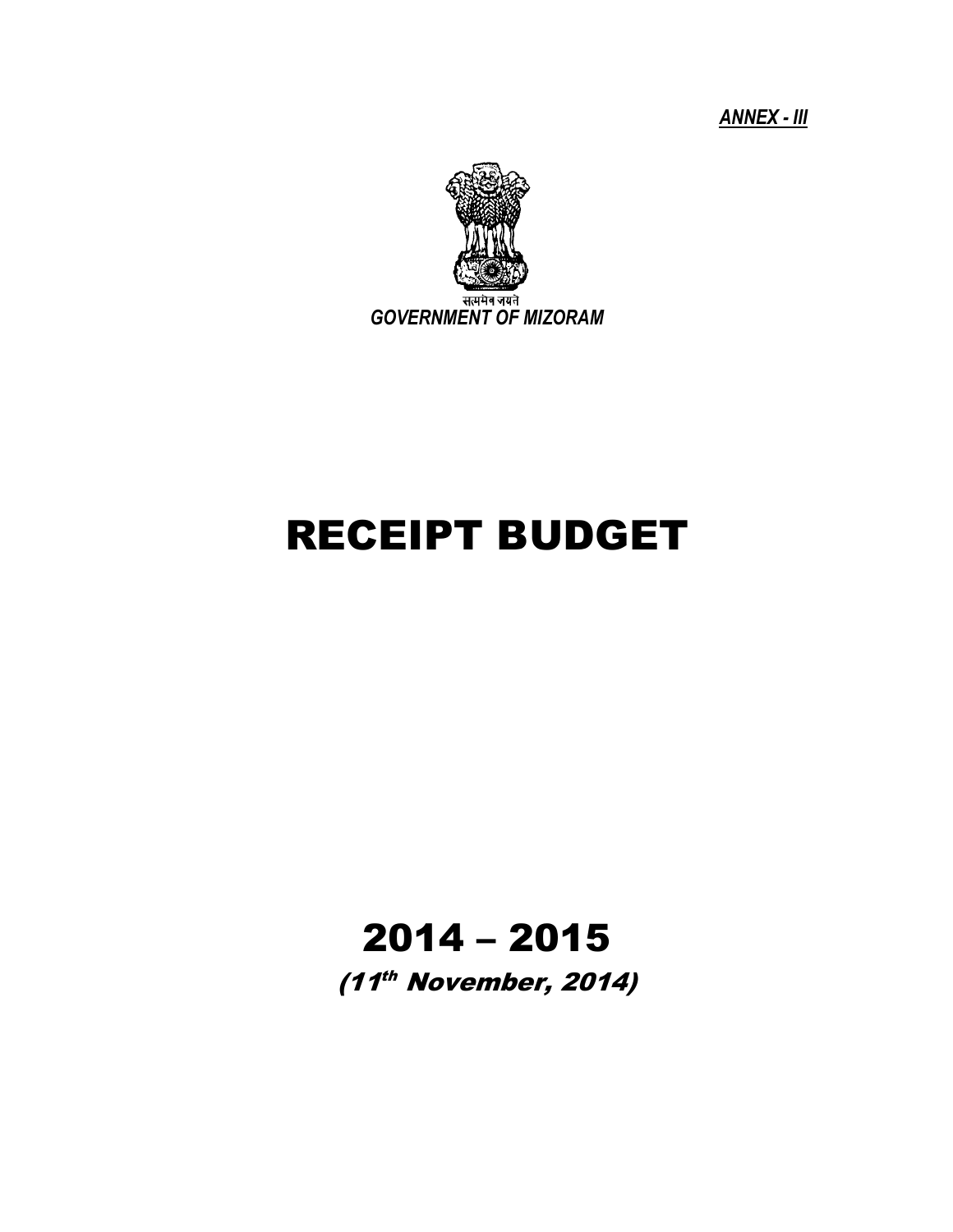# **CONTENTS**

# **I: REVENUE RECEIPTS**

|             | <b>SUMMARY</b>                                |                |       |
|-------------|-----------------------------------------------|----------------|-------|
| $\bm{A}$ .  | STATE'S OWN TAX REVENUES                      |                | 2-6   |
| <b>B.</b>   | <b>STATE'S OWN NON-TAX REVENUES</b>           |                | 7-29  |
| $C_{\cdot}$ | <b>DEVOLUTION OF CENTRAL TAXES AND DUTIES</b> |                | 30    |
| $\bm{D}$ .  | <b>GRANTS-IN-AID FROM CENTRAL GOVERNMENT</b>  | $\blacksquare$ | 31-32 |

# **II: CAPITAL RECEIPTS**

| E. PUBLIC DEBT      | <b>Service</b> | 33      |
|---------------------|----------------|---------|
| F. LOANS & ADVANCES |                | - 34-35 |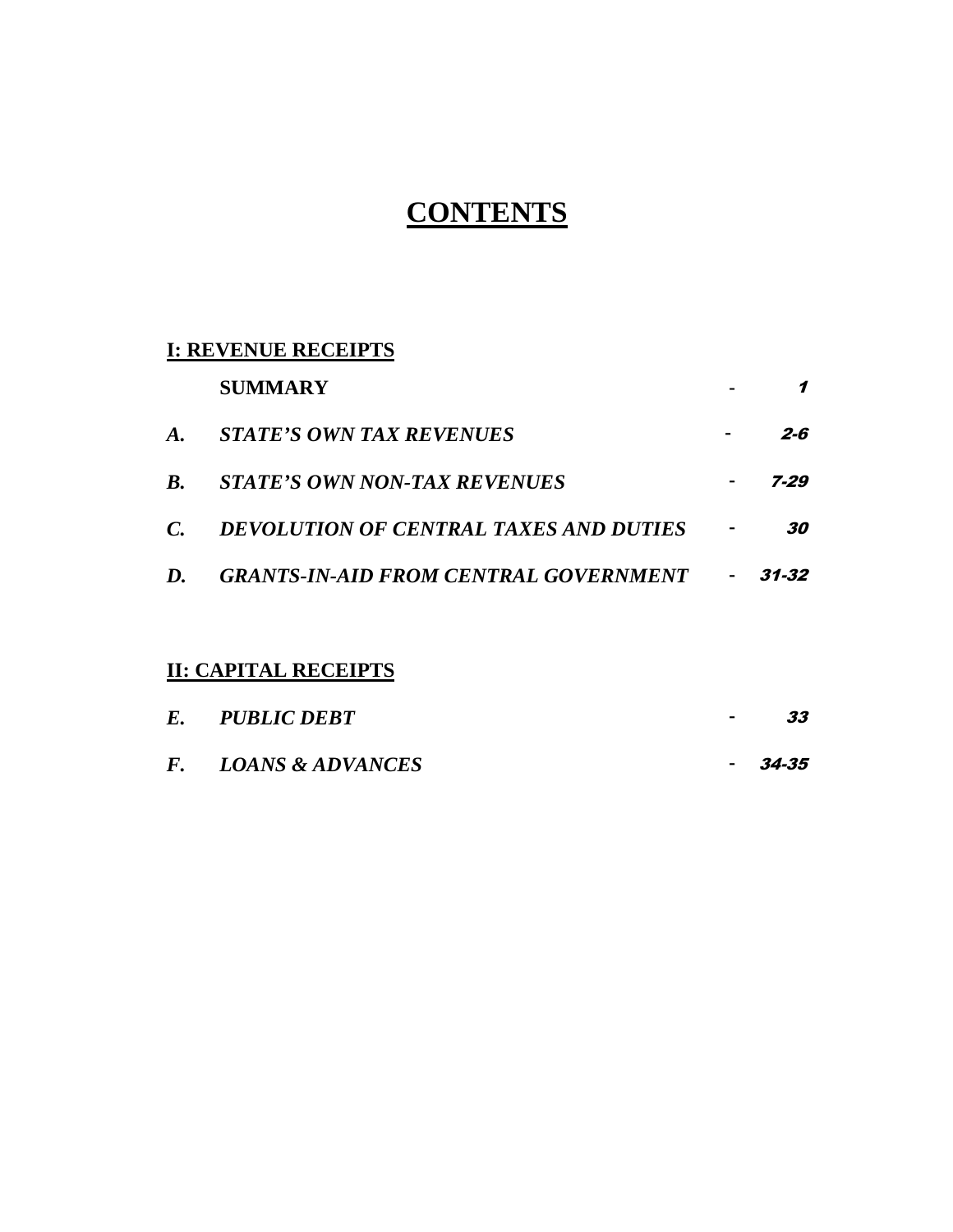# **SUMMARY OF RECEIPTS**

|                |                  |                  |                                                    | $\zeta$ $\bar{\zeta}$ in lakh) |
|----------------|------------------|------------------|----------------------------------------------------|--------------------------------|
| <b>Actuals</b> | <b>Budget</b>    | <b>Revised</b>   |                                                    | <b>Budget</b>                  |
|                | <b>Estimates</b> | <b>Estimates</b> | <b>Major Head of Account</b>                       | <b>Estimates</b>               |
| 2012-13        | 2013-14          | 2013-14          |                                                    | 2014-15                        |
|                |                  |                  |                                                    |                                |
|                |                  |                  | <b>I - REVENUE RECEIPTS</b>                        |                                |
| 22314.60       | 22225.00         |                  | 23482.00 A. State's Own Tax Revenues               | 27039.00                       |
|                |                  |                  |                                                    |                                |
| 21280.04       | 26600.45         |                  | 25178.40 B. State's Own Non-Tax Revenues           | 27848.00                       |
| 43594.64       | 48825.45         |                  | 48660.40 Total of State's Own Revenues $(A+B)$     | 54887.00                       |
|                |                  |                  |                                                    |                                |
| 78596.00       | 93566.00         |                  | 85808.00 C. Devolution of Central Taxes & Duties   | 103085.00                      |
|                |                  |                  |                                                    |                                |
| 331483.66      | 361550.86        |                  | 418427.75 D. Grants-in-Aid from Central Government | 429974.58                      |
| 410079.66      | 455116.86        |                  | 504235.75 Total of Central Transfer $(C+D)$        | 533059.58                      |
|                |                  |                  |                                                    |                                |
| 453674.30      | 503942.31        |                  | 552896.15 TOTAL OF REVENUE RECEIPTS                | 587946.58                      |
|                |                  |                  |                                                    |                                |
|                |                  |                  | <b>II - CAPITAL RECEIPTS</b>                       |                                |
| 42028.18       | 38547.00         |                  | 107151.28 E. Public Debt                           | 47712.00                       |
|                |                  |                  |                                                    |                                |
| 2948.05        | 2754.50          |                  | 3311.08 F. Loans & Advances                        | 4000.00                        |
|                |                  |                  |                                                    |                                |
| 44976.23       | 41301.50         |                  | 110462.36 TOTAL OF CAPITAL RECEIPTS                | 51712.00                       |
|                |                  |                  |                                                    |                                |
| 498650.53      | 545243.81        |                  | 663358.51 GRAND TOTAL                              | 639658.58                      |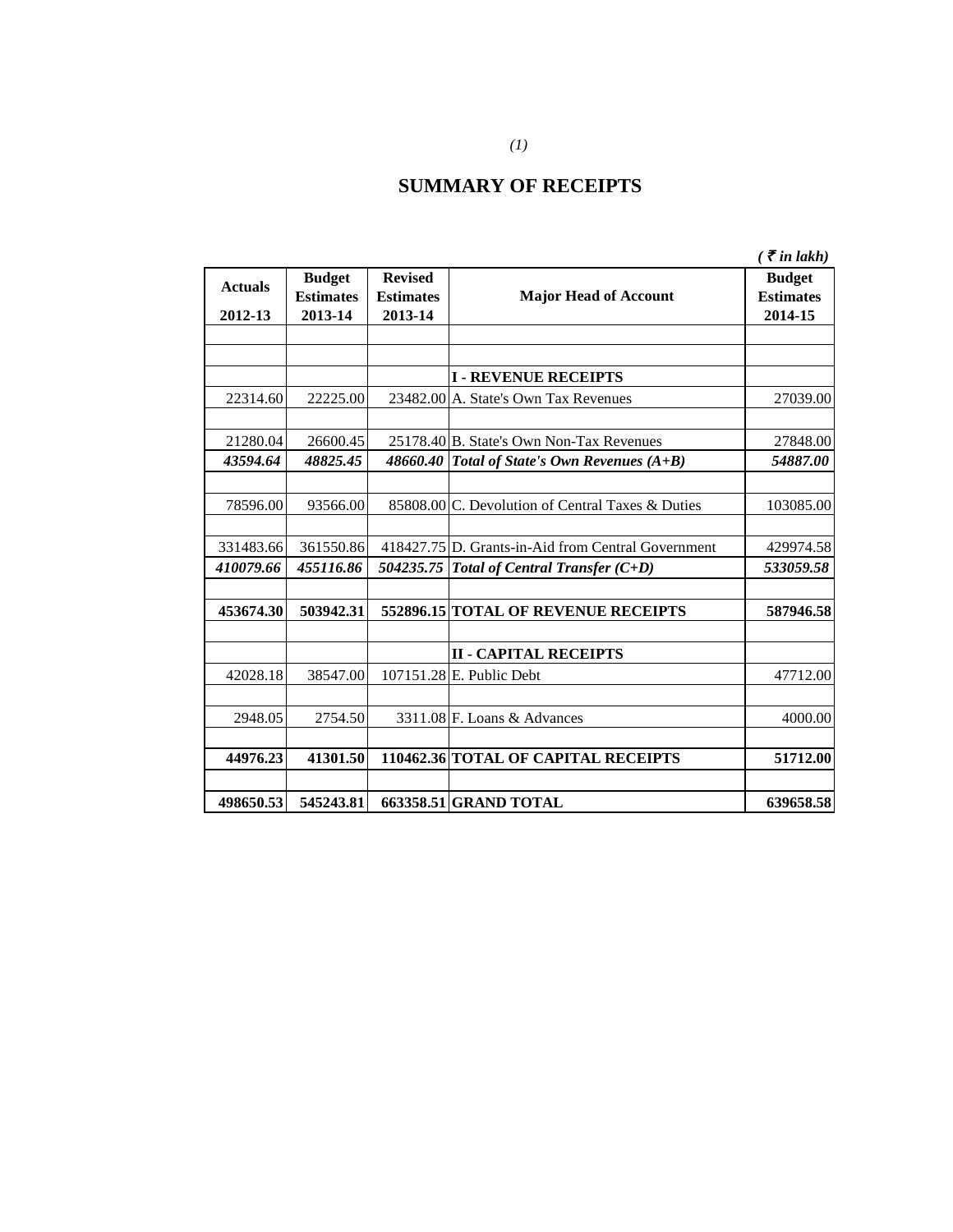## **I: REVENUE RECEIPTS A : STATE'S OWN TAX REVENUES**

|                |                  |                  |                                                                 | $\zeta$ $\bar{\zeta}$ in lakh) |
|----------------|------------------|------------------|-----------------------------------------------------------------|--------------------------------|
| <b>Actuals</b> | <b>Budget</b>    | <b>Revised</b>   |                                                                 | <b>Budget</b>                  |
|                | <b>Estimates</b> | <b>Estimates</b> | <b>Major Head of Account</b>                                    | <b>Estimates</b>               |
| 2012-13        | 2013-14          | 2013-14          |                                                                 | 2014-15                        |
|                |                  |                  |                                                                 |                                |
|                |                  |                  | (a) Taxes on Income & Expenditure                               |                                |
|                |                  |                  | 0021 - Taxes on Income other than Corporation Tax               |                                |
|                |                  |                  | $00 -$                                                          |                                |
|                |                  |                  | 101 - Income Tax                                                |                                |
|                |                  |                  | 01 - Income Tax on Union Emoluments including pension           |                                |
|                |                  |                  | $00 -$                                                          |                                |
|                |                  |                  | $00 -$                                                          |                                |
| 65.50          | 0.00             |                  | 0.00 Total of 0021 - Taxes on Income other than Corporation Tax | $\overline{a}$                 |
|                |                  |                  | 0028 - Other Taxes on Income & Expenditure                      |                                |
|                |                  |                  | $00 -$                                                          |                                |
|                | 1299.00          | 1449.00          | 107 - Tax on Profession, Trades, Callings & Employment          | 1663.00                        |
|                |                  |                  | 01 - Taxation                                                   |                                |
|                |                  |                  | $00 -$                                                          |                                |
|                |                  |                  | $00 -$                                                          |                                |
|                | 1.00             | 1.00             | 800 - Other receipts                                            | 1.00                           |
|                |                  |                  | 01 - Taxation                                                   |                                |
|                |                  |                  | $00 -$                                                          |                                |
|                |                  |                  | $00 -$                                                          |                                |
| 1302.68        | 1300.00          |                  | 1450.00 Total of 0028 - Other Taxes on Income & Expenditure     | 1664.00                        |
| 1368.18        | 1300.00          |                  | 1450.00 TOTAL of (a) TAXES ON INCOME & EXPENDITURE              | 1664.00                        |
|                |                  |                  | (b) Taxes on Property & Capital Transaction                     |                                |
|                |                  |                  | 0029 - Land Revenue                                             |                                |
|                |                  | 325.00           | $00 -$<br>101 - Land Revenue/Tax                                |                                |
|                | 300.00           |                  | 01 - Land Revenue & Settlement                                  | 400.00                         |
|                |                  |                  | $00 -$                                                          |                                |
|                |                  |                  | $00 -$                                                          |                                |
|                |                  |                  | 102 - Taxes on Plantations                                      |                                |
|                |                  |                  | 01 - Land Revenue & Settlement                                  |                                |
|                |                  |                  | $00 -$                                                          |                                |
|                |                  |                  | $00 -$                                                          |                                |
|                | 100.00           | 125.00           | 103 - Rates and Cesses on Land                                  | 115.00                         |
|                |                  |                  | 01 - Land Revenue & Settlement                                  |                                |
|                |                  |                  | $00 -$                                                          |                                |
|                |                  |                  | $00 -$                                                          |                                |
|                |                  |                  | 106 - Receipts on account of Survey & Settl. Ops                |                                |
|                |                  |                  | 01 - Land Revenue & Settlement                                  |                                |
|                |                  |                  | $00 -$                                                          |                                |
|                |                  |                  | $00 -$                                                          |                                |
|                | 2.00             | 3.00             | 800 - Other receipts                                            | 5.00                           |
|                |                  |                  | 01 - Land Revenue & Settlement                                  |                                |
|                |                  |                  | $00 -$                                                          |                                |
|                |                  |                  | $00 -$                                                          |                                |
| 304.31         | 402.00           |                  | 453.00 Total of 0029 - Land Revenue                             | 520.00                         |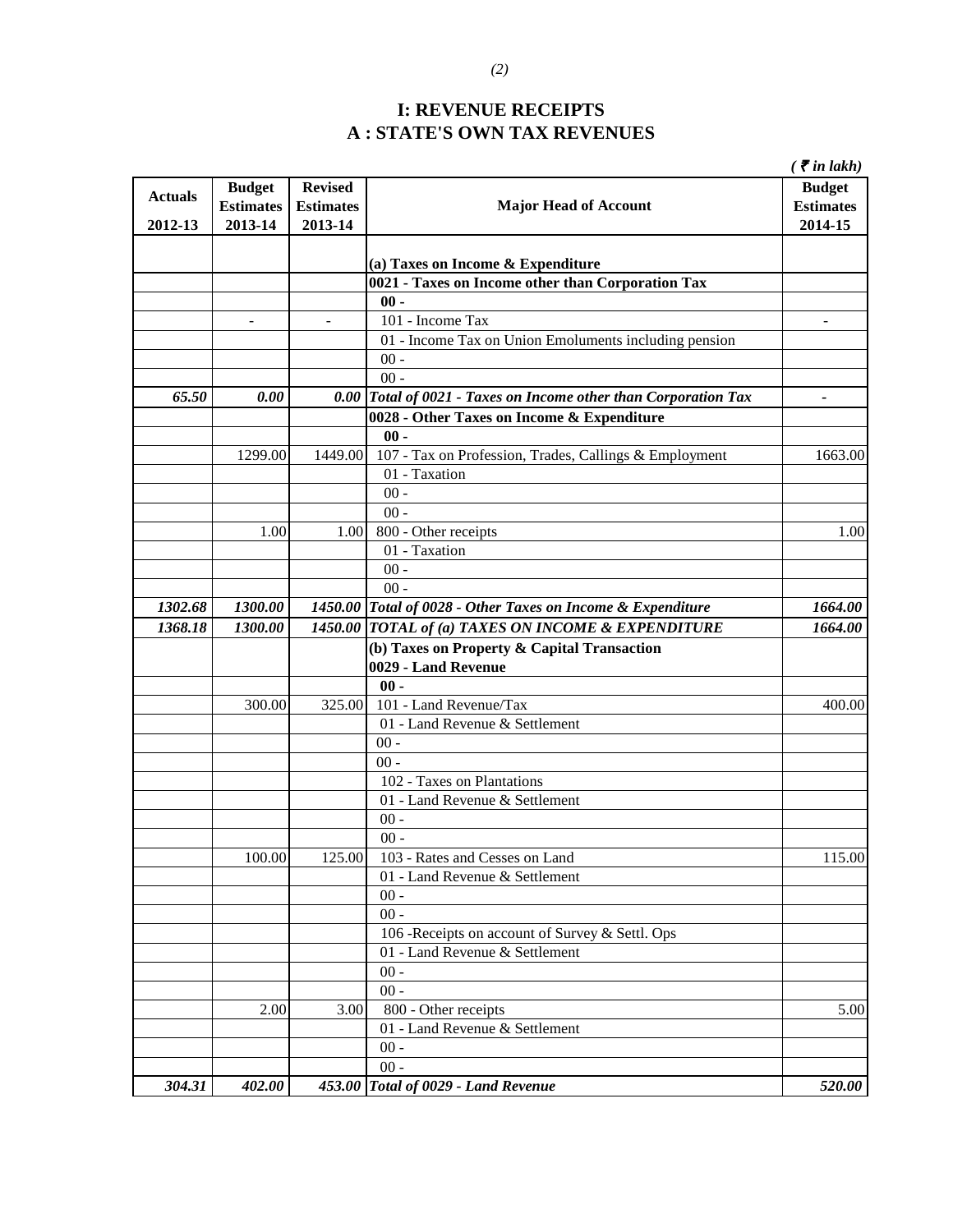|                          |                          |                  |                                                    | $\zeta$ $\bar{\zeta}$ in lakh) |
|--------------------------|--------------------------|------------------|----------------------------------------------------|--------------------------------|
| <b>Actuals</b>           | <b>Budget</b>            | <b>Revised</b>   |                                                    | <b>Budget</b>                  |
|                          | <b>Estimates</b>         | <b>Estimates</b> | <b>Major Head of Account</b>                       | <b>Estimates</b>               |
| 2012-13                  | 2013-14                  | 2013-14          |                                                    | 2014-15                        |
|                          |                          |                  | 0030 - Stamps & Registration Fees                  |                                |
|                          |                          |                  | 03 - Registration Fees                             |                                |
|                          | $\overline{\phantom{a}}$ | $\sim$           | 104 - Fees for registering documents               |                                |
|                          |                          |                  | 01 - Law & Judicial                                |                                |
|                          |                          |                  | $00 -$                                             |                                |
|                          |                          |                  | $00 -$                                             |                                |
|                          | ÷,                       | $\blacksquare$   | 800 - Other receipts                               |                                |
|                          |                          |                  | 01 - Law & Judicial                                |                                |
|                          |                          |                  | $00 -$                                             |                                |
|                          |                          |                  | $00 -$                                             |                                |
| $\overline{\phantom{a}}$ | 0.00                     | $\overline{a}$   | <b>Sub-Total of Sub Head : Law &amp; Judicial</b>  | $\blacksquare$                 |
|                          |                          |                  | 0030 - Stamps & Registration Fees                  |                                |
|                          |                          |                  | 01 - Stamps - Judicial                             |                                |
|                          | 4.00                     | 0.50             | 101 - Court Fees realised in stamps                | 0.50                           |
|                          |                          |                  | 01 - Accounts & Treasuries                         |                                |
|                          |                          |                  | $00 -$                                             |                                |
|                          |                          |                  | $00 -$                                             |                                |
|                          | 5.00                     | 0.50             | 102 - Sale of Stamps                               | 0.50                           |
|                          |                          |                  | 01 - Accounts & Treasuries                         |                                |
|                          |                          |                  | $00 -$                                             |                                |
|                          |                          |                  | $00 -$                                             |                                |
|                          |                          |                  | 800 - Other receipts                               |                                |
|                          |                          |                  | 01 - Accounts & Treasuries                         |                                |
|                          |                          |                  | $00 -$                                             |                                |
|                          |                          |                  | $00 -$                                             |                                |
|                          |                          |                  | 02 - Stamps - Non-Judicial                         |                                |
|                          | 50.00                    | 4.00             | 102 - Sale of Stamps                               | 5.00                           |
|                          |                          |                  | 01 - Accounts & Treasuries                         |                                |
|                          |                          |                  | $00-$                                              |                                |
|                          |                          |                  | $00 -$                                             |                                |
|                          | 10.00                    | 0.50             | 103 - Duty on Impressing of Documents              | 0.50                           |
|                          |                          |                  | 01 - Accounts & Treasuries                         |                                |
|                          |                          |                  |                                                    |                                |
|                          |                          |                  | $00 -$<br>$00-$                                    |                                |
|                          |                          |                  | 800 - Other receipts                               |                                |
|                          | 1.00                     | 0.50             | 01 - Accounts & Treasuries                         | 0.50                           |
|                          |                          |                  | $00 -$                                             |                                |
|                          |                          |                  |                                                    |                                |
|                          |                          |                  | $00-$                                              |                                |
| 0.00                     | 70.00                    |                  | 6.00 Sub-Total of Sub Head : Accounts & Treasuries | 7.00                           |
| 64.29                    | 70.00                    |                  | 6.00 Total of 0030 - Stamps & Registration         | 7.00                           |
| 368.60                   | 472.00                   |                  | 459.00 TOTAL (b) - Taxes on Property and Capital   | 527.00                         |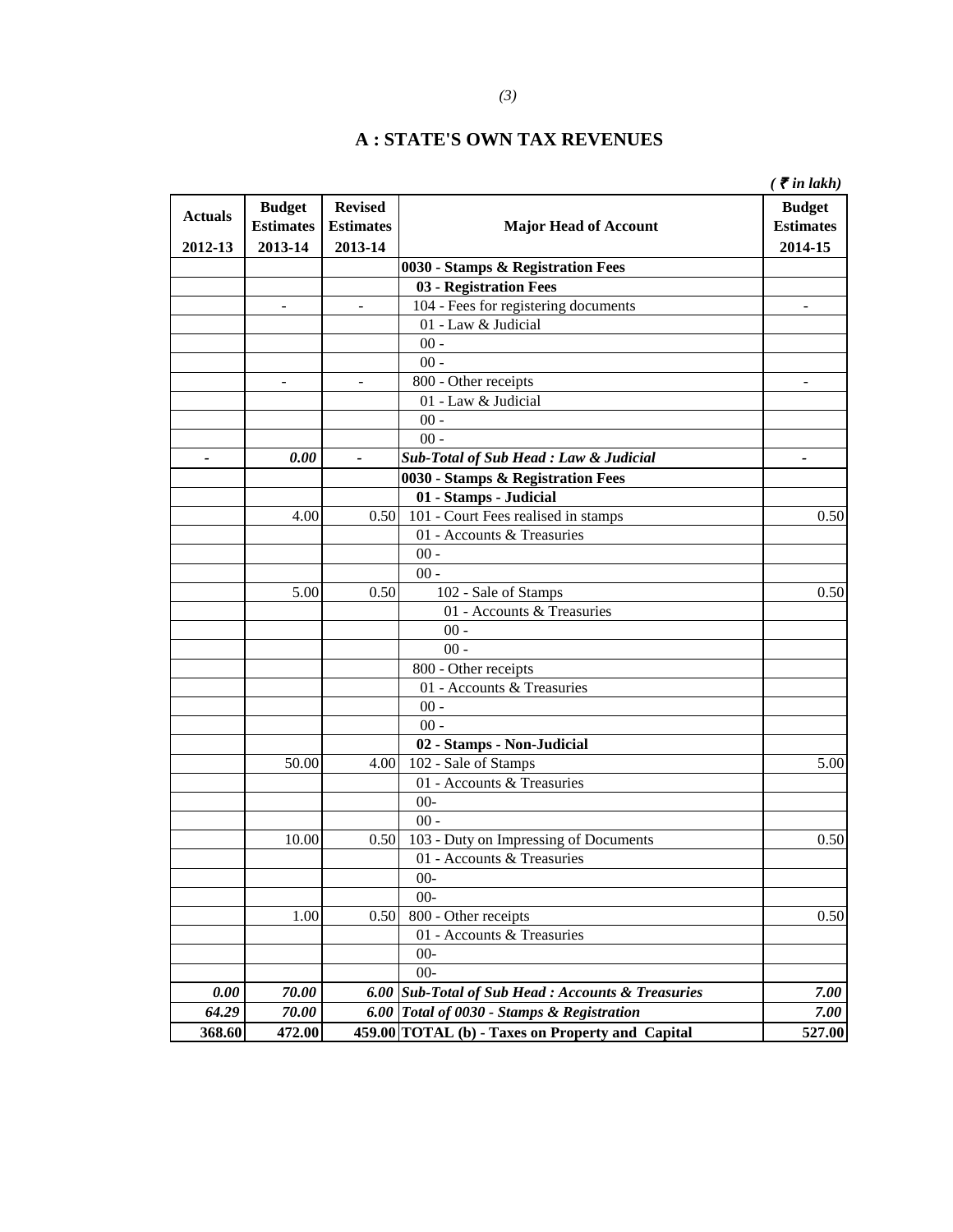|                |                  |                  |                                                   | $\zeta$ $\bar{\zeta}$ in lakh) |
|----------------|------------------|------------------|---------------------------------------------------|--------------------------------|
| <b>Actuals</b> | <b>Budget</b>    | <b>Revised</b>   |                                                   | <b>Budget</b>                  |
|                | <b>Estimates</b> | <b>Estimates</b> | <b>Major Head of Account</b>                      | <b>Estimates</b>               |
| 2012-13        | 2013-14          | 2013-14          |                                                   | 2014-15                        |
|                |                  |                  | (c) Taxes on Commodities & Services               |                                |
|                |                  |                  | 0039 - State Excise                               |                                |
|                |                  |                  | $00 -$                                            |                                |
|                | 250.00           | 250.00           | 105 - Foreign Liquors and spirits                 | 300.00                         |
|                |                  |                  | 01 - Excise & Narcotics                           |                                |
|                |                  |                  | $00 -$                                            |                                |
|                |                  |                  | $00 -$                                            |                                |
|                | 50.00            | 50.00            | 150 - Fines and confiscations                     | 40.00                          |
|                |                  |                  | 01 - Excise & Narcotics                           |                                |
|                |                  |                  | $00 -$                                            |                                |
|                |                  |                  | $00 -$                                            |                                |
|                | 2.00             | 2.00             | 800 - Other receipts                              | 7.00                           |
|                |                  |                  | 01 - Excise & Narcotics                           |                                |
|                |                  |                  | $00 -$                                            |                                |
| 283.17         | 302.00           |                  | $00 -$<br>302.00 Total of 0039 - State Excise     | 347.00                         |
|                |                  |                  | 0040 - Tax on Sales, Trade etc.                   |                                |
|                |                  |                  | $00 -$                                            |                                |
|                | 2.00             | 5.00             | 101 - Receipts under Central Sales Tax Act        | 8.00                           |
|                |                  |                  | 01 - Taxation                                     |                                |
|                |                  |                  | $00 -$                                            |                                |
|                |                  |                  | $00 -$                                            |                                |
|                | 11200.00         | 11500.00         | 102 - Receipt under State Sales Tax Act           | 12500.00                       |
|                |                  |                  | 01 - Taxation                                     |                                |
|                |                  |                  | $00 -$                                            |                                |
|                |                  |                  | $00 -$                                            |                                |
|                | 6400.00          | 7450.00          | 103 - Tax on Sale of motor spirits and lubricants | 9200.00                        |
|                |                  |                  | 01 - Taxation                                     |                                |
|                |                  |                  | $00 -$                                            |                                |
|                |                  |                  | $00 -$                                            |                                |
|                |                  |                  | 104 - Surcharge on Sales Tax                      |                                |
|                |                  |                  | 01 - Taxation                                     |                                |
|                |                  |                  | $00 -$                                            |                                |
|                |                  |                  | $00 -$                                            |                                |
|                |                  |                  | 105 - Tax on Sale of Crude Oil                    |                                |
|                |                  |                  | 01 - Taxation                                     |                                |
|                |                  |                  | $00 -$                                            |                                |
|                |                  |                  | $00 -$                                            |                                |
|                |                  |                  | 107 - Receipt of Turnover Tax                     |                                |
|                |                  |                  | 01 - Taxation                                     |                                |
|                |                  |                  | $00 -$                                            |                                |
|                |                  |                  | $00 -$                                            |                                |
|                | 38.00            | 45.00            | 800 - Other receipts                              | 100.00                         |
|                |                  |                  | 01 - Taxation                                     |                                |
|                |                  |                  | $00$ -                                            |                                |
|                |                  |                  | $00 -$                                            |                                |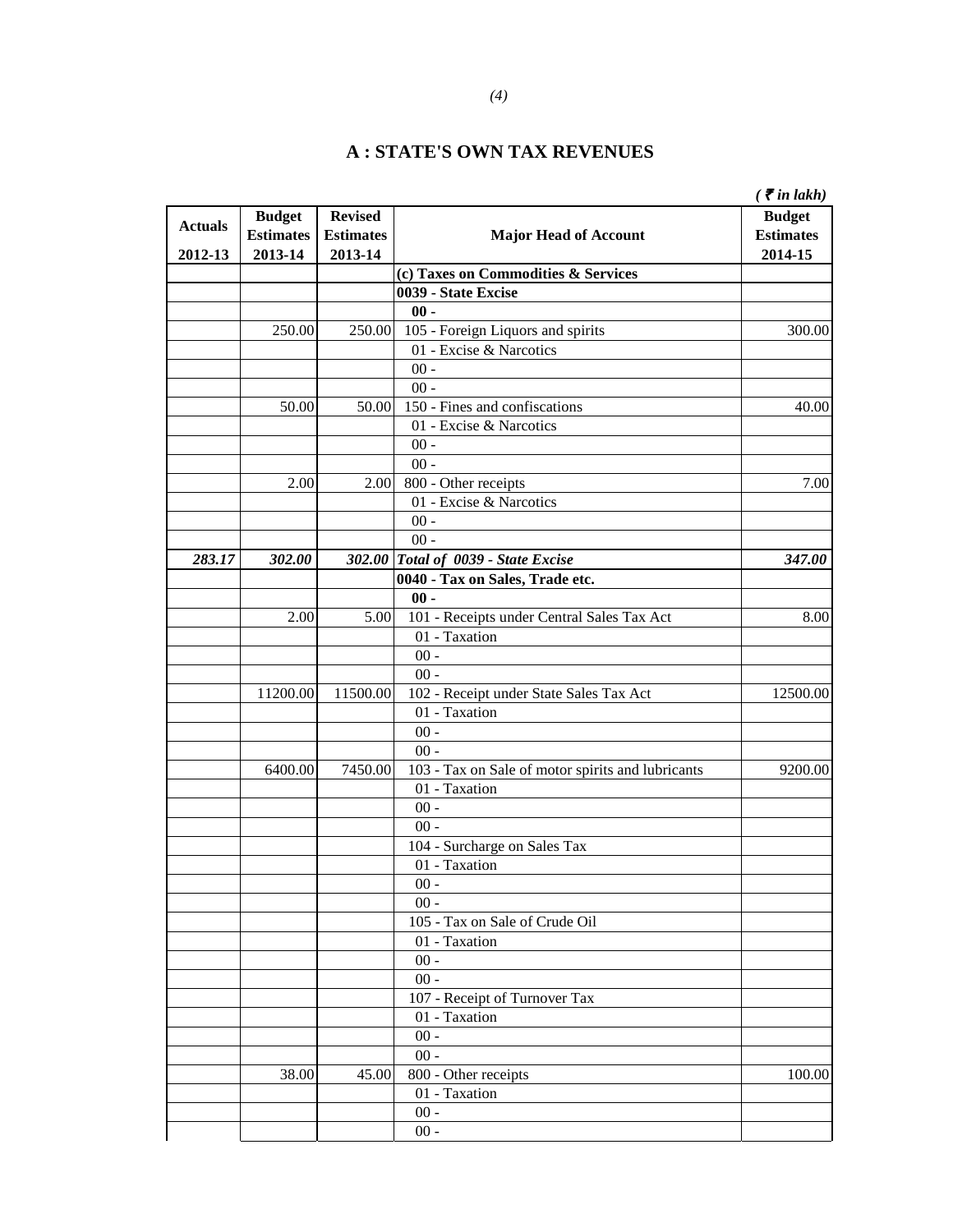|  |  | 17587.32   17640.00   19000.00   Total of 0040 - Sales Tax | 21808.00 |
|--|--|------------------------------------------------------------|----------|
|  |  |                                                            |          |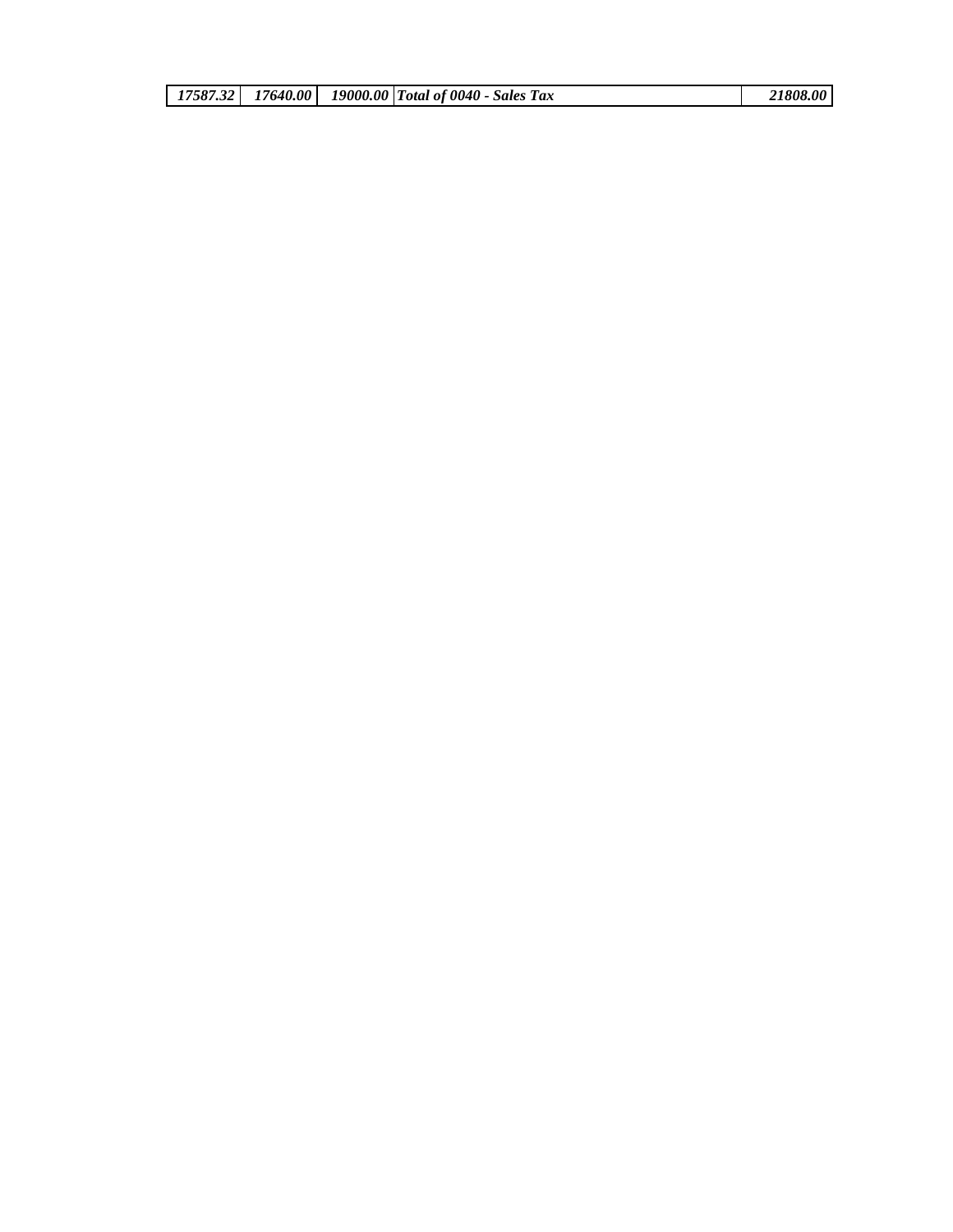|                |                  |                  |                                                         | $\zeta$ $\bar{\zeta}$ in lakh) |
|----------------|------------------|------------------|---------------------------------------------------------|--------------------------------|
|                | <b>Budget</b>    | <b>Revised</b>   |                                                         | <b>Budget</b>                  |
| <b>Actuals</b> | <b>Estimates</b> | <b>Estimates</b> | <b>Major Head of Account</b>                            | <b>Estimates</b>               |
| 2012-13        | 2013-14          | 2013-14          |                                                         | 2014-15                        |
|                |                  |                  | 0041 - Taxes on Vehicles                                |                                |
|                |                  |                  | $00 -$                                                  |                                |
|                | 150.00           | 99.00            | 101 - Receipts under the Indian Motor Vehicles Act      | 400.00                         |
|                |                  |                  | 01 - Transport                                          |                                |
|                |                  |                  | $00 -$                                                  |                                |
|                |                  |                  | $00 -$                                                  |                                |
|                | 1800.00          | 1750.00          | 102 - Receipts under the State Motor Vehicles Taxn. Act | 1670.00                        |
|                |                  |                  | 01 - Transport                                          |                                |
|                |                  |                  | $00 -$                                                  |                                |
|                |                  |                  | $00 -$                                                  |                                |
|                | 50.00            | 47.00            | 800 - Other receipts                                    | 100.00                         |
|                |                  |                  | 01 - Transport                                          |                                |
|                |                  |                  | $00 -$                                                  |                                |
|                |                  |                  | $00 -$                                                  |                                |
|                | 2000.00          |                  | 1896.00 Sub-Total of Sub Head: Transport                | 2170.00                        |
|                |                  |                  | 0041 - Taxes on Vehicles                                |                                |
|                |                  |                  | $00 -$                                                  |                                |
|                | 5.00             | 5.00             | 101 - Receipts under the Indian Motor Vehicles Act      | 6.00                           |
|                |                  |                  | 01 - Police                                             |                                |
|                |                  |                  | $00 -$                                                  |                                |
|                |                  |                  | $00 -$                                                  |                                |
|                | 40.00            | 30.00            | 102 - Receipts under the State Motor Vehicles Taxn. Act | 40.00                          |
|                |                  |                  | 01 - Police                                             |                                |
|                |                  |                  | $00 -$                                                  |                                |
|                |                  |                  | $00 -$                                                  |                                |
|                | 5.00             | 5.00             | 800 - Other receipts                                    | 5.00                           |
|                |                  |                  | 01 - Police                                             |                                |
|                |                  |                  | $00 -$                                                  |                                |
|                |                  |                  | $00 -$                                                  |                                |
|                | 50.00            |                  | 40.00 Sub-Total of Sub Head: Police                     | 51.00                          |
|                |                  |                  | 0041 - Taxes on Vehicles                                |                                |
|                |                  |                  | $00 -$                                                  |                                |
|                | 1.00             | 2.00             | 101 - Parking Fee at Lengpui Airport                    | 3.00                           |
|                |                  |                  | 01 - Aviation                                           |                                |
|                |                  |                  | $00$ -                                                  |                                |
|                |                  |                  | $00 -$                                                  |                                |
|                | 1.00             |                  | 2.00 Sub-Total of Sub Head: Aviation                    | 3.00                           |
| 2283.31        | 2051.00          |                  | 1938.00 Total of 0041 - Taxes on Vehicle                | 2224.00                        |
|                |                  |                  | 0042 - Other Taxes on Goods & Passengers                |                                |
|                |                  |                  | $00 -$                                                  |                                |
|                | 0.50             | $\overline{a}$   | 102 - Tolls on Roads                                    |                                |
|                |                  |                  | 01 - Transport                                          |                                |
|                |                  |                  | $00 -$                                                  |                                |
|                |                  |                  | $00 -$                                                  |                                |
|                | 45.00            | 73.00            | 103 - Tax collections/Passenger Tax                     | 230.00                         |
|                |                  |                  | 01 - Transport                                          |                                |
|                |                  |                  | $00 -$                                                  |                                |
|                |                  |                  | $00 -$                                                  |                                |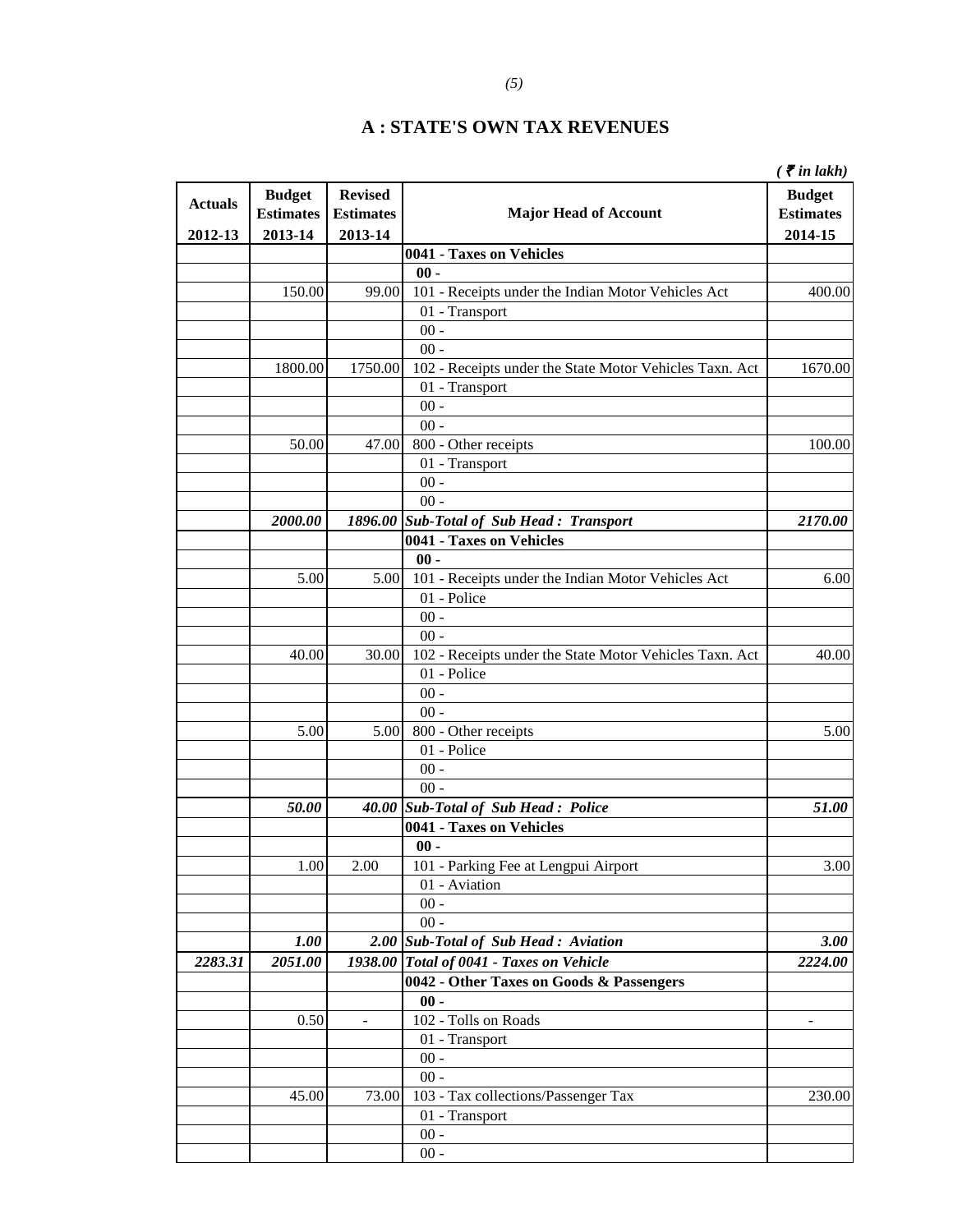|                |                  |                  |                                                          | $\zeta$ $\bar{\zeta}$ in lakh) |
|----------------|------------------|------------------|----------------------------------------------------------|--------------------------------|
| <b>Actuals</b> | <b>Budget</b>    | <b>Revised</b>   |                                                          | <b>Budget</b>                  |
|                | <b>Estimates</b> | <b>Estimates</b> | <b>Major Head of Account</b>                             | <b>Estimates</b>               |
| 2012-13        | 2013-14          | 2013-14          |                                                          | 2014-15                        |
|                | 350.00           | 200.00           | 104 - Tax collection/Goods Tax                           | 170.00                         |
|                |                  |                  | 01 - Transport                                           |                                |
|                |                  |                  | $00 -$                                                   |                                |
|                |                  |                  | $00 -$                                                   |                                |
|                |                  |                  |                                                          |                                |
|                | 4.50             | $\mathbf{r}$     | 106 - Receipts under the State Motor Vehicles Taxn Act   | $\overline{a}$                 |
|                |                  |                  | 01 - Transport                                           |                                |
|                |                  |                  | $00 -$                                                   |                                |
|                |                  |                  | $00 -$                                                   |                                |
|                |                  |                  |                                                          |                                |
|                |                  |                  | 800 - Other receipts                                     |                                |
|                |                  |                  | 01 - Transport                                           |                                |
|                |                  |                  | $00 -$                                                   |                                |
|                |                  |                  | $00 -$                                                   |                                |
| 377.37         | 400.00           |                  | 273.00 Total of 0042 - Other Taxes on Goods & Passengers | 400.00                         |
|                |                  |                  | 0045 - Other Taxes & Duties on Commodities & Services    |                                |
|                |                  |                  | $00 -$                                                   |                                |
|                | 59.00            | 59.00            | 101 - Entertainment Tax                                  |                                |
|                |                  |                  |                                                          | 68.00                          |
|                |                  |                  | 01 - Taxation                                            |                                |
|                |                  |                  | $00 -$                                                   |                                |
|                |                  |                  | $00 -$                                                   |                                |
|                | 1.00             |                  |                                                          | 1.00                           |
|                |                  | 1.00             | 102 - Betting Tax<br>01 - Taxation                       |                                |
|                |                  |                  |                                                          |                                |
|                |                  |                  | $00 -$                                                   |                                |
|                |                  |                  | $00 -$                                                   |                                |
|                |                  |                  |                                                          |                                |
|                |                  |                  | 104 - Foreign Travel Tax                                 |                                |
|                |                  |                  | 01 - Taxation                                            |                                |
|                |                  |                  | $00 -$                                                   |                                |
|                |                  |                  | $00 -$                                                   |                                |
|                |                  |                  |                                                          |                                |
|                |                  |                  | 107 - Inland Air Travel Tax                              |                                |
|                |                  |                  | 01 - Taxation                                            |                                |
|                |                  |                  | $00 -$                                                   |                                |
|                |                  |                  | $00 -$                                                   |                                |
| 46.65          | 60.00            |                  | 60.00 Total of 0045 - Other Taxes & Duties on Comm.      | 69.00                          |
|                |                  |                  | & Services                                               |                                |
| 20577.82       | 20453.00         |                  | 21573.00 TOTAL (c) - Taxes on Commodities & Services     | 24848.00                       |
| 22314.60       | 22225.00         |                  | 23482.00 TOTAL A: STATE'S OWN TAX REV.                   | 27039.00                       |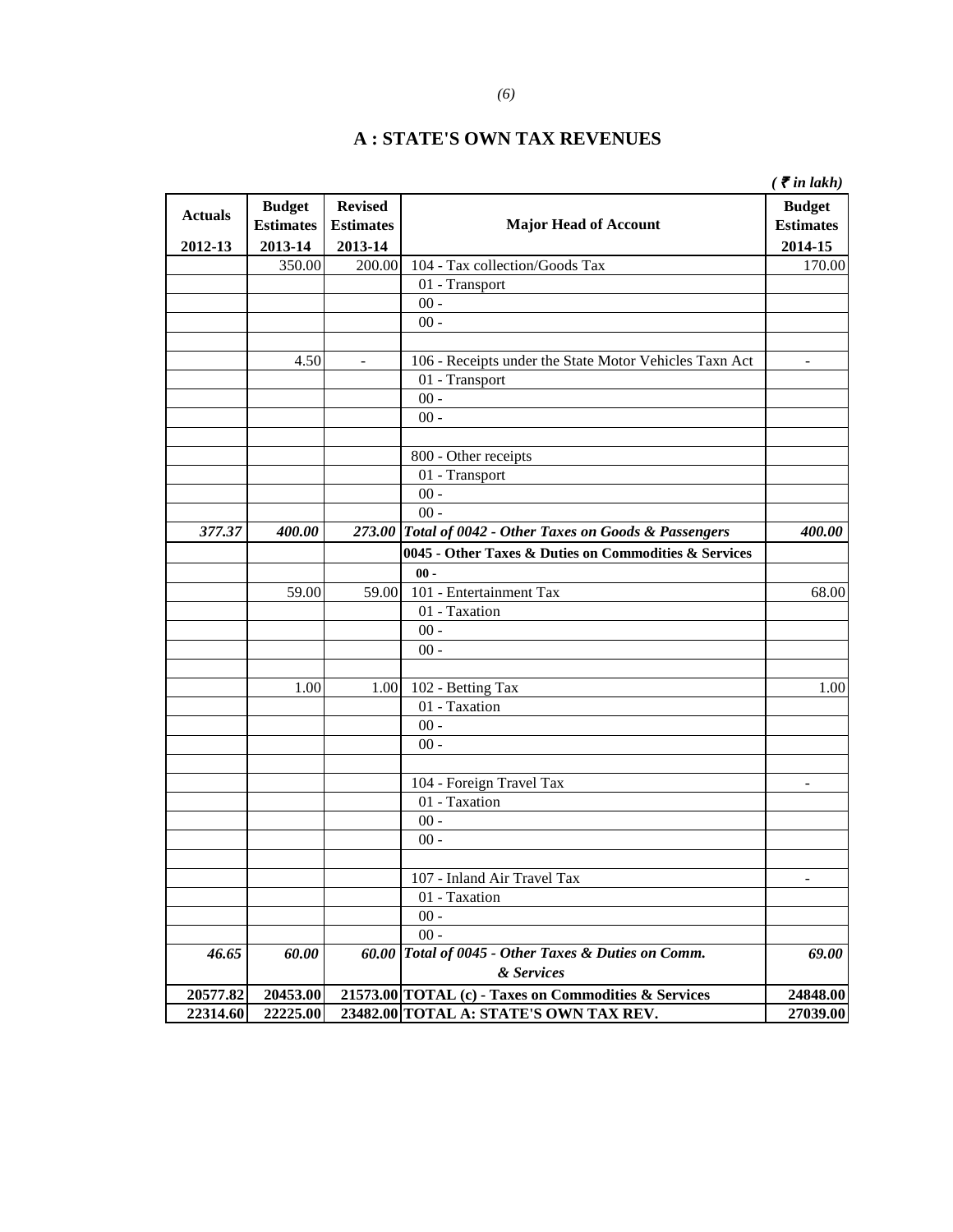|                |                  |                  |                                                          | $\zeta$ $\bar{\zeta}$ in lakh) |
|----------------|------------------|------------------|----------------------------------------------------------|--------------------------------|
| <b>Actuals</b> | <b>Budget</b>    | <b>Revised</b>   |                                                          | <b>Budget</b>                  |
|                | <b>Estimates</b> | <b>Estimates</b> | <b>Major Head of Account</b>                             | <b>Estimates</b>               |
| 2012-13        | 2013-14          | 2013-14          |                                                          | 2014-15                        |
|                |                  |                  | <b>B-NON-TAX REVENUES</b>                                |                                |
|                |                  |                  | (a) - Interest Receipts, Dividends & Profits             |                                |
|                |                  |                  | 0049 - Interest Receipts                                 |                                |
|                |                  |                  | 04 - Interest Receipts of State/UT                       |                                |
|                |                  |                  | 103 - Interest from Departmental Commercial undertakings |                                |
|                |                  |                  | $00 -$                                                   |                                |
|                |                  |                  | $00 -$                                                   |                                |
|                |                  |                  | $00 -$                                                   |                                |
|                |                  |                  | 107 - Interest from Cultivators                          |                                |
|                |                  |                  | $00 -$                                                   |                                |
|                |                  |                  | $00 -$                                                   |                                |
|                |                  |                  | $00 -$                                                   |                                |
|                | 2000.00          | 2000.00          | 110 - Interest realised on investment of Cash balance    | 2000.00                        |
|                |                  |                  | $00 -$                                                   |                                |
|                |                  |                  | $00 -$                                                   |                                |
|                |                  |                  | $00 -$                                                   |                                |
|                | 4.00             | 5.00             | 195 - Interest from Co-operative Societies               | 4.00                           |
|                |                  |                  | $00 -$                                                   |                                |
|                |                  |                  | $00 -$                                                   |                                |
|                |                  |                  | $00 -$                                                   |                                |
|                | 390.00           | 445.00           | 800 - Other Receipts                                     | 390.00                         |
|                |                  |                  | $00 -$                                                   |                                |
|                |                  |                  | $00 -$                                                   |                                |
|                |                  |                  | $00 -$                                                   |                                |
| 1686.48        | 2394.00          |                  | 2450.00 Total of 0049 - Interest Receipts                | 2394.00                        |
|                |                  |                  | (b) - Other Non-Tax Revenues                             |                                |
|                |                  |                  | (i) General Services                                     |                                |
|                |                  |                  | 0051 - Public Service Commission                         |                                |
|                |                  |                  | $00 -$                                                   |                                |
|                |                  |                  | 102 - State Public Service Commission                    |                                |
|                |                  |                  | 01 - State Public Service Commission                     |                                |
|                |                  |                  | $00 -$                                                   |                                |
|                |                  |                  | $00 -$                                                   |                                |
|                | 10.00            | 11.00            | 105 - State Public Service Commission                    | 13.00                          |
|                |                  |                  | <b>Examination Fees</b>                                  |                                |
|                |                  |                  | 01 - State Public Service Commission                     |                                |
|                |                  |                  | $00 -$                                                   |                                |
|                |                  |                  | $00 -$                                                   |                                |
|                | 0.10             | 1.00             | 800 - Other Receipts                                     | 1.00                           |
|                |                  |                  | 01 - State Public Service Commission                     |                                |
|                |                  |                  | $00 -$                                                   |                                |
|                |                  |                  | $00 -$                                                   |                                |
| 11.81          | 10.10            | 12.00            | <b>Total of 0051 - Public Service Commission</b>         | 14.00                          |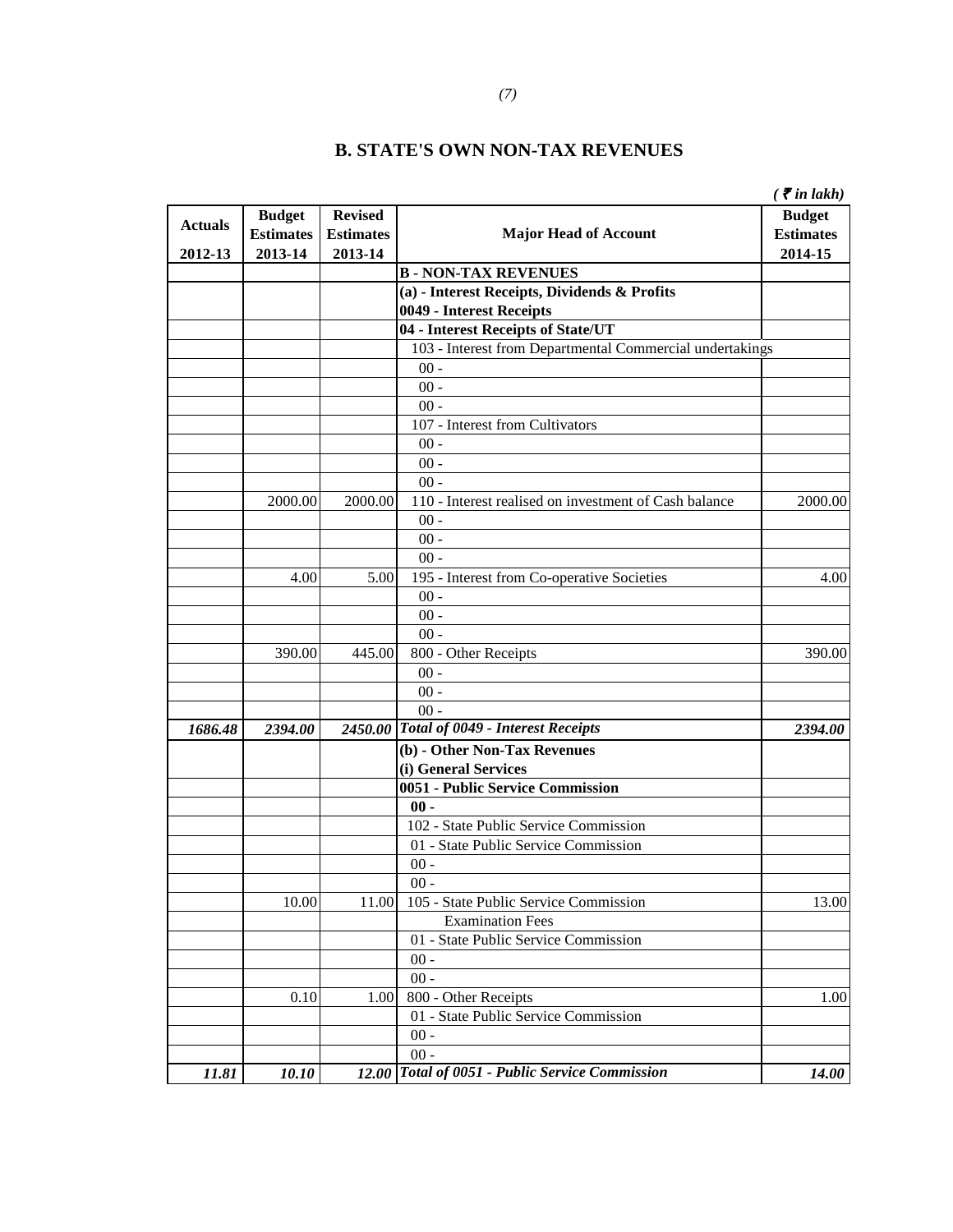|                |                          |                  |                                            | $\zeta$ $\bar{\zeta}$ in lakh) |
|----------------|--------------------------|------------------|--------------------------------------------|--------------------------------|
|                | <b>Budget</b>            | <b>Revised</b>   |                                            | <b>Budget</b>                  |
| <b>Actuals</b> | <b>Estimates</b>         | <b>Estimates</b> | <b>Major Head of Account</b>               | <b>Estimates</b>               |
| 2012-13        | 2013-14                  | 2013-14          |                                            | 2014-15                        |
|                |                          |                  | <b>0055 - Police</b>                       |                                |
|                |                          |                  | $00 -$                                     |                                |
|                |                          | $\mathbf{r}$     | 101 - Police supplied to other Governments |                                |
|                |                          |                  | 01 -Police                                 |                                |
|                |                          |                  | $00 -$                                     |                                |
|                |                          |                  | $00 -$                                     |                                |
|                | 29.00                    | 29.00            | 102 - Police supplied to other parties     | 30.00                          |
|                |                          |                  | 01 -Police                                 |                                |
|                |                          |                  | $00 -$                                     |                                |
|                |                          |                  | $00 -$                                     |                                |
|                | 10.00                    | 10.00            | 103 - Fees, Fines and Forfeitures          | 10.00                          |
|                |                          |                  | 01-Police                                  |                                |
|                |                          |                  | $00 -$                                     |                                |
|                |                          |                  | $00 -$                                     |                                |
|                | 1.00                     | 1.00             | 104 - Receipts under Arms Act              | $\overline{\phantom{a}}$       |
|                |                          |                  | 01 -Police                                 |                                |
|                |                          |                  | $00 -$                                     |                                |
|                |                          |                  | $00 -$                                     |                                |
|                | 10.00                    | 10.00            | 800 - Other Receipts                       | 10.00                          |
|                |                          |                  | 01 -Police                                 |                                |
|                |                          |                  | $00 -$                                     |                                |
|                |                          |                  | $00 -$                                     |                                |
| 41.39          | 50.00                    |                  | 50.00 Total of 0055 - Police               | 50.00                          |
|                |                          |                  | 0056 - Jails                               |                                |
|                |                          |                  | $00 -$                                     |                                |
|                | $\overline{\phantom{a}}$ | $\overline{a}$   | 102 - Sale of Jail Manufacturers           |                                |
|                |                          |                  | 01 -Jail                                   |                                |
|                |                          |                  | $00 -$                                     |                                |
|                |                          |                  | $00 -$                                     |                                |
|                | 2.00                     | 2.00             | 800 - Other Receipts                       | 2.00                           |
|                |                          |                  | 01 -Jail                                   |                                |
|                |                          |                  | $00 -$                                     |                                |
|                |                          |                  | $00\,$ -                                   |                                |
| 1.23           | 2.00                     | <b>2.00</b>      | Total of 0056 - Jails                      | 2.00                           |
|                |                          |                  | 0057 - Supplies & Disposals                |                                |
|                |                          |                  | $00 -$                                     |                                |
|                | 2.00                     | 2.00             | 800 - Other Receipts                       | 2.00                           |
|                |                          |                  | 01 - Transport                             |                                |
|                |                          |                  | $00 -$                                     |                                |
|                |                          |                  | $00 -$                                     |                                |
| 2.03           | 2.00                     |                  | 2.00 Total of 0057 - Supplies & Disposals  | 2.00                           |
|                |                          |                  | 0058 - Stationery & Printing               |                                |
|                |                          |                  | $00 -$                                     |                                |
|                | $\overline{\phantom{a}}$ | $\blacksquare$   | 101 - Stationery Receipt                   | ÷                              |
|                |                          |                  | 01 - Printing & Stationery                 |                                |
|                |                          |                  | $00 -$                                     |                                |
|                |                          |                  | $00 -$                                     |                                |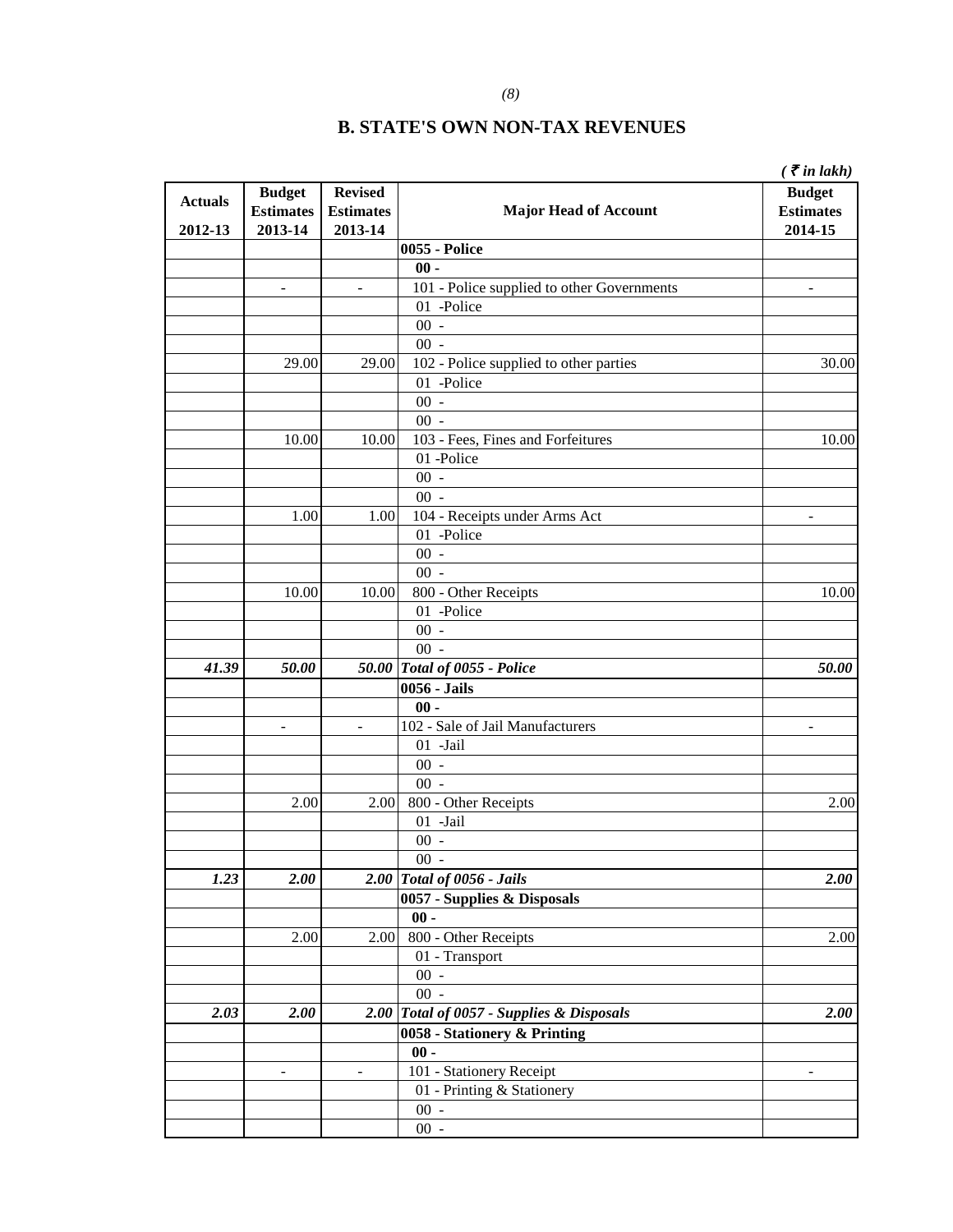|                |                          |                          |                                              | ( $\bar{\tau}$ in lakh)  |
|----------------|--------------------------|--------------------------|----------------------------------------------|--------------------------|
|                | <b>Budget</b>            | <b>Revised</b>           |                                              | <b>Budget</b>            |
| <b>Actuals</b> | <b>Estimates</b>         | <b>Estimates</b>         | <b>Major Head of Account</b>                 | <b>Estimates</b>         |
| 2012-13        | 2013-14                  | 2013-14                  |                                              | 2014-15                  |
|                | 100.00                   | 100.00                   | 200 - Other Press Receipt                    | 107.00                   |
|                |                          |                          | 01 - Printing & Stationery                   |                          |
|                |                          |                          | $00 -$                                       |                          |
|                |                          |                          | $00 -$                                       |                          |
|                | 6.00                     | 6.00                     | 800 - Other Receipts                         | 8.00                     |
|                |                          |                          | 01 - Printing & Stationery                   |                          |
|                |                          |                          | $00 -$                                       |                          |
|                |                          |                          | $00 -$                                       |                          |
| 62.96          | 106.00                   |                          | 106.00 Total of 0058 - Stationery & Printing | 115.00                   |
|                |                          |                          | 0059 - Public Works                          |                          |
|                |                          |                          | 01 - Office buildings                        |                          |
|                | $\overline{a}$           | $\overline{\phantom{a}}$ | 800 - Other Receipts                         | $\overline{\phantom{a}}$ |
|                |                          |                          | 01 - Public Works Department                 |                          |
|                |                          |                          | $00 -$                                       |                          |
|                |                          |                          | $00 -$                                       |                          |
|                |                          |                          | <b>60 - Other Buildings</b>                  |                          |
|                | 10.00                    | 10.00                    | 800 - Other Receipts                         | 0.10                     |
|                |                          |                          | 01 - Public Works Department                 |                          |
|                |                          |                          | $00 -$                                       |                          |
|                |                          |                          | $00 -$                                       |                          |
|                |                          |                          | 80 - General                                 |                          |
|                | L.                       | $\sim$                   | $011$ - Rents                                | $\sim$                   |
|                |                          |                          | 01 - Public Works Department                 |                          |
|                |                          |                          | $00 -$                                       |                          |
|                |                          |                          | $00 -$                                       |                          |
|                |                          |                          | 102 - Hire charges of Machinery & Equipment  |                          |
|                |                          |                          | 01 - Public Works Department                 |                          |
|                |                          |                          | $00 -$                                       |                          |
|                |                          |                          | $00 -$                                       |                          |
|                | $\overline{\phantom{0}}$ |                          | 103 - Recovery of percentage charges         | $\overline{\phantom{a}}$ |
|                |                          |                          | 01 - Public Works Department                 |                          |
|                |                          |                          | $00 -$                                       |                          |
|                |                          |                          | $00 -$                                       |                          |
|                | 15.00                    | 15.00                    | 800 - Other Receipts                         | 0.90                     |
|                |                          |                          | 01 - Public Works Department                 |                          |
|                |                          |                          | $00 -$                                       |                          |
|                |                          |                          | $00 -$                                       |                          |
| 25.28          | 25.00                    | 25.00                    | Total of 0059 - Public Works                 | 1.00                     |
|                |                          |                          | 0070 - Other Administrative Services         |                          |
|                |                          |                          | 01 - Administration of Justice               |                          |
|                | 35.00                    | 35.00                    | 102 - Fines and Forfeitures                  | 40.00                    |
|                |                          |                          | 01 - Law & Judicial                          |                          |
|                |                          |                          | $00 -$                                       |                          |
|                |                          |                          | $00 -$                                       |                          |
|                |                          |                          |                                              |                          |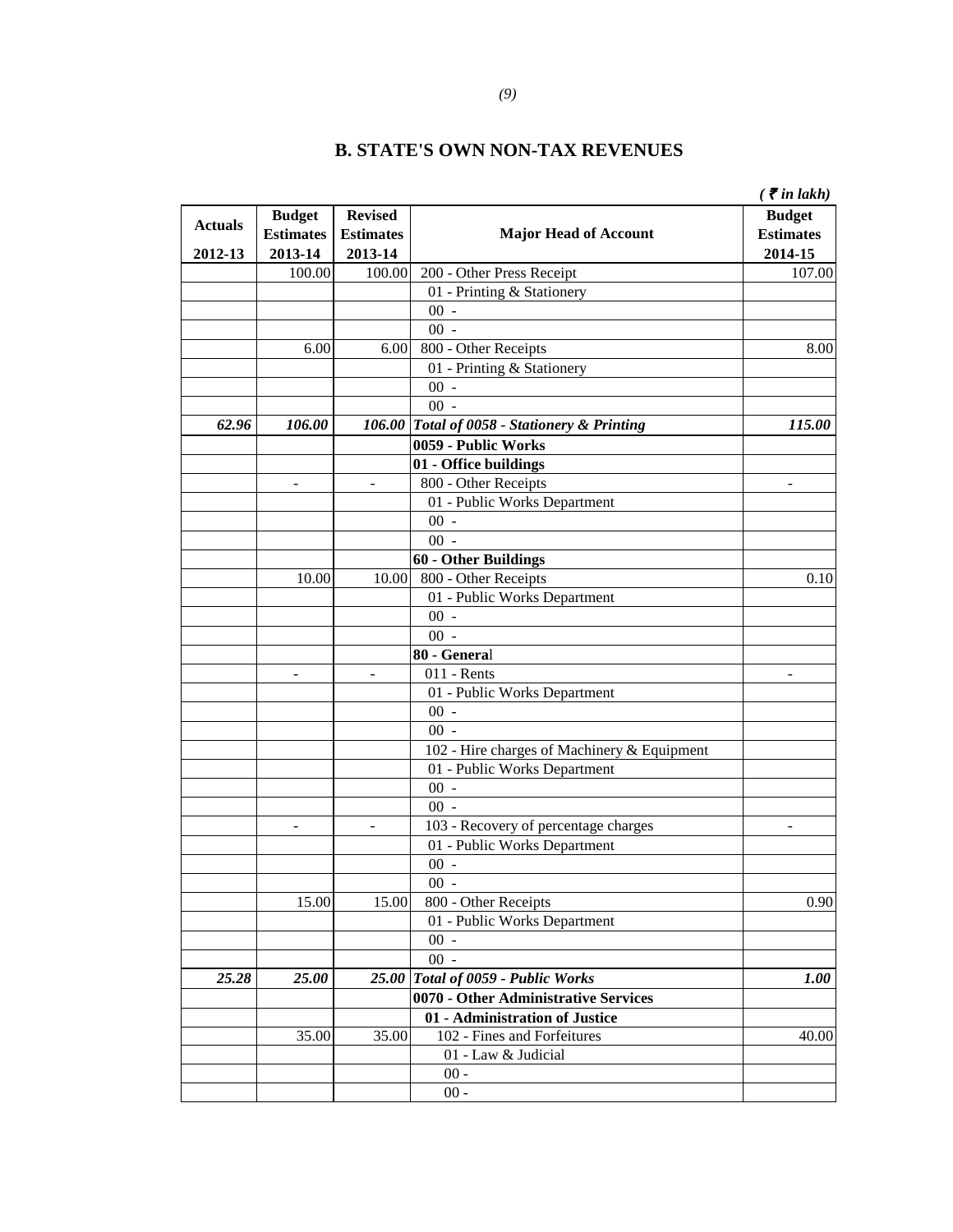|                           |                                              |                                               |                                                     | $\zeta$ $\bar{\zeta}$ in lakh)               |
|---------------------------|----------------------------------------------|-----------------------------------------------|-----------------------------------------------------|----------------------------------------------|
| <b>Actuals</b><br>2012-13 | <b>Budget</b><br><b>Estimates</b><br>2013-14 | <b>Revised</b><br><b>Estimates</b><br>2013-14 | <b>Major Head of Account</b>                        | <b>Budget</b><br><b>Estimates</b><br>2014-15 |
|                           | -                                            | $\overline{a}$                                | 501 - Services and Service Fees                     |                                              |
|                           |                                              |                                               | 01 - Law & Judicial                                 |                                              |
|                           |                                              |                                               | $00 -$                                              |                                              |
|                           |                                              |                                               | $00 -$                                              |                                              |
|                           | 5.00                                         | 5.00                                          | 800 - Other Receipts                                | 5.00                                         |
|                           |                                              |                                               | 01 - Law & Judicial                                 |                                              |
|                           |                                              |                                               | $00 -$                                              |                                              |
|                           |                                              |                                               | $00 -$                                              |                                              |
|                           | 40.00                                        |                                               | 40.00 Sub Total of Law & Judicial                   | 45.00                                        |
|                           |                                              |                                               | 0070 - Other Administrative Services                |                                              |
|                           |                                              |                                               | 01 - Administration of Justice                      |                                              |
|                           | $\overline{\phantom{0}}$                     | $\overline{\phantom{a}}$                      | 102 - Fines and Forfeitures                         |                                              |
|                           |                                              |                                               | 01 - Guwahati High Court Aizawl Bench               |                                              |
|                           |                                              |                                               | $00 -$                                              |                                              |
|                           |                                              |                                               | $00 -$                                              |                                              |
|                           |                                              |                                               | 501 - Services and Service Fees                     |                                              |
|                           |                                              |                                               | 01 - Guwahati High Court Aizawl Bench               |                                              |
|                           |                                              |                                               | $00 -$                                              |                                              |
|                           |                                              |                                               | $00 -$                                              |                                              |
|                           | 1.00                                         | 1.00                                          | 800 - Other Receipts                                | 1.20                                         |
|                           |                                              |                                               | 01 - Guwahati High Court Aizawl Bench               |                                              |
|                           |                                              |                                               | $00 -$                                              |                                              |
|                           |                                              |                                               | $00 -$                                              |                                              |
|                           | 1.00                                         |                                               | 1.00 Sub Total of Guwahati High Court               | 1.20                                         |
|                           |                                              |                                               | 02 - Election                                       |                                              |
|                           | -                                            | $\overline{\phantom{0}}$                      | 101 - Sale proceeds of election forms & documents   | $\qquad \qquad \blacksquare$                 |
|                           |                                              |                                               | 01 - Election                                       |                                              |
|                           |                                              |                                               | $00 -$                                              |                                              |
|                           |                                              |                                               | $00 -$                                              |                                              |
|                           | $\overline{\phantom{m}}$                     | $\overline{\phantom{a}}$                      | 104 - Fees, Fines and forfeitures                   | $\overline{\phantom{a}}$                     |
|                           |                                              |                                               | 01 - Election                                       |                                              |
|                           |                                              |                                               | $00 -$                                              |                                              |
|                           |                                              |                                               | $00 -$                                              |                                              |
|                           | 2.50                                         | 2.50                                          | 105 - Contri. towards issue of voter identity cards | 3.00                                         |
|                           |                                              |                                               | 01 - Election                                       |                                              |
|                           |                                              |                                               | $00 -$                                              |                                              |
|                           |                                              |                                               | $00 -$                                              |                                              |
|                           |                                              |                                               | 800- Other Receipts                                 |                                              |
|                           |                                              |                                               | $01 - \text{SEC}$                                   | 0.10                                         |
|                           |                                              |                                               |                                                     |                                              |
|                           |                                              |                                               | $00 -$                                              |                                              |
|                           |                                              |                                               | $00 -$                                              |                                              |
|                           | 2.50                                         |                                               | 2.50 Sub Total of Election                          | 3.10                                         |
|                           |                                              |                                               | <b>60 - Other Services</b>                          |                                              |
|                           |                                              |                                               | 101 - Receipts from the Central Govt. for Admn. of  |                                              |
|                           |                                              |                                               | Central Acts & Regulations                          |                                              |
|                           |                                              |                                               | 01 - GAD (District Authorities)                     |                                              |
|                           | 3.35                                         | 2.00                                          | 00 - Other collections                              | 3.70                                         |
|                           |                                              |                                               | $00 -$                                              |                                              |
|                           | 3.35                                         | 2.00                                          | <b>Sub Total 60 - 101</b>                           | 3.70                                         |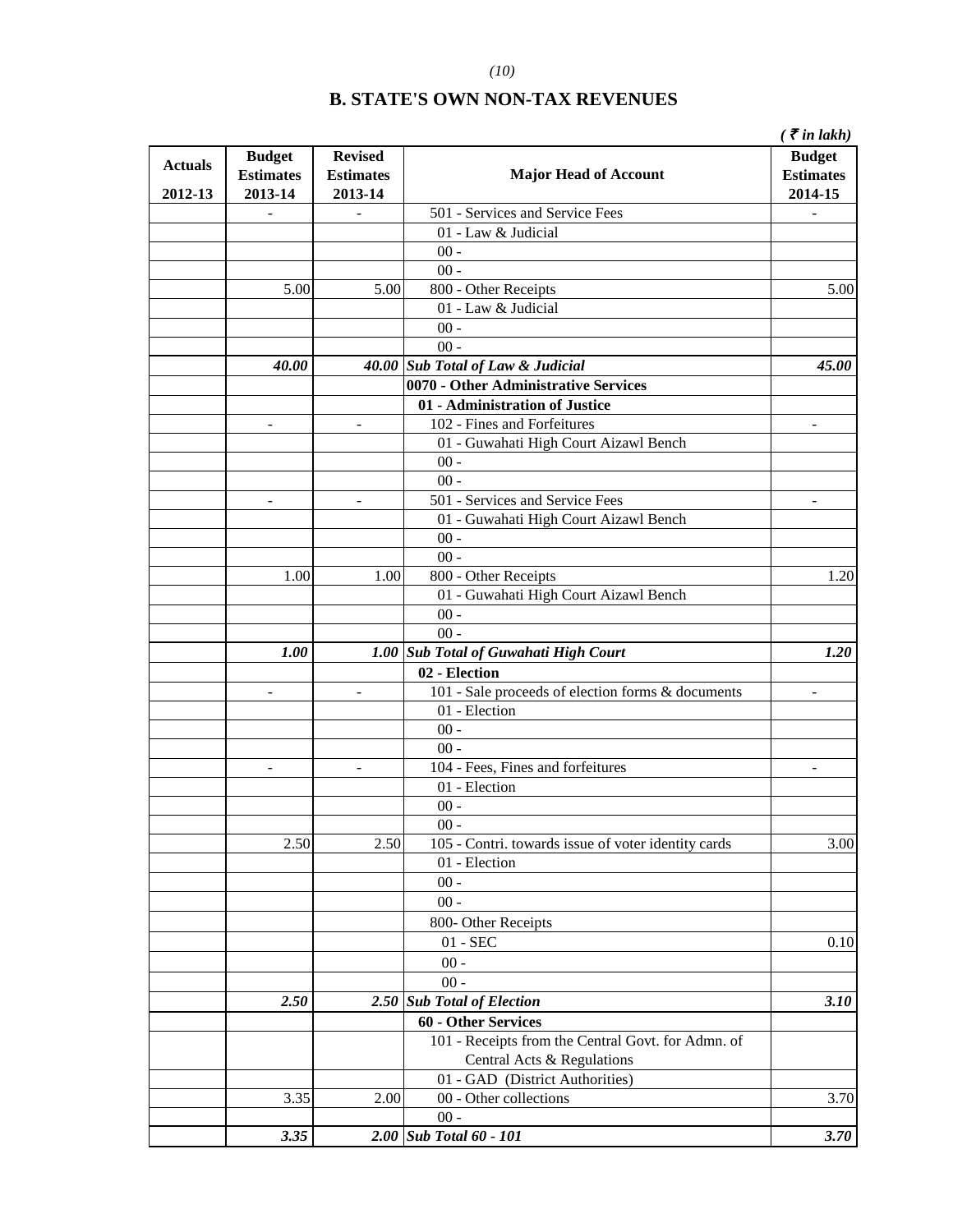|                |                                   |                                    |                                             | $\zeta$ $\bar{\zeta}$ in lakh)    |
|----------------|-----------------------------------|------------------------------------|---------------------------------------------|-----------------------------------|
| <b>Actuals</b> | <b>Budget</b><br><b>Estimates</b> | <b>Revised</b><br><b>Estimates</b> | <b>Major Head of Account</b>                | <b>Budget</b><br><b>Estimates</b> |
| 2012-13        | 2013-14                           | 2013-14                            |                                             | 2014-15                           |
|                |                                   |                                    | 103 - Receipts under Explosives Act         |                                   |
|                |                                   |                                    | 01 - GAD (District Authorities)             |                                   |
|                |                                   |                                    | 00 - Other collections                      |                                   |
|                |                                   |                                    | $00 -$                                      |                                   |
|                | 3.00                              | 3.00                               | $(01)$ - DC, Aizawl                         | 3.00                              |
|                | 0.05                              | 0.05                               | $00 -$                                      | 0.10                              |
|                |                                   |                                    | $(02)$ - DC, Lunglei<br>$00 -$              |                                   |
|                | 0.25                              | 0.25                               | $(03)$ - DC, Saiha                          | 0.50                              |
|                |                                   |                                    | $00 -$                                      |                                   |
|                | 0.05                              | 0.05                               | $(04)$ - DC, Champhai                       | 0.05                              |
|                |                                   |                                    | $00 -$                                      |                                   |
|                | 0.10                              | 0.10                               | $(05)$ - DC, Serchhip                       | 0.10                              |
|                |                                   |                                    | $00 -$                                      |                                   |
|                | 0.25                              | 0.25                               | $(06)$ - DC, Mamit                          | 0.25                              |
|                |                                   |                                    | $00 -$                                      |                                   |
|                | 0.10                              | 0.10                               | (07) - DC, Lawngtlai                        | 0.10                              |
|                |                                   |                                    | $00 -$                                      |                                   |
|                | 0.05                              | 0.05                               | $(08)$ - DC, Kolasib                        | 0.05                              |
|                |                                   |                                    | $00 -$                                      |                                   |
|                | 3.85                              |                                    | 3.85 Sub Total of Arm License               | 4.15                              |
|                | 70.00                             | 72.00                              | 105 - Home Guards                           | 85.00                             |
|                |                                   |                                    | $01 - MRHG$                                 |                                   |
|                |                                   |                                    | $00 -$                                      |                                   |
|                |                                   |                                    | $00 -$                                      |                                   |
|                | 70.00                             | 72.00                              | <b>Sub Total of Home Guards</b>             | 85.00                             |
|                |                                   |                                    | 108 - Marriage Fees                         | 0.50                              |
|                |                                   |                                    | 01 - Law & Judicial                         |                                   |
|                |                                   |                                    | $00 -$                                      |                                   |
|                |                                   |                                    | $00 -$                                      |                                   |
|                | 0.00                              | 0.00                               | <b>Sub Total of Marriage Fees</b>           | 0.50                              |
|                | 6.00                              | 5.00                               | 109 - Fire Protection & Control             | 7.00                              |
|                |                                   |                                    | 01 - Fire & Emergency Services              |                                   |
|                |                                   |                                    | $00 -$                                      |                                   |
|                |                                   |                                    | $00 -$                                      |                                   |
|                | 6.00                              |                                    | 5.00 Sub Total of Fire Protection & Control | 7.00                              |
|                |                                   |                                    | 113 - Copyright Fees                        |                                   |
|                |                                   |                                    | 01 - GAD (District Authorities)             |                                   |
|                |                                   |                                    | $00 -$                                      |                                   |
|                |                                   |                                    | $00 -$                                      |                                   |
|                | 0.20                              | 0.15                               | 01 - DC, Aizawl                             | 0.20                              |
|                |                                   |                                    | 00 - Receipt of Fees for Video Licenses     |                                   |
|                |                                   |                                    | 02 - DC, Lunglei                            |                                   |
|                |                                   |                                    | 00 - Receipt of Fees for Video Licenses     |                                   |
|                |                                   |                                    | 03 - DC, Saiha                              |                                   |
|                |                                   |                                    | 00 - Receipt of Fees for Video Licenses     |                                   |
|                |                                   |                                    | 04 - DC, Champhai                           |                                   |
|                |                                   |                                    | 00 - Receipt of Fees for Video Licenses     |                                   |
|                |                                   |                                    | 05 - DC, Serchhip                           |                                   |
|                |                                   |                                    | 00 - Receipt of Fees for Video Licenses     |                                   |
|                | 0.20                              | 0.15                               | <b>Sub Total of Copyright Fees</b>          | 0.20                              |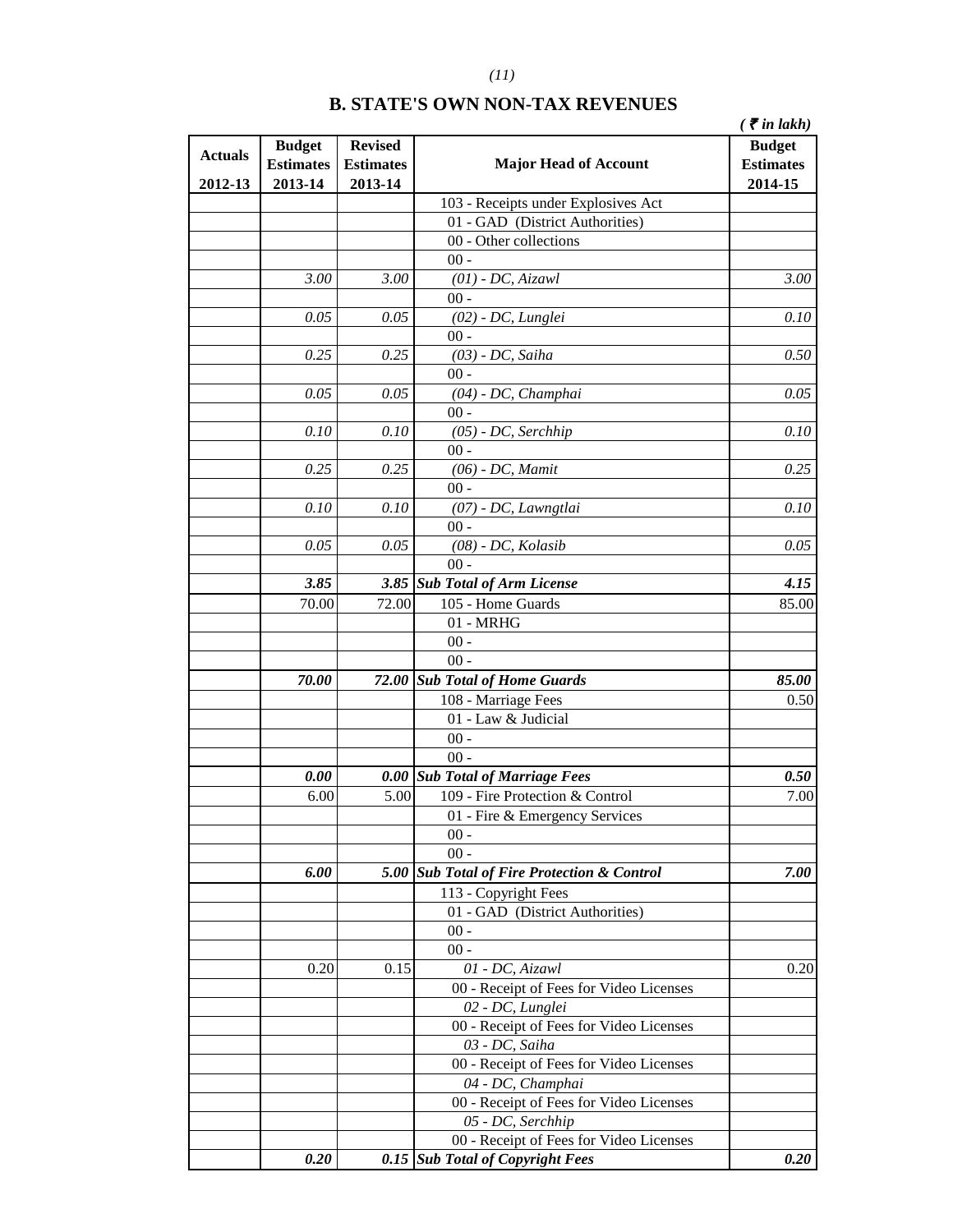|                |                  |                  |                                                       | $\zeta$ $\bar{\zeta}$ in lakh) |
|----------------|------------------|------------------|-------------------------------------------------------|--------------------------------|
| <b>Actuals</b> | <b>Budget</b>    | <b>Revised</b>   |                                                       | <b>Budget</b>                  |
|                | <b>Estimates</b> | <b>Estimates</b> | <b>Major Head of Account</b>                          | <b>Estimates</b>               |
| 2012-13        | 2013-14          | 2013-14          |                                                       | 2014-15                        |
|                |                  |                  | 06 - DC, Mamit                                        |                                |
|                |                  |                  | 00 - Receipt of Fees for Video Licenses               |                                |
|                |                  |                  | 07 - DC, Lawngtlai                                    |                                |
|                |                  |                  | 00 - Receipt of Fees for Video Licenses               |                                |
|                |                  |                  | 08 - DC, Kolasib                                      |                                |
|                |                  |                  | 00 - Receipt of Fees for Video Licenses               |                                |
|                |                  |                  | 114 - Receipts from Motor Garages etc.                |                                |
|                |                  |                  | $01 - GAD$                                            |                                |
|                |                  |                  | $00 -$                                                |                                |
|                |                  |                  | $00 -$                                                |                                |
|                |                  |                  | 115 - Receipts from Guest Houses, Govt. Hostels, etc. |                                |
|                |                  |                  | 01 - GAD (Protocol)                                   |                                |
|                | 1.50             | 1.50             | 01 - State Guest House, Aizawl<br>$00 -$              | 4.00                           |
|                | 3.00             | 3.00             | 02 - Circuit & Guest House, Aizawl                    | <i>2.00</i>                    |
|                |                  |                  | $00 -$                                                |                                |
|                | 3.00             | 3.00             | 03 - Circuit & Guest Houses, Lunglei                  | 3.90                           |
|                |                  |                  | $00 -$                                                |                                |
|                | 1.50             | 1.50             | 04 - Circuit & Guest Houses, Saiha                    | <b>2.00</b>                    |
|                |                  |                  | $00 -$                                                |                                |
|                | 2.00             | 2.00             | 05 - Circuit & Guest Houses, Lawngtlai                | <b>2.00</b>                    |
|                |                  |                  | $00 -$                                                |                                |
|                | 0.25             | 0.25             | 06 - Circuit & Guest Houses, Kolasib                  | 0.25                           |
|                |                  |                  | $00 -$                                                |                                |
|                | 35.00            | 35.00            | 07 - Mizoram House, New Delhi                         | 45.00                          |
|                |                  |                  | $00 -$                                                |                                |
|                | 45.00            | 45.00            | 08 - Mizoram House, Kolkata                           | 48.00                          |
|                |                  |                  | $00 -$                                                |                                |
|                | 36.00            | 36.00            | 09 - Mizoram House, Guwahati                          | 36.00                          |
|                |                  |                  | $00 -$                                                |                                |
|                | 12.50            | 12.50            | 10 - Mizoram House, Shillong                          | 13.50                          |
|                |                  |                  | $00 -$                                                |                                |
|                | $7.00\,$         | $7.00\,$         | 11 - Mizoram House, Silchar                           | $8.00\,$                       |
|                |                  |                  | 00 -                                                  |                                |
|                | 13.00            | 13.00            | 12 - Mizoram House, Mumbai                            | 13.00                          |
|                |                  |                  | $00 -$                                                |                                |
|                | 0.50             | $0.50\,$         | 13 - Mizoram House, Bangalore                         | 0.70                           |
|                |                  |                  | $\emph{00}$ -                                         |                                |
|                | 160.25           | 160.25           | <b>Sub Total of Circuit &amp; Guest House</b>         | 178.35                         |
|                |                  |                  | 116 - Passport Fees                                   |                                |
|                |                  |                  | $01$ - Home                                           |                                |
|                |                  |                  | $00 -$                                                |                                |
|                |                  |                  | $00 -$                                                |                                |
|                |                  |                  | 117 - Visa Fees<br>$01$ - Home                        |                                |
|                |                  |                  | $00 -$                                                |                                |
|                |                  |                  | $00 -$                                                |                                |
|                | 0.00             | 0.00             | <b>Sub Total of Home</b>                              | 0.00                           |
|                |                  |                  |                                                       |                                |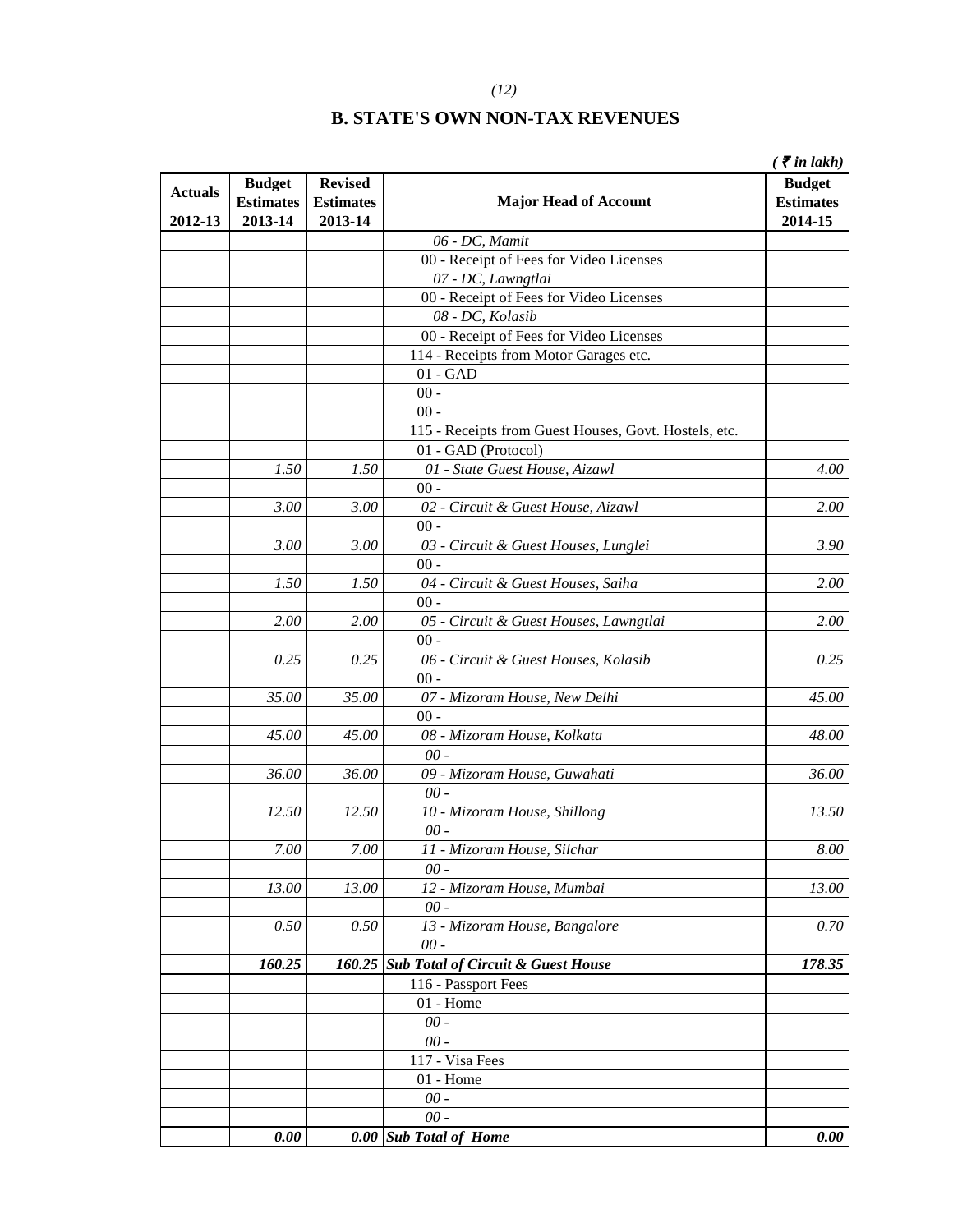|                |                                   |                                    |                                                           | $\zeta$ $\bar{\zeta}$ in lakh)    |
|----------------|-----------------------------------|------------------------------------|-----------------------------------------------------------|-----------------------------------|
| <b>Actuals</b> | <b>Budget</b><br><b>Estimates</b> | <b>Revised</b><br><b>Estimates</b> | <b>Major Head of Account</b>                              | <b>Budget</b><br><b>Estimates</b> |
| 2012-13        | 2013-14<br>0.10                   | 2013-14<br>0.10                    | 118 - Receipt under RTI Act, 2005                         | 2014-15                           |
|                |                                   |                                    | $01 - MSIC$ (RTI)                                         | 0.15                              |
|                |                                   |                                    | $00 -$                                                    |                                   |
|                |                                   |                                    | $00 -$                                                    |                                   |
|                | 0.10                              | 0.10                               | <b>Sub Total of RTI</b>                                   | 0.15                              |
|                |                                   |                                    | 800 - Other Receipts                                      |                                   |
|                |                                   |                                    |                                                           |                                   |
|                | 25.00                             | 25.00                              | 01 - General Administration Department<br>01 - DC, Aizawl |                                   |
|                |                                   |                                    |                                                           | 30.00                             |
|                |                                   |                                    | 00 - Receipt on account of ILP                            |                                   |
|                | 2.50                              | 2.50                               | 02 - DC, Lunglei                                          | 4.00                              |
|                |                                   |                                    | 00 - Receipt on account of ILP                            |                                   |
|                | 1.00                              | 1.00                               | 03 - DC, Saiha                                            | 2.50                              |
|                |                                   |                                    | 00 - Receipt on account of ILP                            |                                   |
|                | 2.15                              | 2.15                               | 04 - DC, Champhai                                         | 2.50                              |
|                |                                   |                                    | 00 - Receipt on account of ILP                            |                                   |
|                | 2.50                              | 2.50                               | 05 - DC, Serchhip                                         | 2.80                              |
|                |                                   |                                    | 00 - Receipt on account of ILP                            |                                   |
|                | 2.35                              | 2.35                               | 06 - DC, Mamit                                            | 2.50                              |
|                |                                   |                                    | 00 - Receipt on account of ILP                            |                                   |
|                | 1.00                              | 1.00                               | 07 - DC, Lawngtlai                                        | 1.50                              |
|                |                                   |                                    | 00 - Receipt on account of ILP                            |                                   |
|                | 6.50                              | 6.50                               | 08 - DC, Kolasib                                          | 7.00                              |
|                |                                   |                                    | 00 - Receipt on account of ILP                            |                                   |
|                | 8.00                              | 8.00                               | 09 - Airport Security, Lengpui                            | 8.50                              |
|                |                                   |                                    | 00 - Receipt on account of ILP                            |                                   |
|                | 0.80                              | 0.80                               | 10 - Mizoram House, New Delhi                             | 0.90                              |
|                |                                   |                                    | 00 - Receipt on account of ILP                            |                                   |
|                | 1.50                              | 1.50                               | 11 - Mizoram House, Kolkata                               | <b>2.00</b>                       |
|                |                                   |                                    | 00 - Receipt on account of ILP                            |                                   |
|                | 5.00                              | 5.00                               | 12 - Mizoram House, Guwahati                              | 5.50                              |
|                |                                   |                                    | 00 - Receipt on account of ILP                            |                                   |
|                | 1.00                              | 1.00                               | 13 - Mizoram House, Shillong                              | 1.50                              |
|                |                                   |                                    | 00 - Receipt on account of ILP                            |                                   |
|                | 45.00                             | 45.00                              | 14 - Mizoram House, Silchar                               | 55.00                             |
|                |                                   |                                    | 00 - Receipt on account of ILP                            |                                   |
|                | 0.20                              | 0.20                               | 15 - Mizoram House, Mumbai                                | 0.20                              |
|                |                                   |                                    | 00 - Receipt on account of ILP                            |                                   |
|                | 0.20                              | 0.20                               | 16 - Mizoram House, Bangalore                             | 0.30                              |
|                |                                   |                                    | 00 - Receipt on account of ILP                            |                                   |
|                | 104.70                            | 104.70                             | <b>Sub Total of GAD</b>                                   | 126.70                            |
|                | 2.50                              | 3.00                               | 02 - Admn. Training Institute (ATI)                       | 1.50                              |
|                |                                   |                                    | $00 -$                                                    |                                   |
|                |                                   |                                    | $00 -$                                                    |                                   |
|                | 2.50                              | <b>3.00</b>                        | <b>Sub Total of ATI</b>                                   | 1.50                              |
|                | 10.00                             | 14.75                              | 03 - Local Administration Department (LAD)                | 12.00                             |
|                |                                   |                                    | $00 -$                                                    |                                   |
|                |                                   |                                    | $00 -$                                                    |                                   |
|                | 10.00                             |                                    | 14.75 Sub Total of LAD                                    | 12.00                             |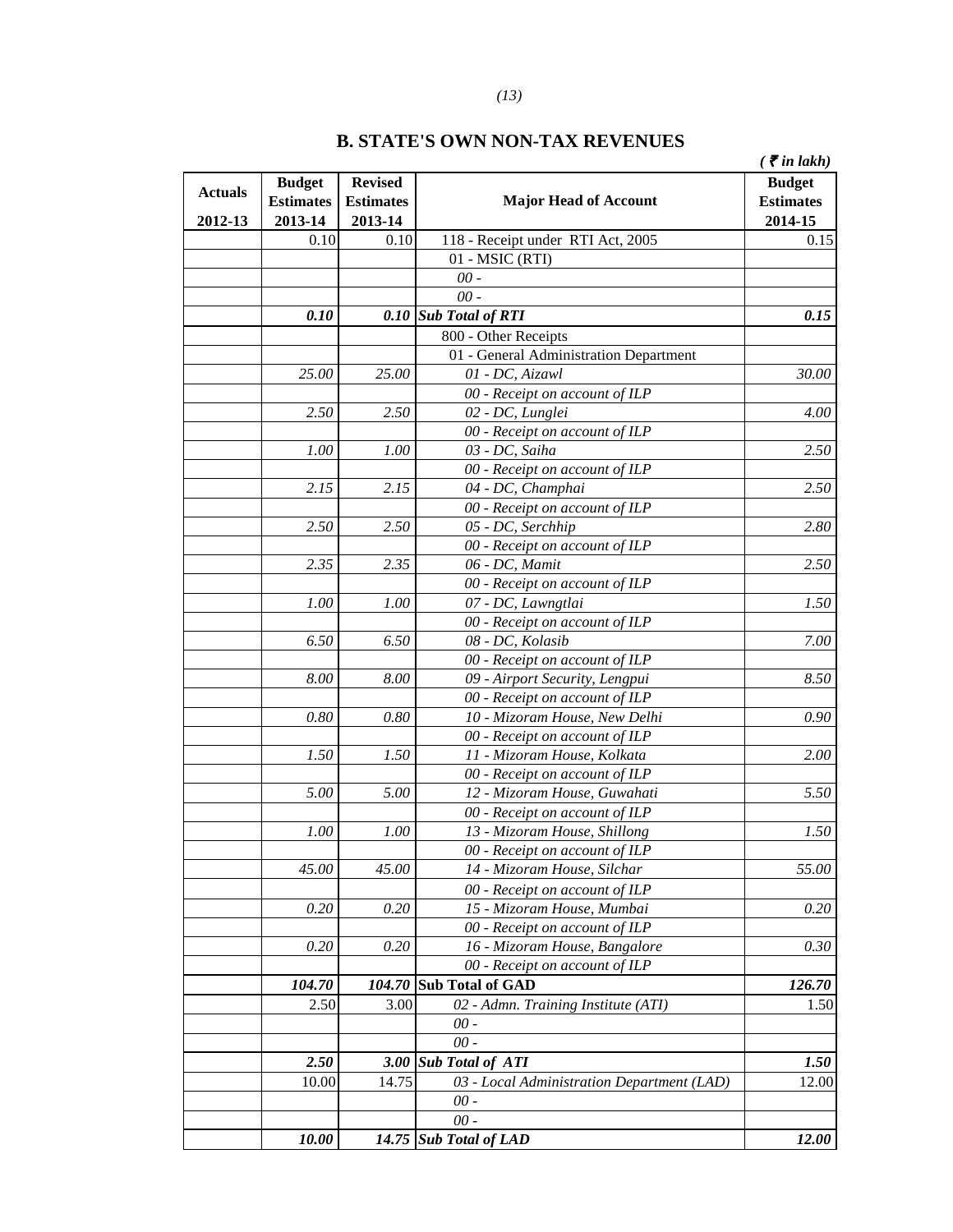|                |                  |                  |                                                             | $\zeta$ $\bar{\zeta}$ in lakh) |
|----------------|------------------|------------------|-------------------------------------------------------------|--------------------------------|
| <b>Actuals</b> | <b>Budget</b>    | <b>Revised</b>   |                                                             | <b>Budget</b>                  |
|                | <b>Estimates</b> | <b>Estimates</b> | <b>Major Head of Account</b>                                | <b>Estimates</b>               |
| 2012-13        | 2013-14          | 2013-14          |                                                             | 2014-15                        |
|                | 3.50             | 3.50             | 04 - Assembly Sectt.                                        | 5.00                           |
|                |                  |                  | $00 -$                                                      |                                |
|                |                  |                  | $00 -$                                                      |                                |
|                | 3.50             |                  | 3.50 Sub Total of Assembly Sectt.                           | 5.00                           |
|                | 0.20             | 0.20             | 05 - Governor Sectt.                                        | 0.30                           |
|                |                  |                  | $\theta\theta$ -                                            |                                |
|                |                  |                  | $00 -$                                                      |                                |
|                | 0.20             | 0.20             | <b>Sub Total of Governor Sectt.</b>                         | 0.30                           |
|                | 5.00             | 5.00             | 06 - SAD                                                    | 6.00                           |
|                |                  |                  | $00 -$                                                      |                                |
|                |                  |                  | $00 -$                                                      |                                |
|                | 5.00             |                  | 5.00 Sub Total of SAD                                       | 6.00                           |
|                |                  |                  | 07 - CMO                                                    | 0.15                           |
|                |                  |                  | $00 -$                                                      |                                |
|                |                  |                  | $00 -$                                                      |                                |
|                | 0.00             |                  | 0.00 Sub Total of CMO                                       | 0.15                           |
| 473.04         | 412.95           |                  | 418.00 Total of 0070 - Other Administrative Services        | 480.00                         |
|                |                  |                  | 0071 - Contribution towards Pension                         |                                |
|                |                  |                  | & Other Retirement Benefits                                 |                                |
|                |                  |                  | 01 - Civil                                                  |                                |
|                | 100.00           | 100.00           | $\overline{101}$ - Subscriptions & Contributions            | 113.00                         |
|                |                  |                  | 01 - Accounts & Treasuries                                  |                                |
|                |                  |                  | $\emph{00}$ -                                               |                                |
|                |                  |                  | $00 -$                                                      |                                |
|                |                  |                  | 106 - Pensionary charges in respect of High                 |                                |
|                |                  |                  | Court Judges recovered from the State                       |                                |
|                |                  |                  | 01 - Accounts & Treasuries                                  |                                |
|                |                  |                  | $00 -$                                                      |                                |
|                |                  |                  | $00 -$                                                      |                                |
|                |                  |                  | 800 - Other Receipts                                        |                                |
|                | 25.00            | 25.00            | 01 - Accounts & Treasuries                                  | 25.00                          |
|                |                  |                  | $00 -$                                                      |                                |
|                |                  |                  | $00 -$                                                      |                                |
| 144.39         | 125.00           |                  | 125.00 Total of 0071 - Contributions and Recoveries towards | 138.00                         |
|                |                  |                  | <b>Pension and Other Retirement Benefits</b>                |                                |
|                |                  |                  | 0075 - Misc.Genl. Services                                  |                                |
|                |                  |                  | $00 -$                                                      |                                |
|                |                  |                  | 103 - State Lotteries                                       |                                |
|                | 799.00           | 917.00           | $01$ - IF & SL $\,$                                         | 1053.00                        |
|                |                  |                  | $00 -$                                                      |                                |
|                |                  |                  | $00 -$                                                      |                                |
|                | 1.00             |                  | 800 - Other Receipts                                        |                                |
|                |                  | 1.00             | 01 - IF & SL                                                | 1.00                           |
|                |                  |                  | $00 -$                                                      |                                |
|                |                  |                  | $00 -$                                                      |                                |
| 385.60         | 800.00           |                  | 918.00 Total of 0075 - Misc. Genl. Services                 | 1054.00                        |
| 1147.73        | 1533.05          |                  | 1658.00 TOTAL (b) (i) - General Services                    | 1856.00                        |
|                |                  |                  |                                                             |                                |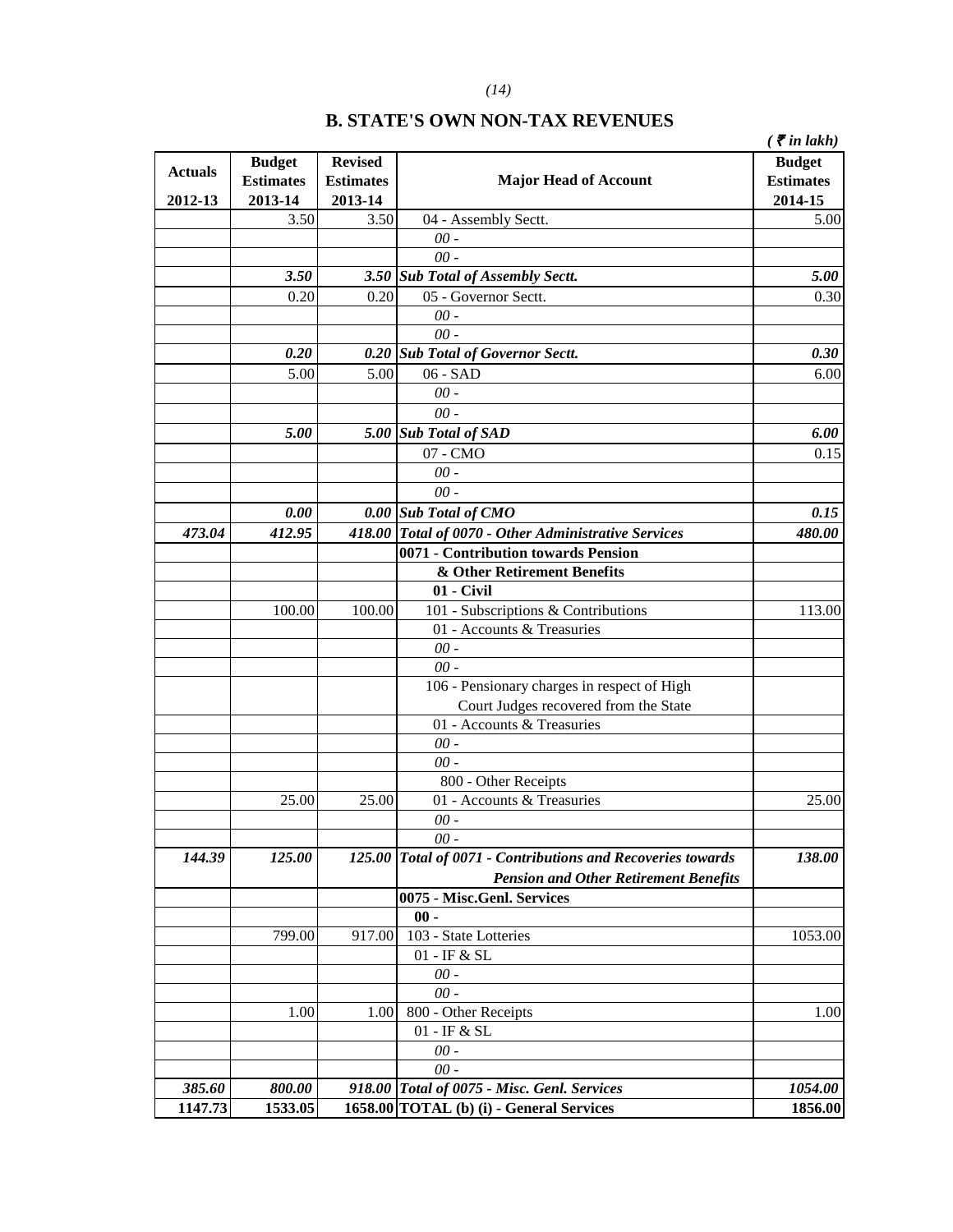| <b>Actuals</b> | <b>Budget</b>    | <b>Revised</b>   |                                                        | ( ₹ in lakhs)<br><b>Budget</b> |
|----------------|------------------|------------------|--------------------------------------------------------|--------------------------------|
|                | <b>Estimates</b> | <b>Estimates</b> | <b>Major Head of Account</b>                           | <b>Estimates</b>               |
| 2012-13        | 2013-14          | 2013-14          | (ii) Social Services                                   | 2014-15                        |
|                |                  |                  | 0202 - Education, Sports, Art & Culture                |                                |
|                |                  |                  | 01 - General Education                                 |                                |
|                | 15.00            | 15.00            | 101 - Elementary Education                             | 2.00                           |
|                |                  |                  | 01 - School Education                                  |                                |
|                |                  |                  | $00 -$                                                 |                                |
|                |                  |                  | $00 -$                                                 |                                |
|                | 5.00             | 5.00             |                                                        | 13.00                          |
|                |                  |                  | 102 - Secondary Education<br>01 - School Education     |                                |
|                |                  |                  |                                                        |                                |
|                |                  |                  | $00-$                                                  |                                |
|                |                  |                  | $00 -$                                                 |                                |
|                |                  |                  | 600 - General                                          |                                |
|                |                  |                  | 01 - School Education                                  |                                |
|                |                  |                  | $00 -$                                                 |                                |
|                |                  |                  | $00 -$                                                 |                                |
|                | 20.00            |                  | 20.00 Sub-Total of Sub Head 01 - School Education)     | 15.00                          |
|                |                  |                  | 0202 - Education, Sports, Art & Culture                |                                |
|                |                  |                  | 01 - General Education                                 |                                |
|                | 125.00           | 125.00           | 103 - University & Higher Education                    | 128.00                         |
|                |                  |                  | 01 - Higher & Technical Education                      |                                |
|                |                  |                  | $00 -$                                                 |                                |
|                |                  |                  | $00 -$                                                 |                                |
|                | 5.00             | 5.00             | 600 - General                                          | 1.00                           |
|                |                  |                  | 02 - Higher & Technical Education                      |                                |
|                |                  |                  | $00 -$                                                 |                                |
|                |                  |                  | $00 -$                                                 |                                |
|                |                  |                  | 104 - Adult Education                                  |                                |
|                |                  |                  | 01 - Higher & Technical Education                      |                                |
|                |                  |                  | $00 -$                                                 |                                |
|                |                  |                  | $00 -$                                                 |                                |
|                |                  |                  | 105 - Languages Development                            |                                |
|                |                  |                  | 01 - Higher & Technical Education                      |                                |
|                |                  |                  | - 00                                                   |                                |
|                |                  |                  | $00 -$                                                 |                                |
|                |                  |                  | 02 - Technical Education                               |                                |
|                | 69.00            | 69.00            | 101 - Tuitions & other fees                            | 70.00                          |
|                |                  |                  | 01 - Higher & Technical Education                      |                                |
|                |                  |                  | $00 -$                                                 |                                |
|                |                  |                  | $00 -$                                                 |                                |
|                | 1.00             | 1.00             | 800 - Other Receipts                                   | 1.00                           |
|                |                  |                  | 01 - Higher & Technical Education                      |                                |
|                |                  |                  | $00 -$                                                 |                                |
|                |                  |                  | $00 -$                                                 |                                |
|                | 200.00           | 200.00           | <b>Sub-Total of Sub Head: Hr. &amp; Tech Education</b> | 200.00                         |
|                |                  |                  | 0202 - Education, Sports, Art & Culture (MSB)          |                                |
|                |                  |                  |                                                        |                                |
|                |                  |                  | 01 - General Education                                 |                                |
|                | 10.50            | 10.50            | 103 - University & Higher Education                    | 14.50                          |
|                |                  |                  | 01 - Higher & Technical Education                      |                                |
|                |                  |                  | $00 -$                                                 |                                |
|                |                  |                  | $00 -$                                                 |                                |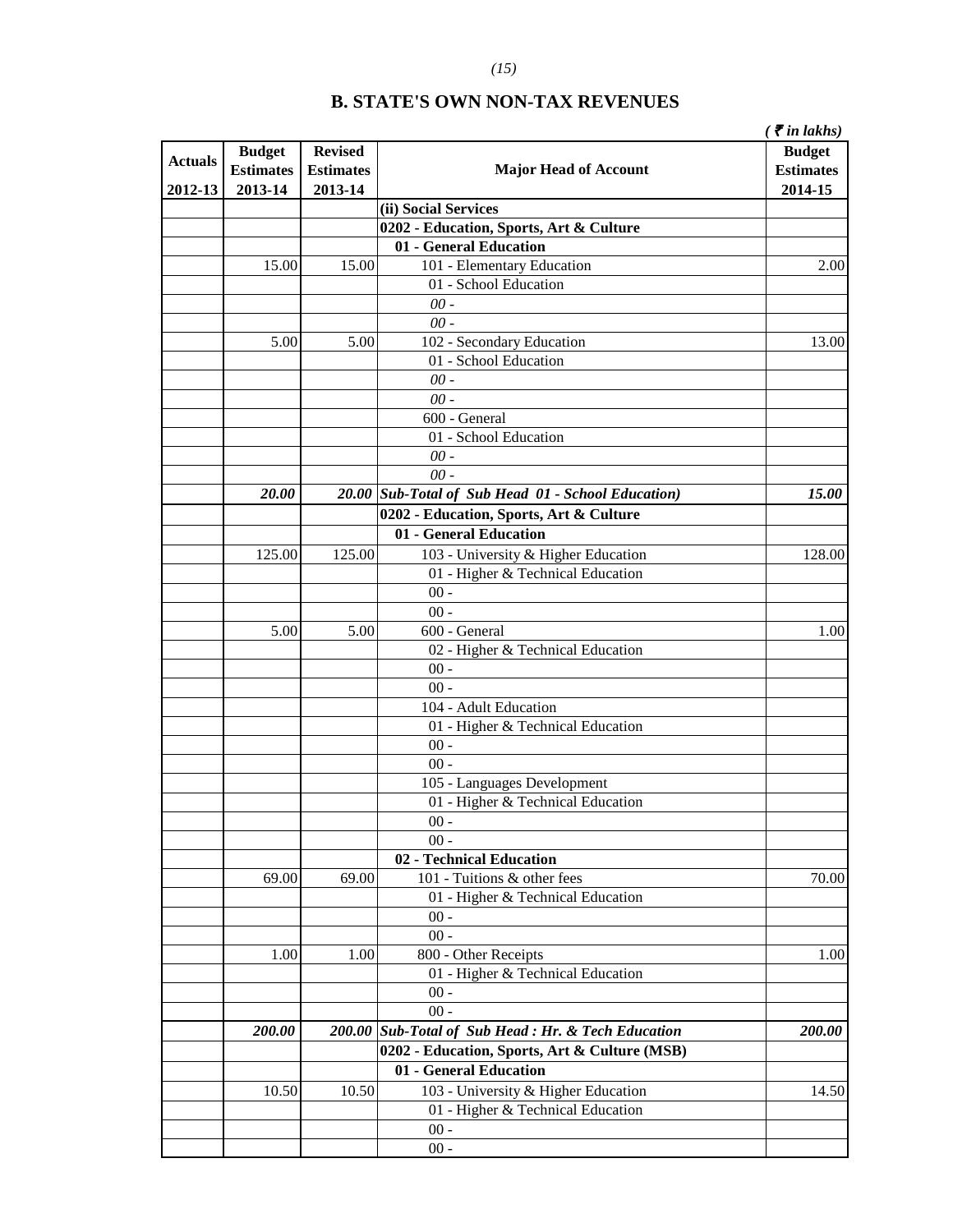|                |                     |                  |                                                         | $\zeta$ $\bar{\zeta}$ in lakhs) |
|----------------|---------------------|------------------|---------------------------------------------------------|---------------------------------|
|                | <b>Budget</b>       | <b>Revised</b>   |                                                         | <b>Budget</b>                   |
| <b>Actuals</b> | <b>Estimates</b>    | <b>Estimates</b> | <b>Major Head of Account</b>                            | <b>Estimates</b>                |
| 2012-13        | 2013-14             | 2013-14          |                                                         | 2014-15                         |
|                | 0.50                | 0.50             | 800 - General                                           | 0.50                            |
|                |                     |                  | 02 - Higher & Technical Education                       |                                 |
|                |                     |                  | $00 -$                                                  |                                 |
|                |                     |                  | $00 -$                                                  |                                 |
|                | 11.00               |                  | 11.00 Sub-Total of Sub Head : Education, Sports, Art &  | 15.00                           |
|                |                     |                  | Culture (MSB)                                           |                                 |
|                |                     |                  | 0202 - Education, Sports, Art & Culture (SCERT)         |                                 |
|                |                     |                  | 02 - Technical Education                                |                                 |
|                | 0.30                | 0.30             | 101 - Tuitions & other fees                             | 0.30                            |
|                |                     |                  | 02 - SCERT                                              |                                 |
|                |                     |                  | $00$ -                                                  |                                 |
|                |                     |                  | $00 -$                                                  |                                 |
|                | 0.30                | 0.30             | 800 - Other Receipts                                    | 0.35                            |
|                |                     |                  | 02 - SCERT                                              |                                 |
|                |                     |                  | $00$ -                                                  |                                 |
|                |                     |                  | $00 -$                                                  |                                 |
|                | 0.60                | 0.60             | Sub-Total of Sub Head : 02 - SCERT                      | 0.65                            |
|                |                     |                  | 03 - Sport & Youth Services                             |                                 |
|                | 2.00                | 2.00             | 101 - Physical Edn - Sports & Youth Welfare             | 2.00                            |
|                |                     |                  | 01 - Sport & Youth Services                             |                                 |
|                |                     |                  | $00 -$                                                  |                                 |
|                |                     |                  | $00 -$                                                  |                                 |
|                |                     |                  |                                                         |                                 |
|                | 1.00                | 1.00             | 800 - Other Receipts                                    | 1.00                            |
|                |                     |                  | 01 - Sport & Youth Services                             |                                 |
|                |                     |                  | $00 -$                                                  |                                 |
|                |                     |                  | $00 -$                                                  |                                 |
|                | 3.00                |                  | 3.00 Sub-Total of Sub Head : Sport & Youth Services     | <b>3.00</b>                     |
|                |                     |                  | 04 - Art & Culture                                      |                                 |
|                | 1.00                | 1.00             | 101 - Archives & Museums                                | 1.50                            |
|                |                     |                  | 01 - Art & Culture                                      |                                 |
|                |                     |                  | $00 -$                                                  |                                 |
|                |                     |                  | $00 -$                                                  |                                 |
|                |                     |                  | 102 - Public Libraries                                  |                                 |
|                |                     |                  | 01 - Art & Culture                                      |                                 |
|                |                     |                  | $00 -$                                                  |                                 |
|                |                     |                  | $00 -$                                                  |                                 |
|                | 9.00                | 9.00             | 800 - Other Receipts                                    | 10.85                           |
|                |                     |                  | 01 - Art & Culture                                      |                                 |
|                |                     |                  | $00 -$                                                  |                                 |
|                |                     |                  | $00 -$                                                  |                                 |
|                | 2.00                | 2.00             | (01) - Vanapa Hall                                      | 2.50                            |
|                |                     |                  | $00 -$                                                  |                                 |
|                | 5.00                | 5.00             | (02) - Directorate Receipts                             | 5.85                            |
|                |                     |                  | $00 -$                                                  |                                 |
|                | 2.00                | 2.00             | (03) - Tribal Research Institute                        | 2.50                            |
|                |                     |                  | $00 -$                                                  |                                 |
|                | <i><b>10.00</b></i> |                  | 10.00 Sub-Total of Sub Major Head : Art & Culture       | 12.35                           |
| 149.08         | 244.60              |                  | 244.60 Total of 0202 - Education, Sports, Art & Culture | 246.00                          |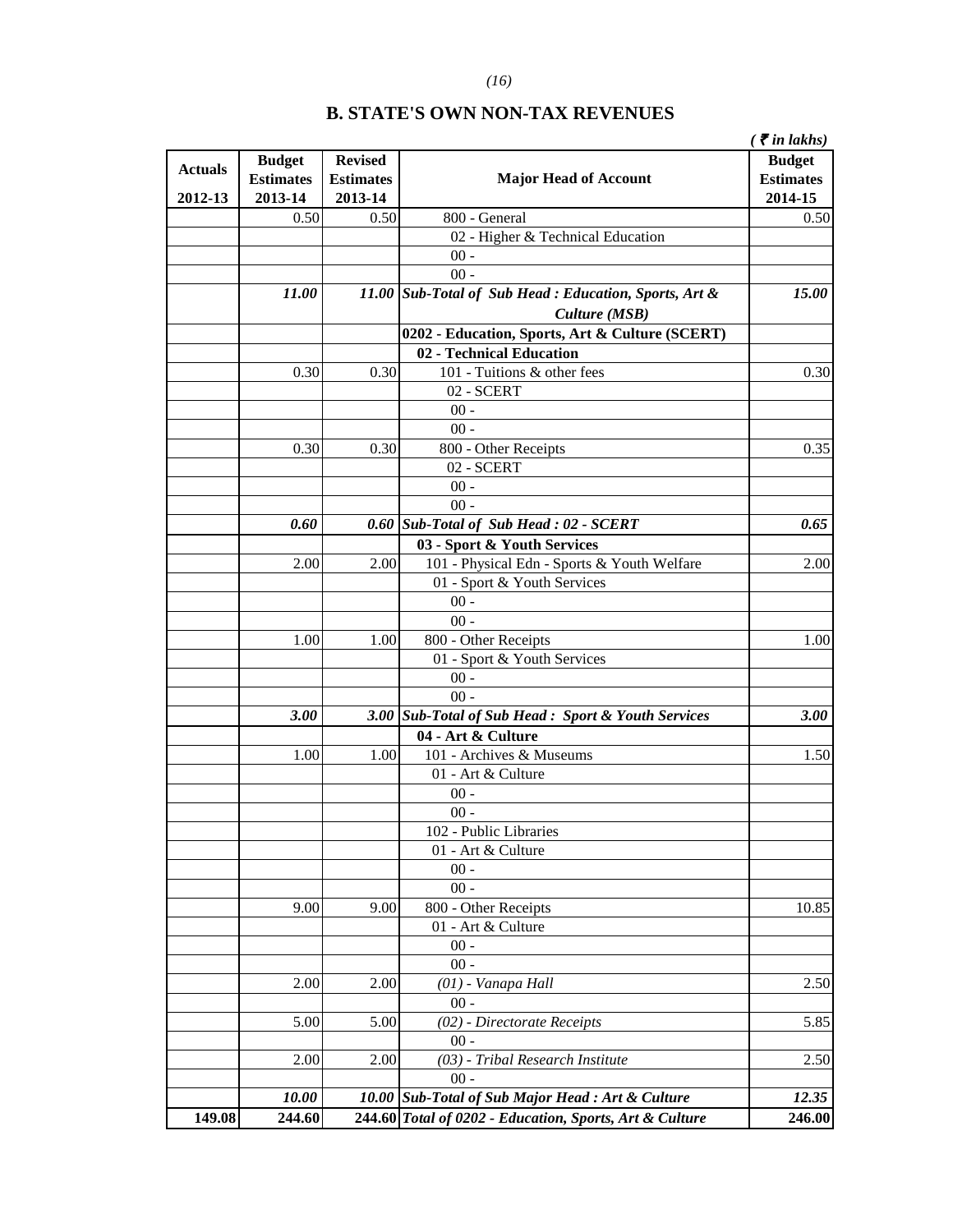|                |                  |                  |                                                 | $\zeta$ $\bar{\zeta}$ in lakh) |
|----------------|------------------|------------------|-------------------------------------------------|--------------------------------|
|                | <b>Budget</b>    | <b>Revised</b>   |                                                 | <b>Budget</b>                  |
| <b>Actuals</b> | <b>Estimates</b> | <b>Estimates</b> | <b>Major Head of Account</b>                    | <b>Estimates</b>               |
| 2012-13        | 2013-14          | 2013-14          |                                                 | 2014-15                        |
|                |                  |                  | 0210 - Medical & Public Health                  |                                |
|                |                  |                  | 01 - Urban Health Services                      |                                |
|                | 6.00             | 6.00             | 020 - Receipts from Patients for hospital &     | 5.50                           |
|                |                  |                  | dispensary services                             |                                |
|                |                  |                  | 01 - Health Services                            |                                |
|                |                  |                  | $00 -$                                          |                                |
|                |                  |                  | $00 -$                                          |                                |
|                |                  |                  | 800 - Other Receipts                            |                                |
|                |                  |                  | 01 - Health Services                            |                                |
|                |                  |                  | $00 -$                                          |                                |
|                |                  |                  | $00 -$                                          |                                |
|                |                  |                  | 02 - Rural Health Services                      |                                |
|                | 2.00             | 2.00             | 101 - Receipts/contri. from patients and others | 2.00                           |
|                |                  |                  | 01 - Health Services                            |                                |
|                |                  |                  | $00 -$                                          |                                |
|                |                  |                  | $00 -$                                          |                                |
|                |                  |                  | 03 - Medical Education, Training & Research     |                                |
|                | 1.00             | 1.00             | 800 - Other Receipts                            | 1.00                           |
|                |                  |                  | 01 - Health Services                            |                                |
|                |                  |                  | $00$ -                                          |                                |
|                |                  |                  | $00 -$                                          |                                |
|                |                  |                  | 04 - Public Health                              |                                |
|                | 1.00             | 1.00             | 104 - Fees & Fines etc.                         | 1.00                           |
|                |                  |                  | 01 - Health Services                            |                                |
|                |                  |                  | $00 -$                                          |                                |
|                |                  |                  | $00 -$                                          |                                |
|                |                  |                  | 800 - Other Receipts                            |                                |
|                |                  |                  | 01 - Health Services                            |                                |
|                |                  |                  | $00 -$                                          |                                |
|                |                  |                  | $00 -$                                          |                                |
|                |                  |                  | 80 - General                                    |                                |
|                | 0.30             | 0.30             | 800 - Other Receipts                            | 0.50                           |
|                |                  |                  | 01 - Health Services                            |                                |
|                |                  |                  | $00 -$                                          |                                |
|                |                  |                  | $00 -$                                          |                                |
|                | 10.30            |                  | 10.30 Sub-Total of Sub Head : Health Services   | 10.00                          |
|                |                  |                  | 0210 - Medical & Public Health (H&ME)           |                                |
|                |                  |                  | 01 - Urban Health Services                      |                                |
|                | 0.15             | 0.15             | 020 - Receipts from patient for hospital &      | 0.10                           |
|                |                  |                  | dispensary services                             |                                |
|                |                  |                  | 02 - Hospital & Medical Education               |                                |
|                |                  |                  | $00$ -                                          |                                |
|                |                  |                  | $00 -$                                          |                                |
|                | 0.10             | 0.10             | 800 - Other Receipts                            | 0.10                           |
|                |                  |                  | 02 - Hospital & Medical Education               |                                |
|                |                  |                  | $00 -$                                          |                                |
|                |                  |                  | $00 -$                                          |                                |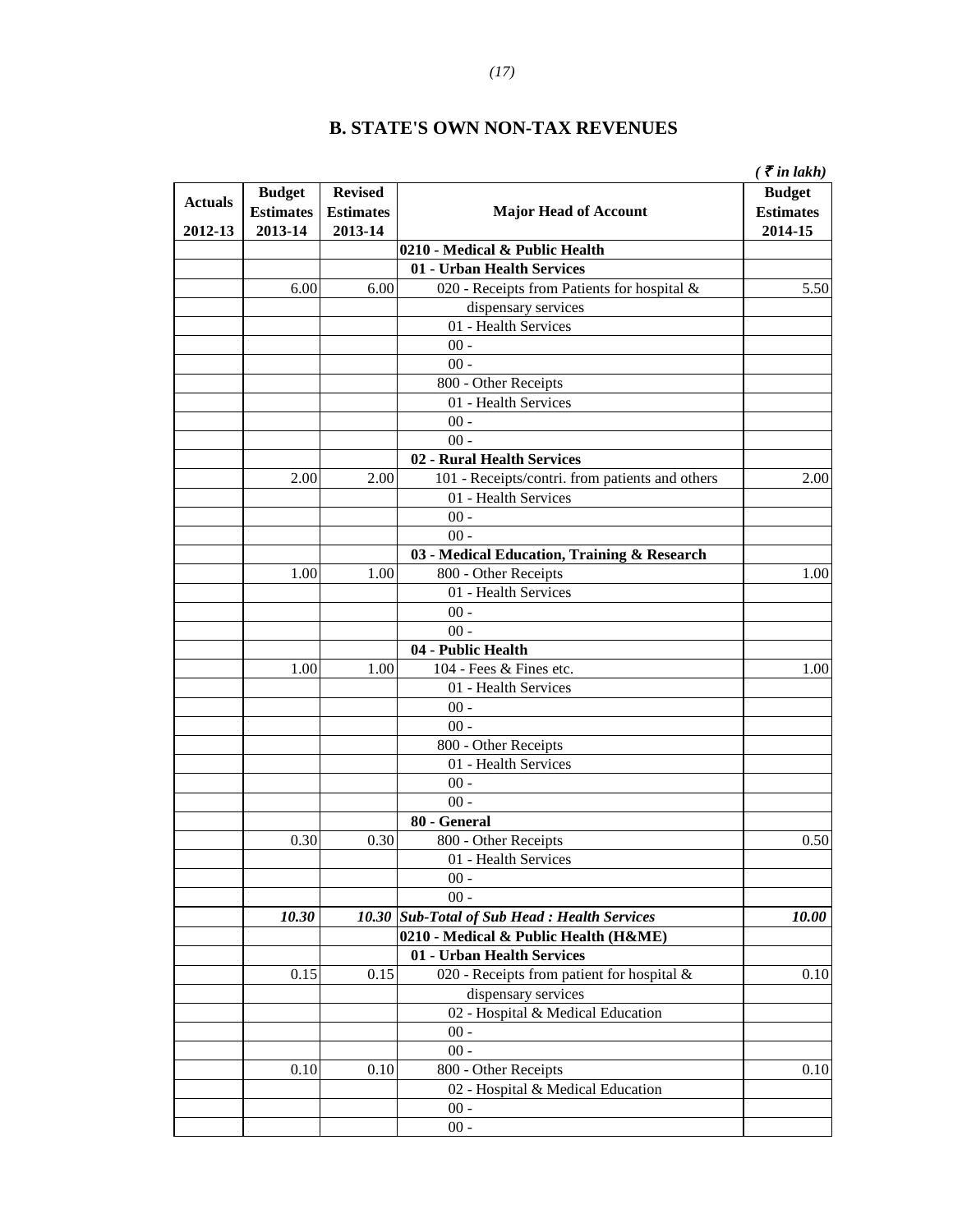|                |                                   |                                    |                                                           | $\zeta$ $\bar{\zeta}$ in lakh)    |
|----------------|-----------------------------------|------------------------------------|-----------------------------------------------------------|-----------------------------------|
| <b>Actuals</b> | <b>Budget</b><br><b>Estimates</b> | <b>Revised</b><br><b>Estimates</b> | <b>Major Head of Account</b>                              | <b>Budget</b><br><b>Estimates</b> |
| 2012-13        | 2013-14                           | 2013-14                            |                                                           | 2014-15                           |
|                |                                   |                                    | 02 - Rural Health Services                                |                                   |
|                | 0.10                              | 0.10                               | 101 - Receipts/contri. from patients and others           | 0.10                              |
|                |                                   |                                    | 02 - Hospital & Medical Education                         |                                   |
|                |                                   |                                    | $00$ -                                                    |                                   |
|                |                                   |                                    | $00 -$                                                    |                                   |
|                |                                   |                                    |                                                           |                                   |
|                | 0.15                              | 0.15                               | 800 - Other Receipts<br>02 - Hospital & Medical Education | 0.10                              |
|                |                                   |                                    | $00 -$                                                    |                                   |
|                |                                   |                                    | $00 -$                                                    |                                   |
|                |                                   |                                    |                                                           |                                   |
|                |                                   |                                    | 03 - Medical Education, Training & Research               |                                   |
|                | 0.10                              | 0.10                               | 200 - Other Systems                                       | 0.10                              |
|                |                                   |                                    | 02 - Hospital & Medical Education                         |                                   |
|                |                                   |                                    | $00$ -                                                    |                                   |
|                |                                   |                                    | $00 -$                                                    |                                   |
|                |                                   |                                    |                                                           |                                   |
|                |                                   |                                    |                                                           |                                   |
|                |                                   |                                    | 800 - Other Receipts                                      |                                   |
|                | 0.15                              | 0.15                               | 02 - Hospital & Medical Education                         | 0.40                              |
|                |                                   |                                    | $00$ -                                                    |                                   |
|                |                                   |                                    | $00 -$                                                    |                                   |
|                |                                   |                                    |                                                           |                                   |
|                |                                   |                                    | 04 - Public Health                                        |                                   |
|                |                                   |                                    | 104 - Fees & Fines etc.                                   |                                   |
|                |                                   |                                    | 02 - Hospital & Medical Education                         |                                   |
|                |                                   |                                    | $00 -$                                                    |                                   |
|                |                                   |                                    | $00 -$                                                    |                                   |
|                |                                   |                                    | 800 - Other Receipts                                      |                                   |
|                |                                   |                                    | 02 - Hospital & Medical Education                         |                                   |
|                |                                   |                                    | $00 -$                                                    |                                   |
|                |                                   |                                    | $00 -$                                                    |                                   |
|                |                                   |                                    |                                                           |                                   |
|                |                                   |                                    | 80 - General                                              |                                   |
|                | 0.25                              | 0.25                               | 800 - Other Receipts                                      | 0.10                              |
|                |                                   |                                    | 02 - Hospital & Medical Education                         |                                   |
|                |                                   |                                    | $00 -$                                                    |                                   |
|                |                                   |                                    | $00 -$                                                    |                                   |
|                |                                   |                                    |                                                           |                                   |
|                | 1.00                              |                                    | 1.00 Sub-Total of Sub Head : Hospital & Med. Education    | 1.00                              |
| 37.99          | 11.30                             | 11.30                              | Total of 0210 - Medical & Public Health                   | 11.00                             |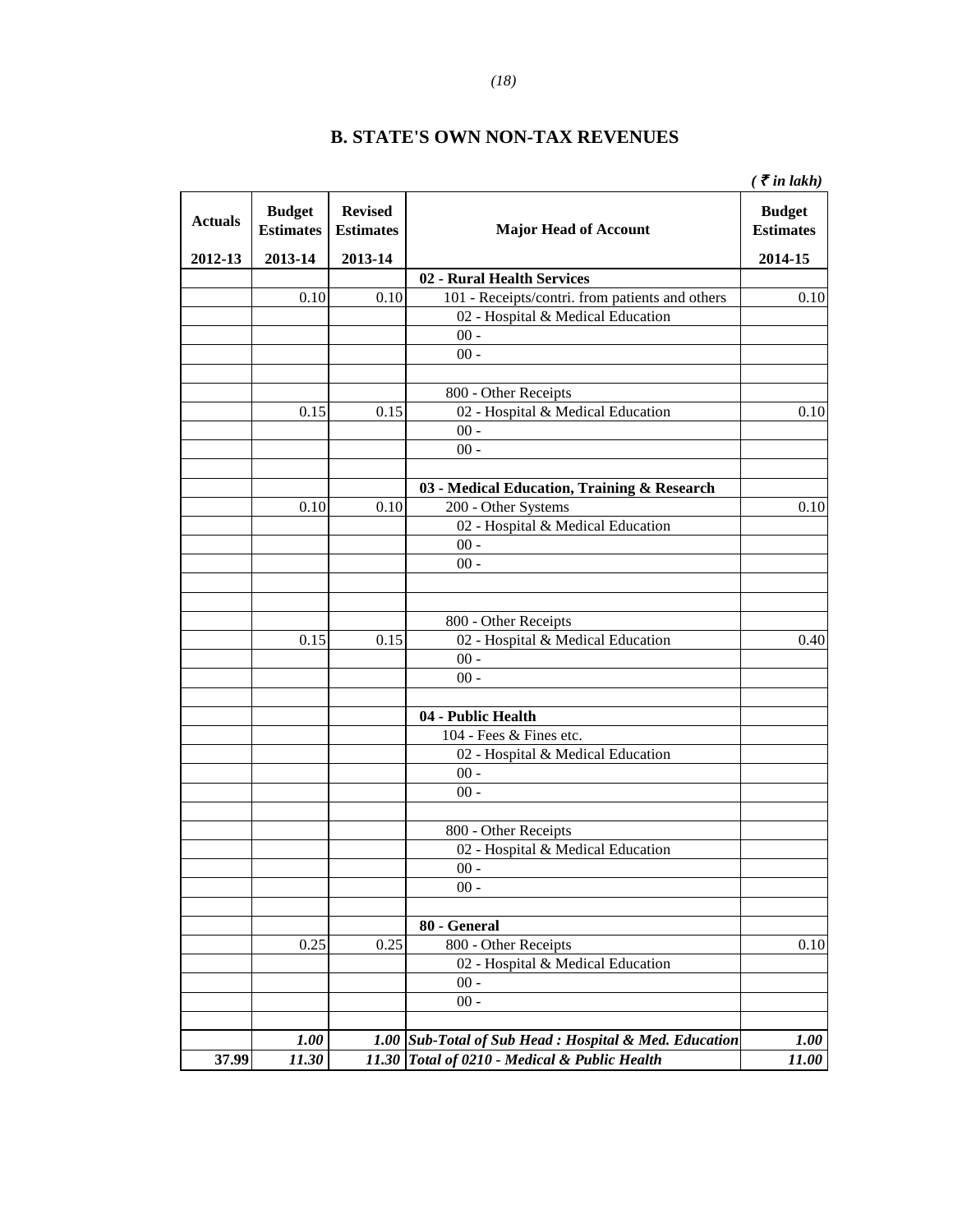|                |                  |                  |                                                       | $\zeta$ $\bar{\zeta}$ in lakh) |
|----------------|------------------|------------------|-------------------------------------------------------|--------------------------------|
| <b>Actuals</b> | <b>Budget</b>    | <b>Revised</b>   |                                                       | <b>Budget</b>                  |
|                | <b>Estimates</b> | <b>Estimates</b> | <b>Major Head of Account</b>                          | <b>Estimates</b>               |
| 2012-13        | 2013-14          | 2013-14          |                                                       | 2014-15                        |
|                |                  |                  | 0211 - Family Welfare                                 |                                |
|                |                  |                  | $00 -$                                                |                                |
|                | 1.00             | 1.00             | 800 - Other Receipts                                  | 1.00                           |
|                |                  |                  | 01 - Health Services                                  |                                |
|                |                  |                  | $00 -$                                                |                                |
|                |                  |                  | $00 -$                                                |                                |
| 0.30           | <b>1.00</b>      |                  | 1.00 Total of 0211 - Family Welfare (Health Services) | 1.00                           |
|                |                  |                  | 0215 - Water Supply & Sanitation                      |                                |
|                |                  |                  | 01 - Water Supply                                     |                                |
|                | 260.00           | 290.00           | 102 - Receipt from Rural water supply scheme          | 478.00                         |
|                |                  |                  | $01 - PHE$                                            |                                |
|                |                  |                  | $00 -$                                                |                                |
|                |                  |                  | $00 -$                                                |                                |
|                | 1333.00          | 1500.00          | 103 - Receipts from Urban water supply scheme         | 1578.00                        |
|                |                  |                  | $01$ - $PHE$                                          |                                |
|                |                  |                  | $00 -$                                                |                                |
|                |                  |                  | $00 -$                                                |                                |
|                |                  |                  | 104 - Fees, fines etc.                                |                                |
|                |                  |                  | $01$ - $PHE$                                          |                                |
|                |                  |                  | $00 -$                                                |                                |
|                |                  |                  | $00 -$                                                |                                |
|                | 7.00             | 10.00            | 800 - Other Receipts                                  | 10.00                          |
|                |                  |                  | $01 - PHE$                                            |                                |
|                |                  |                  | $00 -$                                                |                                |
|                |                  |                  | $00 -$                                                |                                |
|                |                  |                  | 02 - Sewerages and Sanitation                         |                                |
|                |                  |                  | 103 - Receipts from Sewerage Schemes                  |                                |
|                |                  |                  | $01 - PHE$                                            |                                |
|                |                  |                  | $00 -$                                                |                                |
|                |                  |                  | $00 -$                                                |                                |
|                |                  |                  | 800 - Other Receipts                                  |                                |
|                |                  |                  | $01 - PHE$                                            |                                |
|                |                  |                  | $00 -$                                                |                                |
|                |                  |                  | $00 -$                                                |                                |
| 1450.88        | 1600.00          |                  | 1800.00 Total of 0215 - Water Supply & Sanitation     | 2066.00                        |
|                |                  |                  | 0216 - Housing                                        |                                |
|                |                  |                  | 01 - Govt. Residential Buildings                      |                                |
|                | 78.00            | 78.00            | 106 - Gen. Pool Accomodation                          | 70.00                          |
|                |                  |                  | 01- Rent/Licence Fee                                  |                                |
|                |                  |                  | $00$ -                                                |                                |
|                |                  |                  | $00 -$                                                |                                |
|                | 6.00             | 6.00             | 107 - Police Housing                                  | 6.00                           |
|                |                  |                  | 01 - Rent/Licence Fee                                 |                                |
|                |                  |                  | $00 -$                                                |                                |
|                |                  |                  | $00 -$                                                |                                |
|                | 2.00             | 2.00             | 700 - Other Housing                                   | 2.00                           |
|                |                  |                  | 01 - Rent/Licence Fee                                 |                                |
|                |                  |                  | $00 -$                                                |                                |
|                |                  |                  |                                                       |                                |
|                |                  |                  | $00 -$                                                |                                |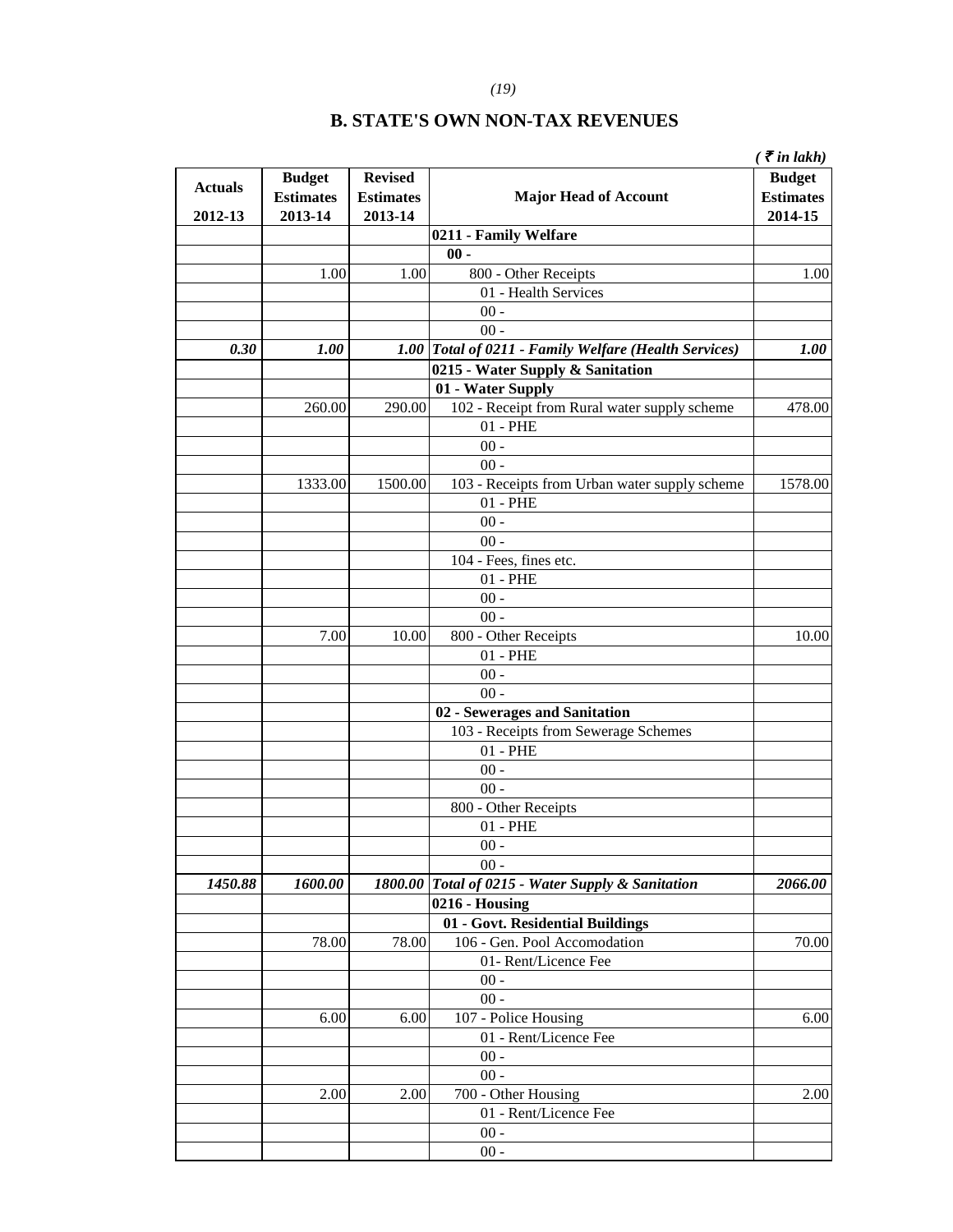#### *(20)*

|                |                  |                  |                                          | $\zeta$ $\bar{\zeta}$ in lakh) |
|----------------|------------------|------------------|------------------------------------------|--------------------------------|
| <b>Actuals</b> | <b>Budget</b>    | <b>Revised</b>   |                                          | <b>Budget</b>                  |
|                | <b>Estimates</b> | <b>Estimates</b> | <b>Major Head of Account</b>             | <b>Estimates</b>               |
| 2012-13        | 2013-14          | 2013-14          |                                          | 2014-15                        |
|                |                  |                  | 02 - Urban Housing                       |                                |
|                |                  |                  | 800 - Other Receipts                     |                                |
|                | 1.00             | 1.00             | 01 - Rent/Licence Fee                    | 1.00                           |
|                |                  |                  | $00 -$                                   |                                |
|                |                  |                  | $00 -$                                   |                                |
|                |                  |                  | 03 - Rural Housing                       |                                |
|                | 1.00             | 1.00             | 800 - Other Receipts                     | 1.00                           |
|                |                  |                  | 01 - Rent/Licence Fee                    |                                |
|                |                  |                  | $00$ -                                   |                                |
|                |                  |                  | $00 -$                                   |                                |
|                |                  |                  | 80 - General                             |                                |
|                | 20.00            | 20.00            | 800 - Other Receipts                     | 20.00                          |
|                |                  |                  | $00 -$                                   |                                |
|                |                  |                  | $00 -$                                   |                                |
|                |                  |                  | $00 -$                                   |                                |
| 81.11          | 108.00           |                  | 108.00 Total of 0216 - Housing           | 100.00                         |
|                |                  |                  | 0217 - Urban Development                 |                                |
|                |                  |                  | 01 - State Capital Development           |                                |
|                |                  |                  | 800 - Other Receipts                     |                                |
|                |                  |                  | 01 - UD & PA                             |                                |
|                |                  |                  | (01) Receipt under Town Sanitation Rules |                                |
|                |                  |                  | (License Fees)                           |                                |
|                |                  |                  | $00 -$                                   |                                |
|                |                  |                  | (02) Hoarding & Public Advertisement     |                                |
|                |                  |                  | $00 -$                                   |                                |
|                |                  |                  | (03) Sanitary Inspection Fess            |                                |
|                |                  |                  | $00 -$                                   |                                |
|                |                  |                  | 60 - Other Urban Development Schemes     |                                |
|                | 5.00             | 5.00             | 800 - Other Receipt                      | 6.00                           |
|                |                  |                  | 01 - Local Administration Department     |                                |
|                |                  |                  | $00 -$                                   |                                |
|                |                  |                  | $00 -$                                   |                                |
|                |                  |                  | 02 - UD & PA                             |                                |
|                |                  |                  | $00 -$                                   |                                |
|                |                  |                  | $00 -$                                   |                                |
| 8.44           | 5.00             |                  | 5.00 Total of 0217 - Urban Development   | 6.00                           |
|                |                  |                  | 0220 - Information & Publicity           |                                |
|                |                  |                  | 01 - Films                               |                                |
|                |                  |                  | 800 - Other Receipts                     |                                |
|                |                  |                  | 01 - I & PR                              |                                |
|                |                  |                  | $00 -$                                   |                                |
|                |                  |                  | $00 -$                                   |                                |
|                |                  |                  |                                          |                                |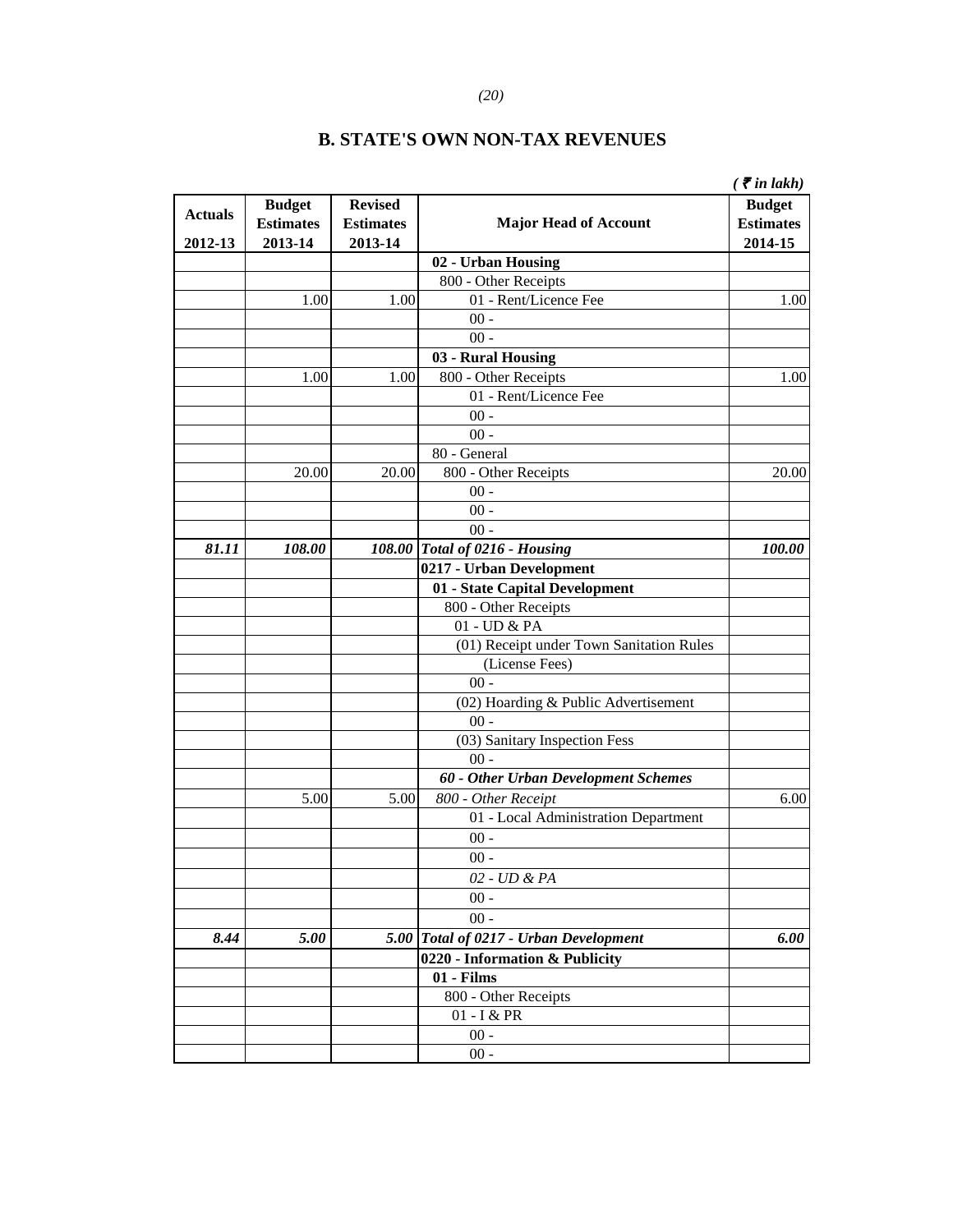|                |                                   |                                    |                                                   | ( ₹ in lakh)                      |
|----------------|-----------------------------------|------------------------------------|---------------------------------------------------|-----------------------------------|
| <b>Actuals</b> | <b>Budget</b><br><b>Estimates</b> | <b>Revised</b><br><b>Estimates</b> | <b>Major Head of Account</b>                      | <b>Budget</b><br><b>Estimates</b> |
| 2012-13        | 2013-14                           | 2013-14                            |                                                   | 2014-15                           |
|                |                                   |                                    | 60 - Others                                       |                                   |
|                | 15.00                             | 15.00                              | 113 - Receipts from other Publications            | 17.00                             |
|                |                                   |                                    | 01 - I & PR                                       |                                   |
|                |                                   |                                    | $00 -$                                            |                                   |
|                |                                   |                                    | $00 -$                                            |                                   |
|                | 3.00                              | 3.00                               | 800 - Other Receipts                              | 4.00                              |
|                |                                   |                                    | 01 - I & PR                                       |                                   |
|                |                                   |                                    | $00 -$                                            |                                   |
|                |                                   |                                    | $00 -$                                            |                                   |
| 18.04          | 18.00                             |                                    | 18.00 Total of 0220 - Information & Publicity     | 21.00                             |
|                |                                   |                                    | 0230 - Labour & Employment                        |                                   |
|                |                                   |                                    | $00 -$                                            |                                   |
|                | 1.00                              | 1.00                               | 106 - Fees under Labour Law                       | 1.50                              |
|                |                                   |                                    | 01 - LE & IT                                      |                                   |
|                |                                   |                                    | $00 -$                                            |                                   |
|                |                                   |                                    | $00 -$                                            |                                   |
|                | 2.00                              | 2.00                               | 800 - Other Receipts                              | 0.50                              |
|                |                                   |                                    | 01 - LE & IT                                      |                                   |
|                |                                   |                                    | $00 -$                                            |                                   |
|                |                                   |                                    | $00 -$                                            |                                   |
| 5.22           | 3.00                              |                                    | 3.00 Total of 0230 - Labour & Employment          | 2.00                              |
|                |                                   |                                    | 0235 - Social Security & Welfare                  |                                   |
|                |                                   |                                    | 01 - Rehabilitation                               |                                   |
|                |                                   |                                    | 800 - Other Receipts                              |                                   |
|                |                                   |                                    | 01 - Social Welfare                               |                                   |
|                |                                   |                                    | $00 -$                                            |                                   |
|                |                                   |                                    | $00 -$                                            |                                   |
|                |                                   |                                    | 60 - Other Social Security & Welfare Progs.       |                                   |
|                | 1.00                              | 1.00                               | 800 - Other Receipts                              | 1.00                              |
|                |                                   |                                    | 01 - Social Welfare                               |                                   |
|                |                                   |                                    | $00 -$                                            |                                   |
|                |                                   |                                    | $00 -$                                            |                                   |
|                | <i>1.00</i>                       |                                    | 1.00 Sub-Total of Sub Head: Social Welfare        | <i>1.00</i>                       |
|                |                                   |                                    | 0235 - Social Security & Welfare                  |                                   |
|                |                                   |                                    | 01 - Rehabilitation                               |                                   |
|                |                                   |                                    | 200 - Other relief measures                       |                                   |
|                |                                   |                                    | 01 - Sainik Welfare & Resettlement                |                                   |
|                |                                   |                                    | $00 -$                                            |                                   |
|                |                                   |                                    | $00 -$                                            |                                   |
|                | 220.00                            | 220.00                             | 800 - Other Receipts                              | 141.00                            |
|                |                                   |                                    | 02 - Sainik Welfare & Resettlement                |                                   |
|                |                                   |                                    | $00 -$                                            |                                   |
|                |                                   |                                    | $00 -$                                            |                                   |
|                |                                   |                                    | 60 - Other Social Security & Welfare Progs.       |                                   |
|                | 1.00                              | 1.00                               | 800 - Other Receipts                              | 1.00                              |
|                |                                   |                                    | 02 - Sainik Welfare & Resettlement                |                                   |
|                |                                   |                                    | $00 -$                                            |                                   |
|                |                                   |                                    | $00 -$                                            |                                   |
|                | 221.00                            | 221.00                             | Sub-Total of Sub Head : Sainik Welfare & Resettl. | <i>142.00</i>                     |
| 197.11         | 222.00                            | 222.00                             | Total of 0235 - Social Security & Welfare         | 143.00                            |
| 1948.17        | 2212.90                           |                                    | 2412.90 TOTAL (b) (ii) - Social Services          | 2596.00                           |

*(21)*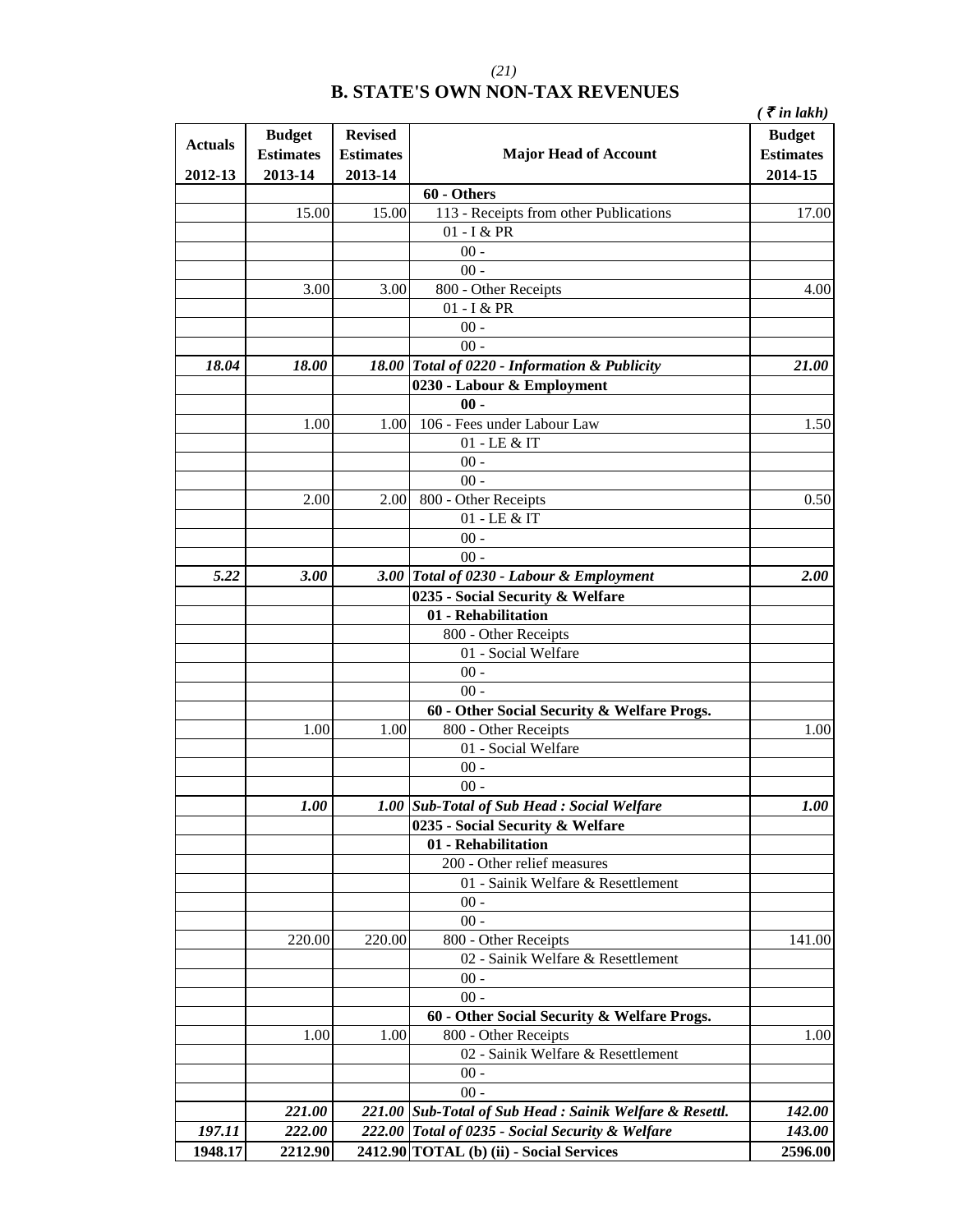|                |                                   |                                    |                                               | $\zeta$ $\bar{\zeta}$ in lakh)    |
|----------------|-----------------------------------|------------------------------------|-----------------------------------------------|-----------------------------------|
| <b>Actuals</b> | <b>Budget</b><br><b>Estimates</b> | <b>Revised</b><br><b>Estimates</b> | <b>Major Head of Account</b>                  | <b>Budget</b><br><b>Estimates</b> |
| 2012-13        | 2013-14                           | 2013-14                            |                                               | 2014-15                           |
|                |                                   |                                    | (iii) Economic Services                       |                                   |
|                |                                   |                                    | 0401 - Crop Husbandry                         |                                   |
|                |                                   |                                    | $00 -$                                        |                                   |
|                | 5.00                              | 5.00                               | 103 - Seeds                                   | 3.00                              |
|                |                                   |                                    | 01 - Agriculture                              |                                   |
|                |                                   |                                    | $00 -$<br>$00 -$                              |                                   |
|                |                                   |                                    |                                               |                                   |
|                |                                   | $\qquad \qquad \blacksquare$       | 104 - Receipt from Agricultural Farms         |                                   |
|                |                                   |                                    | 01 - Agriculture<br>$00 -$                    |                                   |
|                |                                   |                                    | $00 -$                                        |                                   |
|                |                                   |                                    | 105 - Sales of manures and fertilisers        |                                   |
|                | 20.00                             | 20.00                              |                                               | 10.00                             |
|                |                                   |                                    | 01 - Agriculture<br>$00 -$                    |                                   |
|                |                                   |                                    | $00 -$                                        |                                   |
|                |                                   |                                    | 107 - Receipts from Plant Protection Services |                                   |
|                | 5.00                              | 5.00                               | 01 - Agriculture                              | 5.00                              |
|                |                                   |                                    | $00 -$                                        |                                   |
|                |                                   |                                    | $00 -$                                        |                                   |
|                | 0.50                              | 0.50                               | 108 - Receipts from Commercial crops          | 0.50                              |
|                |                                   |                                    | 01 - Agriculture                              |                                   |
|                |                                   |                                    | $00 -$                                        |                                   |
|                |                                   |                                    | $00 -$                                        |                                   |
|                | 0.50                              | 0.50                               | 119 - Receipts from Horti. & Veg. crops       | $\overline{\phantom{a}}$          |
|                |                                   |                                    | 01 - Agriculture                              |                                   |
|                |                                   |                                    | $00 -$                                        |                                   |
|                |                                   |                                    | $00 -$                                        |                                   |
|                | 30.00                             | 30.00                              | 120 - Sale, Hire & Service of Agri.Implements | 25.00                             |
|                |                                   |                                    | & Machinery including Tractors                |                                   |
|                |                                   |                                    | 01 - Agriculture                              |                                   |
|                |                                   |                                    | $00 -$                                        |                                   |
|                |                                   |                                    | $00 -$                                        |                                   |
|                | 2.00                              |                                    | 2.00 800 - Other receipts                     | 1.50                              |
|                |                                   |                                    | 01 - Agriculture                              |                                   |
|                |                                   |                                    | $00 -$                                        |                                   |
|                |                                   |                                    | $00 -$                                        |                                   |
|                | 63.00                             | 63.00                              | <b>Sub-Total of Sub Head: Agriculture</b>     | 45.00                             |
|                |                                   |                                    | 0401 - Crop Husbandry                         |                                   |
|                |                                   | $\overline{\phantom{a}}$           | $103$ - Seeds                                 |                                   |
|                |                                   |                                    | 02 - R & E                                    |                                   |
|                |                                   |                                    | $00 -$                                        |                                   |
|                |                                   |                                    | $00 -$                                        |                                   |
|                |                                   |                                    | 104 - Receipt from Agricultural Farms         |                                   |
|                |                                   |                                    | 02 - R & E                                    |                                   |
|                |                                   |                                    | $00 -$                                        |                                   |
|                |                                   |                                    | $00 -$                                        |                                   |
|                |                                   |                                    |                                               |                                   |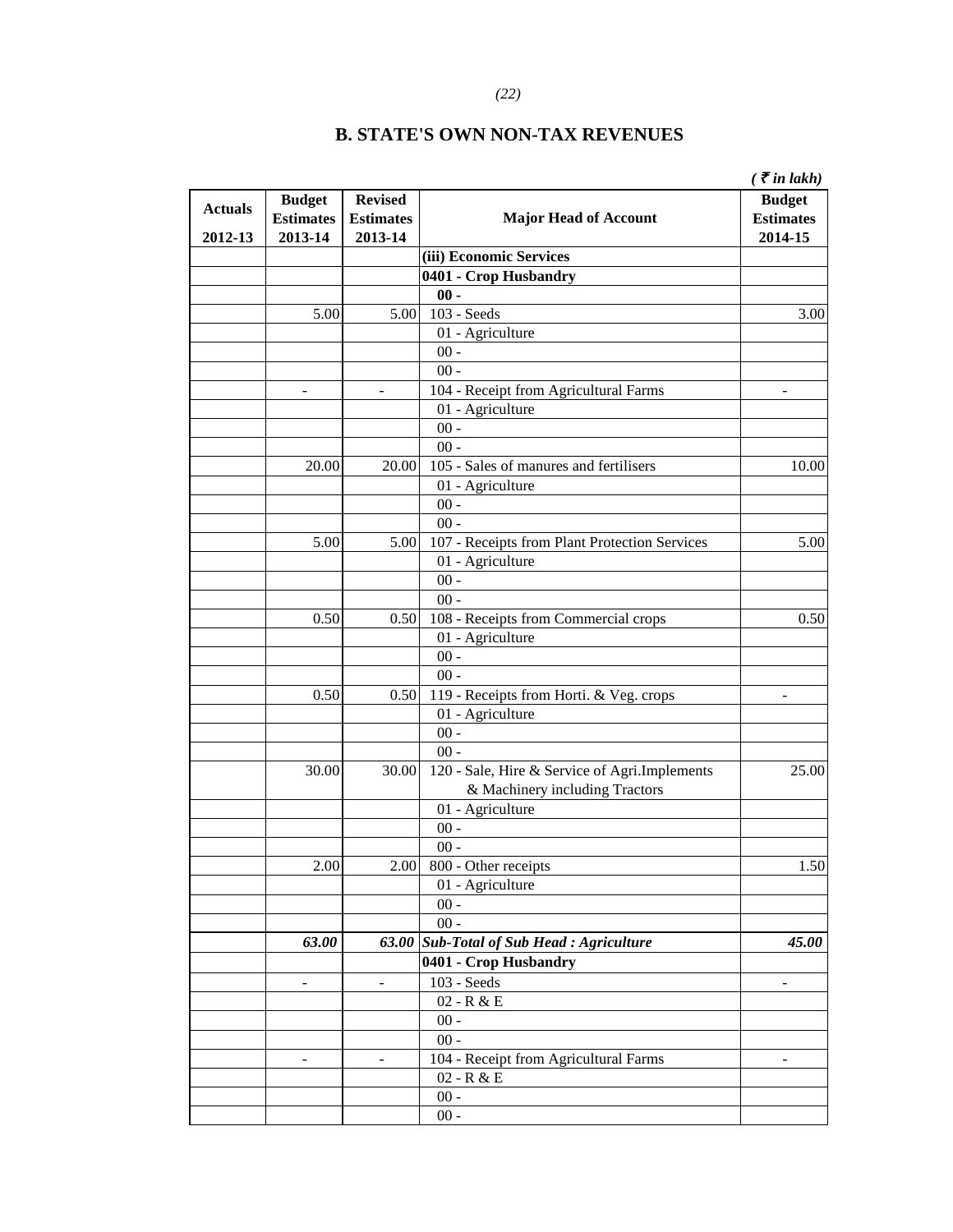|                |                  |                  |                                                    | $\zeta$ $\bar{\zeta}$ in lakh) |
|----------------|------------------|------------------|----------------------------------------------------|--------------------------------|
|                | <b>Budget</b>    | <b>Revised</b>   |                                                    | <b>Budget</b>                  |
| <b>Actuals</b> | <b>Estimates</b> | <b>Estimates</b> | <b>Major Head of Account</b>                       | <b>Estimates</b>               |
| 2012-13        | 2013-14          | 2013-14          |                                                    | 2014-15                        |
|                | 7.00             | 7.00             | 800 - Other receipts                               | 2.00                           |
|                |                  |                  | $02 - R & E$                                       |                                |
|                |                  |                  | $00 -$                                             |                                |
|                |                  |                  | $00 -$                                             |                                |
|                | 7.00             | 7.00             | <b>Sub-Total of Sub Head: R &amp; E</b>            | 2.00                           |
|                |                  |                  | 0401 - Crop Husbandry                              |                                |
|                |                  |                  | $00 -$                                             |                                |
|                | $\blacksquare$   | $\overline{a}$   | 103 - Seeds                                        | $\overline{\phantom{a}}$       |
|                |                  |                  | 03 - Horticulture                                  |                                |
|                |                  |                  | $00$ -                                             |                                |
|                |                  |                  | $00 -$                                             |                                |
|                | 0.10             | 0.10             | 104 - Receipt from Agricultural Farms              | 0.10                           |
|                |                  |                  | 03 - Horticulture                                  |                                |
|                |                  |                  | $00$ -                                             |                                |
|                |                  |                  | $00 -$                                             |                                |
|                | 1.00             | 1.00             | 105 - Sales of manures and fertilisers             | 0.90                           |
|                |                  |                  | 03 - Horticulture                                  |                                |
|                |                  |                  | $00$ -                                             |                                |
|                |                  |                  | $00 -$                                             |                                |
|                | 3.00             | 3.00             | 107 - Receipts from Plant Protection Services      | 1.50                           |
|                |                  |                  | 03 - Horticulture                                  |                                |
|                |                  |                  | $00 -$                                             |                                |
|                |                  |                  | $00 -$                                             |                                |
|                | 1.00             | 1.00             | 119 - Receipts from Horti. & Veg. crops            | 1.00                           |
|                |                  |                  | 03 - Horticulture                                  |                                |
|                |                  |                  | $00$ -                                             |                                |
|                |                  |                  | $00 -$                                             |                                |
|                | 4.00             | 4.00             | 120 - Sale, hire & service of agri. implements &   | 4.50                           |
|                |                  |                  | machinery including tractors                       |                                |
|                |                  |                  | 03 - Horticulture                                  |                                |
|                |                  |                  | $00$ -                                             |                                |
|                |                  |                  | $00$ -                                             |                                |
|                | 4.90             | 4.90             | 800 - Other receipts                               | 5.00                           |
|                |                  |                  | 03 - Horticulture                                  |                                |
|                |                  |                  | $00 -$                                             |                                |
|                |                  |                  | $00 -$                                             |                                |
|                | 14.00            | 14.00            | <b>Sub-Total of Sub Head: Horticulture</b>         | 13.00                          |
| 69.63          | 84.00            | 84.00            | Total of 0401 - Crop Husbandry                     | 60.00                          |
|                |                  |                  | 0403 - Animal Husbandry                            |                                |
|                |                  |                  | $00 -$                                             |                                |
|                | 2.00             | 2.00             | 102 - Receipts from Cattle and Buffalo development | 2.00                           |
|                |                  |                  | 01 - AH & Vety                                     |                                |
|                |                  |                  | $00$ -                                             |                                |
|                |                  |                  | $00 -$                                             |                                |
|                | 10.00            | 10.00            | 103 - Receipts from Poultry development            | 10.00                          |
|                |                  |                  | 01 - AH & Vety                                     |                                |
|                |                  |                  | $00$ -                                             |                                |
|                |                  |                  | $00 -$                                             |                                |

*(23)*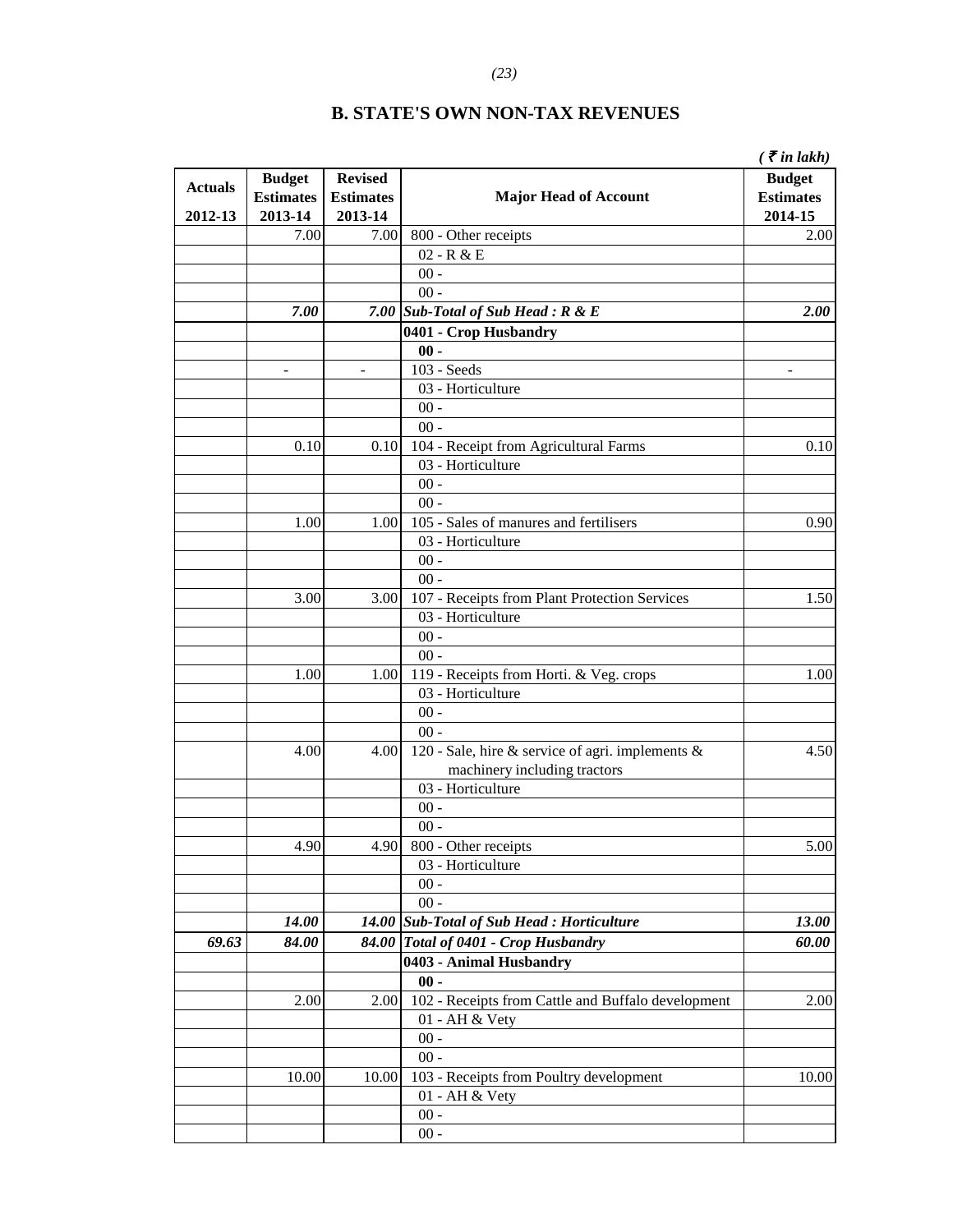|                |                  |                  |                                                  | $($ ₹ in lakh $)$ |
|----------------|------------------|------------------|--------------------------------------------------|-------------------|
|                | <b>Budget</b>    | <b>Revised</b>   |                                                  | <b>Budget</b>     |
| <b>Actuals</b> | <b>Estimates</b> | <b>Estimates</b> | <b>Major Head of Account</b>                     | <b>Estimates</b>  |
| 2012-13        | 2013-14          | 2013-14          |                                                  | 2014-15           |
|                | 20.00            | 20.00            | 105 - Receipts from Piggery development          | 15.00             |
|                |                  |                  | 01 - AH & Vety                                   |                   |
|                |                  |                  | $00 -$                                           |                   |
|                |                  |                  | $00 -$                                           |                   |
|                | 4.00             | 4.00             | 106 - Receipts from Fodder and Feed development  | 3.00              |
|                |                  |                  | 01 - AH & Vety                                   |                   |
|                |                  |                  | $00 -$                                           |                   |
|                |                  |                  | $00 -$                                           |                   |
|                | 2.00             | 2.00             | 108 - Receipts from other live stock development | 2.00              |
|                |                  |                  | 01 - AH & Vety                                   |                   |
|                |                  |                  | $00 -$                                           |                   |
|                |                  |                  | $00 -$                                           |                   |
|                | 2.00             | 2.00             | 501 - Services and Service Fees                  | 2.00              |
|                |                  |                  | 01 - AH & Vety                                   |                   |
|                |                  |                  | $00$ -                                           |                   |
|                |                  |                  | $00 -$                                           |                   |
|                | 10.00            | 10.00            | 800 - Other Receipts                             | 10.00             |
|                |                  |                  | 01 - AH & Vety                                   |                   |
|                |                  |                  | $00 -$                                           |                   |
| 42.97          | 50.00            |                  | $00 -$<br>50.00 Total of 0403 - Animal Husbandry | 44.00             |
|                |                  |                  |                                                  |                   |
|                |                  |                  | 0404 - Dairy Development<br>$00 -$               |                   |
|                | 20.00            | 20.00            | 800 - Other Receipts                             | 17.00             |
|                |                  |                  | 01 - AH & Vety                                   |                   |
|                |                  |                  | $00$ -                                           |                   |
|                |                  |                  | $00 -$                                           |                   |
| 23.22          | <b>20.00</b>     |                  | 20.00 Total of 0404 - Dairy Development          | 17.00             |
|                |                  |                  |                                                  |                   |
|                |                  |                  | 0405 - Fisheries                                 |                   |
|                |                  |                  | $00 -$                                           |                   |
|                | 15.00            |                  | 15.00 103 - Sale of fish, fish seeds etc         | 15.00             |
|                |                  |                  | 01 - Fisheries                                   |                   |
|                |                  |                  | $00 -$                                           |                   |
|                |                  |                  | $00 -$                                           |                   |
|                | 0.50             | 0.50             | 105 - Services & Service Fees                    | 2.00              |
|                |                  |                  | 01 - Fisheries                                   |                   |
|                |                  |                  | $00 -$                                           |                   |
|                |                  |                  | $00 -$                                           |                   |
|                | 21.50            | 21.50            | 800 - Other Receipts                             | 25.00             |
|                |                  |                  | 01 - Fisheries                                   |                   |
|                |                  |                  | $00 -$                                           |                   |
|                |                  |                  | $00 -$                                           |                   |
| 15.36          | 37.00            |                  | 37.00 Total of 0405 - Fisheries                  | 42.00             |

*(24)*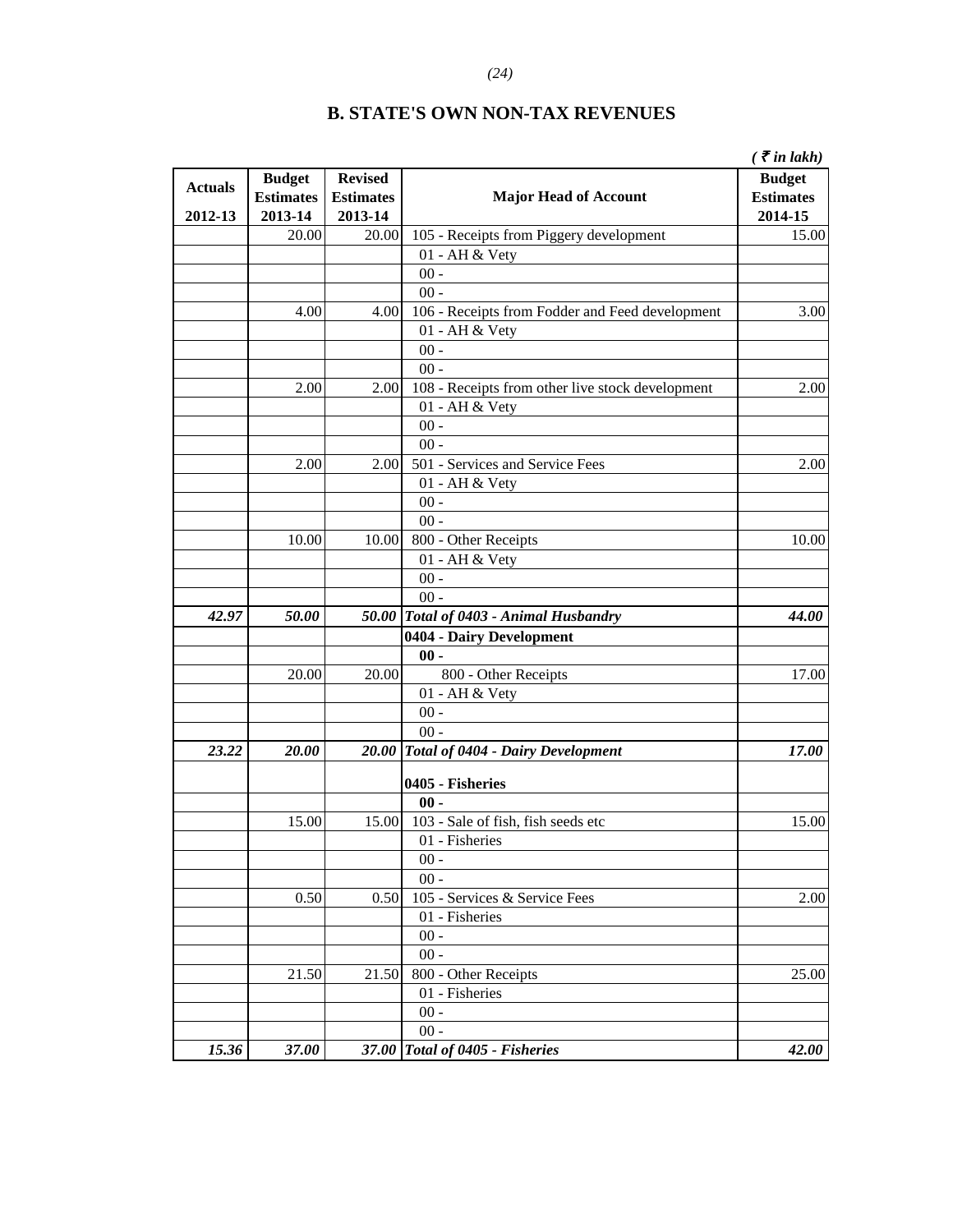|                |                  |                  |                                               | $\zeta$ $\bar{\zeta}$ in lakh) |
|----------------|------------------|------------------|-----------------------------------------------|--------------------------------|
|                | <b>Budget</b>    | <b>Revised</b>   |                                               | <b>Budget</b>                  |
| <b>Actuals</b> | <b>Estimates</b> | <b>Estimates</b> | <b>Major Head of Account</b>                  | <b>Estimates</b>               |
| 2012-13        | 2013-14          | 2013-14          |                                               | 2014-15                        |
|                |                  |                  | 0406 - Forestry & Wildlife                    |                                |
|                |                  |                  | 01 - Forestry                                 |                                |
|                |                  |                  | 101 - Sale of timber and other forest produce |                                |
|                | 100.00           | $\overline{a}$   | 01 - Environment & Forest                     | $\overline{\phantom{0}}$       |
|                |                  |                  | $00 -$                                        |                                |
|                |                  |                  | $00 -$                                        |                                |
|                | 250.00           | 400.00           | 103 - Receipts from environmental forestry    | 197.00                         |
|                |                  |                  | 01 - Environment & Forest                     |                                |
|                |                  |                  | $00$ -                                        |                                |
|                |                  |                  | $00 -$                                        |                                |
|                | 50.00            |                  | 800 - Other Receipts                          |                                |
|                |                  |                  | 01 - Environment & Forest                     |                                |
|                |                  |                  | $00 -$                                        |                                |
|                |                  |                  | $00 -$                                        |                                |
|                |                  |                  | 02 - Envi. Forestry & Wildlife                |                                |
|                |                  |                  | 800 - Other Receipts                          |                                |
|                |                  |                  | 01 - Environment & Forest                     |                                |
|                |                  |                  | $00$ -                                        |                                |
|                |                  |                  | $00 -$                                        |                                |
| 238.56         | 400.00           |                  | 400.00 Total of 0406 - Forestry & Wildlife    | 197.00                         |
|                |                  |                  | 0408 - Food Storage & Warehousing             |                                |
|                |                  |                  | $00 -$                                        |                                |
|                |                  |                  | 101 - Food                                    |                                |
|                |                  |                  | 01 - FCS & CA                                 |                                |
|                |                  |                  | $00 -$                                        |                                |
|                |                  |                  | 102 - Storage and Warehousing                 |                                |
|                |                  |                  | 01 - FCS & CA                                 |                                |
|                |                  |                  | $00$ -                                        |                                |
|                |                  |                  | $00 -$                                        |                                |
|                | 5.00             | 5.00             | 800 - Other Receipts                          | 6.00                           |
|                |                  |                  | 01 - FCS & CA                                 |                                |
|                |                  |                  | $00 -$                                        |                                |
|                |                  |                  | $00\,$                                        |                                |
| 4.43           | 5.00             | 5.00             | Total of 0408 - Food Storage & Warehousing    | 6.00                           |
|                |                  |                  | 0425 - Co-operation                           |                                |
|                |                  |                  | $00 -$                                        |                                |
|                | 6.00             | 19.00            | 101 - Audit Fees                              | 20.00                          |
|                |                  |                  | 01 - Co - Operation                           |                                |
|                |                  |                  | $00 -$                                        |                                |
|                |                  |                  | $00 -$                                        |                                |
|                | 0.50             |                  | 1.00 800 - Other Receipts                     | 3.00                           |
|                |                  |                  | 01 - Co - Operation                           |                                |
|                |                  |                  | $00 -$                                        |                                |
|                |                  |                  | $00 -$                                        |                                |
| 2.37           | 6.50             | <b>20.00</b>     | Total of 0425 - Co-operation                  | <b>23.00</b>                   |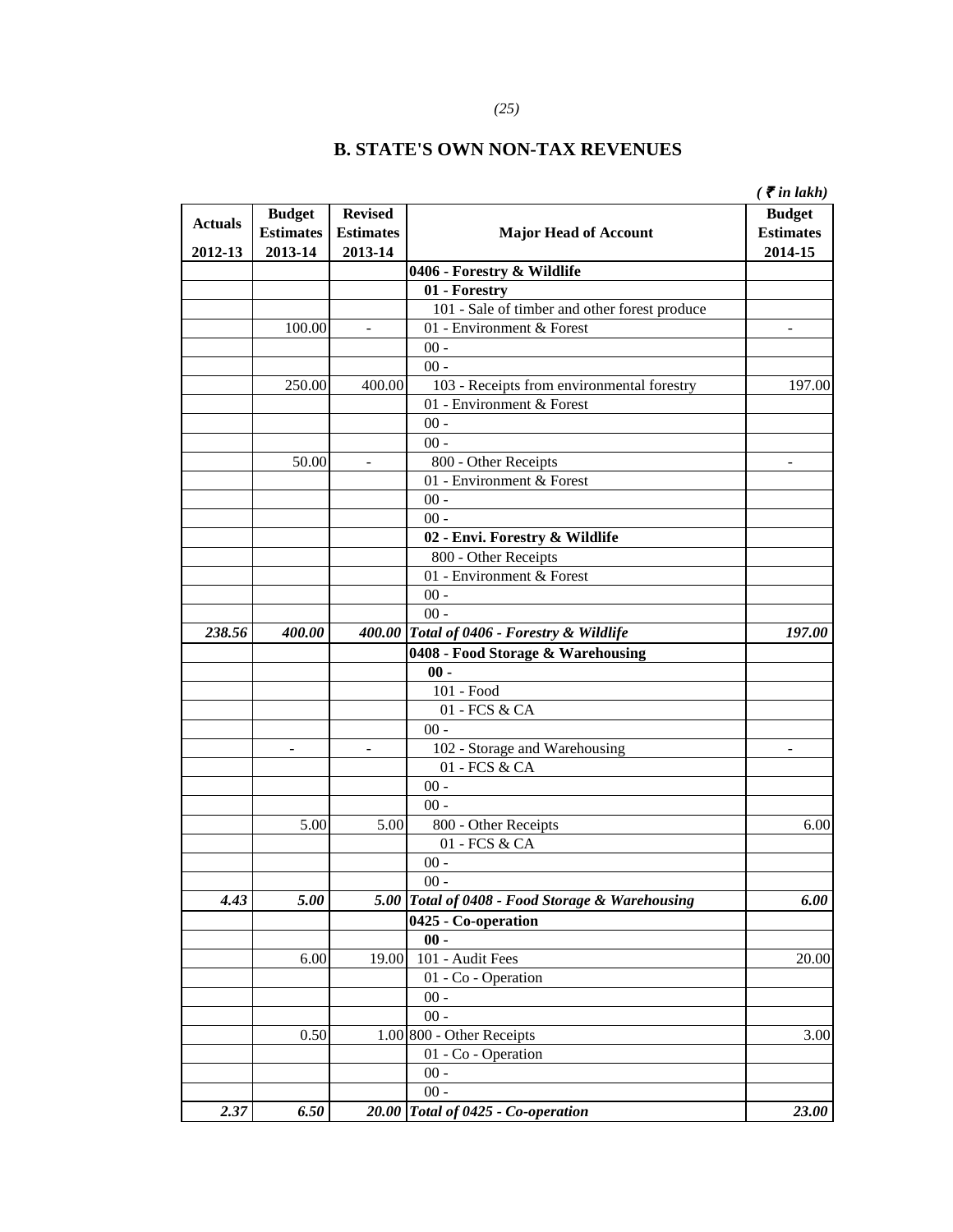|                |                  |                  |                                                       | $\zeta$ $\bar{\zeta}$ in lakh) |
|----------------|------------------|------------------|-------------------------------------------------------|--------------------------------|
| <b>Actuals</b> | <b>Budget</b>    | <b>Revised</b>   |                                                       | <b>Budget</b>                  |
|                | <b>Estimates</b> | <b>Estimates</b> | <b>Major Head of Account</b>                          | <b>Estimates</b>               |
| 2012-13        | 2013-14          | 2013-14          |                                                       | 2014-15                        |
|                |                  |                  | 0435 - Other Agricultural Programmes                  |                                |
|                |                  |                  | $00 -$                                                |                                |
|                | 10.00            | 10.00            | 104 - Soil & Water Conservation                       | 1.00                           |
|                |                  |                  | 01 - Soil & Water Conservation Department             |                                |
|                |                  |                  | $00 -$                                                |                                |
|                |                  |                  | $00 -$                                                |                                |
|                |                  |                  | 800 - Other Receipts                                  |                                |
|                |                  |                  | 01 - Soil & Water Conservation Department             |                                |
|                |                  |                  | $00 -$                                                |                                |
|                |                  |                  | $00 -$                                                |                                |
|                | <i>10.00</i>     |                  | 10.00 Sub-Total of Sub Head : S & WC                  | 1.00                           |
|                |                  |                  | 0435 - Other Agricultural Programmes                  |                                |
|                |                  |                  | $00 -$                                                |                                |
|                | 125.00           | 125.00           | 800 - Other Receipts                                  | 144.00                         |
|                |                  |                  | 02 - Trade & Commerce                                 |                                |
|                |                  |                  | $00 -$                                                |                                |
|                |                  |                  | $00 -$                                                |                                |
|                | 125.00           |                  | 125.00 Sub-Total of Sub Head : Trade & Commerce       | 144.00                         |
| 166.86         | 135.00           |                  | 135.00 Total of 0435 - Other Agri. Prog.              | 145.00                         |
|                |                  |                  | 0506 - Land Reforms                                   |                                |
|                |                  |                  | $00 -$                                                |                                |
|                | 100.00           | 100.00           | 101 - Receipts from regulations/consolidations        | 145.00                         |
|                |                  |                  | of land holdings & tenancy                            |                                |
|                |                  |                  | 01 - Land Revenue & Settlement                        |                                |
|                |                  |                  | $00 -$                                                |                                |
|                |                  |                  | $00 -$                                                |                                |
|                | 40.00            |                  | 40.00 103 - Receipts from maintenance of land Records | 45.00                          |
|                |                  |                  | 01 - Land Revenue & Settlement                        |                                |
|                |                  |                  | $00 -$                                                |                                |
|                |                  |                  | $00 -$                                                |                                |
|                | 8.00             | 1.00             | 800 - Other Receipts                                  | 10.00                          |
|                |                  |                  | 01 - Land Revenue & Settlement                        |                                |
|                |                  |                  | $00 -$                                                |                                |
|                |                  |                  | $00 -$                                                |                                |
| 129.77         | 148.00           | 141.00           | <b>Total of 0506 - Land Reforms</b>                   | <b>200.00</b>                  |
|                |                  |                  | 0515 - Other Rural Dev. Programmes                    |                                |
|                |                  |                  | $00 -$                                                |                                |
|                |                  |                  | 102 - Receipts from community dev. Projects           |                                |
|                |                  |                  | 01 - Rural Development                                |                                |
|                |                  |                  | $00 -$                                                |                                |
|                |                  |                  | $00 -$                                                |                                |
|                | 3.00             | 3.00             | 800 - Other Receipts                                  | 3.00                           |
|                |                  |                  | 01 - Rural Development                                |                                |
|                |                  |                  | $00 -$                                                |                                |
|                |                  |                  | $00 -$                                                |                                |
| 3.36           | 3.00             | <b>3.00</b>      | Total of 0515 - Other Rural Dev. Programmes           | 3.00                           |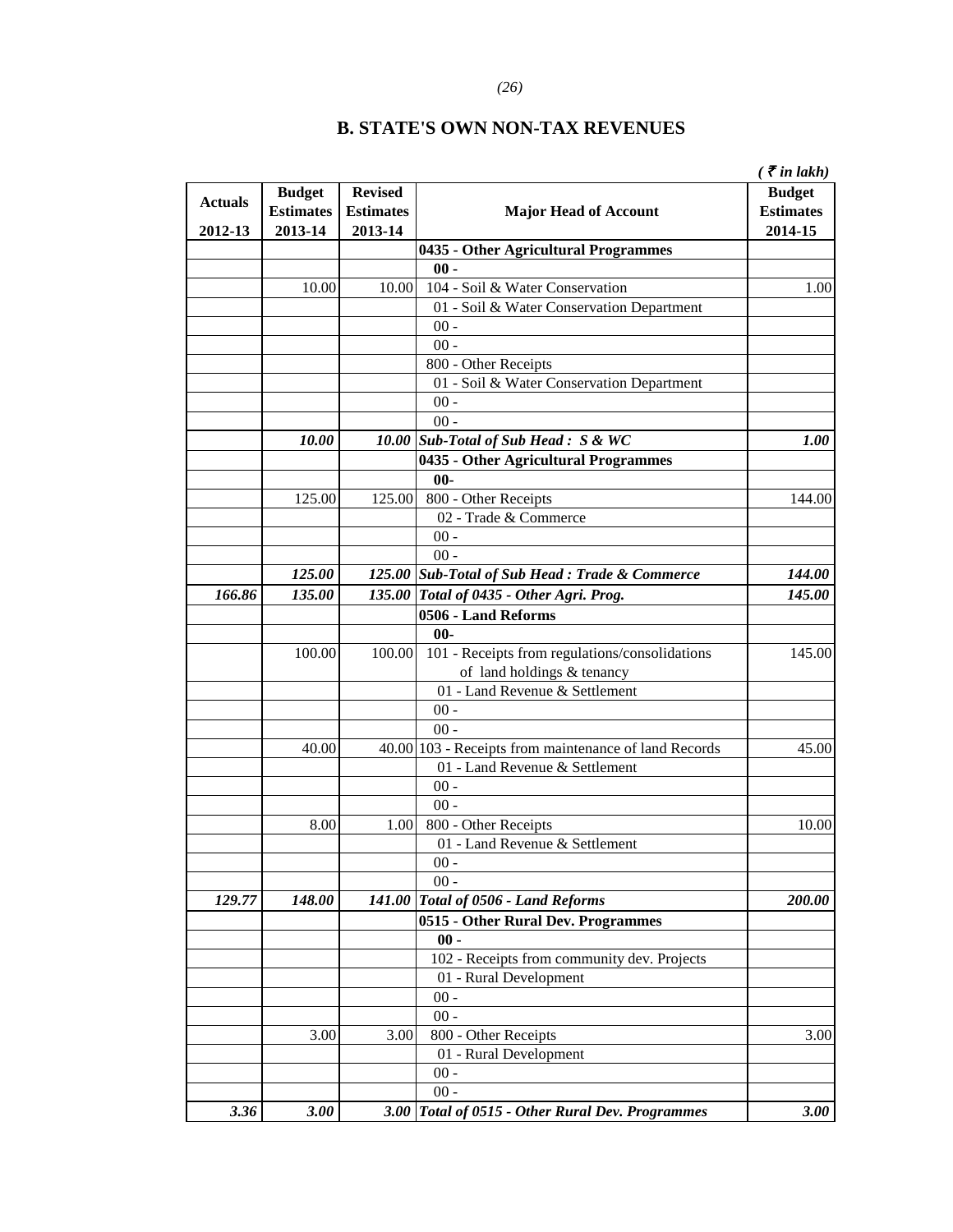# *(27)*

|                |                  |                  |                                            | $\zeta$ $\bar{\zeta}$ in lakh) |
|----------------|------------------|------------------|--------------------------------------------|--------------------------------|
|                | <b>Budget</b>    | <b>Revised</b>   |                                            | <b>Budget</b>                  |
| <b>Actuals</b> | <b>Estimates</b> | <b>Estimates</b> | <b>Major Head of Account</b>               | <b>Estimates</b>               |
| 2012-13        | 2013-14          | 2013-14          |                                            | 2014-15                        |
|                |                  |                  | 0702 - Minor Irrigation                    |                                |
|                |                  |                  | 01 - Surface Water                         |                                |
|                | 1.00             | 1.00             | 102 - Receipt from lift irrigation Schemes | 1.00                           |
|                |                  |                  | 01 - Minor Irrigation                      |                                |
|                |                  |                  | $00$ -                                     |                                |
|                |                  |                  | $00 -$                                     |                                |
|                | 5.00             | 5.00             | 800 - Other Receipts                       | 6.00                           |
|                |                  |                  | 01 - Minor Irrigation                      |                                |
|                |                  |                  | $00$ -                                     |                                |
|                |                  |                  | $00$ -                                     |                                |
| 4.14           | 6.00             | 6.00             | Total of 0702 - Minor Irrigation           | 7.00                           |
|                |                  |                  | <b>0801 - Power</b>                        |                                |
|                |                  |                  | 01 - Hydel Generation                      |                                |
|                | 1000.00          | 423.00           | 800 - Other Receipts                       | 1100.00                        |
|                |                  |                  | 01 - Power & Electricity                   |                                |
|                |                  |                  | $00 -$                                     |                                |
|                |                  |                  | $00 -$                                     |                                |
|                |                  |                  | 05 - Transmission and Distribution         |                                |
|                | 13736.00         | 13000.00         | 800 - Other Receipts                       | 14164.00                       |
|                |                  |                  | 01 - Power & Electricity                   |                                |
|                |                  |                  | $00$ -                                     |                                |
|                |                  |                  | $00 -$                                     |                                |
|                |                  |                  | 80 - General                               |                                |
|                | 1500.00          | 1000.00          | 800 - Other Receipts                       | 1600.00                        |
|                |                  |                  | 01 - Power & Electricity                   |                                |
|                |                  |                  | $00$ -                                     |                                |
|                |                  |                  | $00 -$                                     |                                |
| 11126.78       | 16236.00         | 14423.00         | Total of 0801 - Power                      | 16864.00                       |
|                |                  |                  | 0851 - Village & Small Industries          |                                |
|                |                  |                  | $00 -$                                     |                                |
|                | 22.00            | 22.00            | 200 - Other Village Industries             | 2.00                           |
|                |                  |                  | 01 - Industries                            |                                |
|                |                  |                  | $00 -$                                     |                                |
|                |                  |                  | $00 -$                                     |                                |
|                | 0.50             | 0.50             | 800 - Other Receipts                       | 23.00                          |
|                |                  |                  | 01 - Industries                            |                                |
|                |                  |                  | $00 -$                                     |                                |
|                |                  |                  | $00 -$                                     |                                |
|                | 22.50            | 22.50            | <b>Sub-Total of Sub Head: Industries</b>   | 25.00                          |
|                |                  |                  | 0851 - Village & Small Industries          |                                |
|                | 17.00            | 17.00            | 107 - Sericulture Industries               | 15.00                          |
|                |                  |                  | 01 - Sericulture                           |                                |
|                |                  |                  | $00 -$                                     |                                |
|                |                  |                  | $00 -$                                     |                                |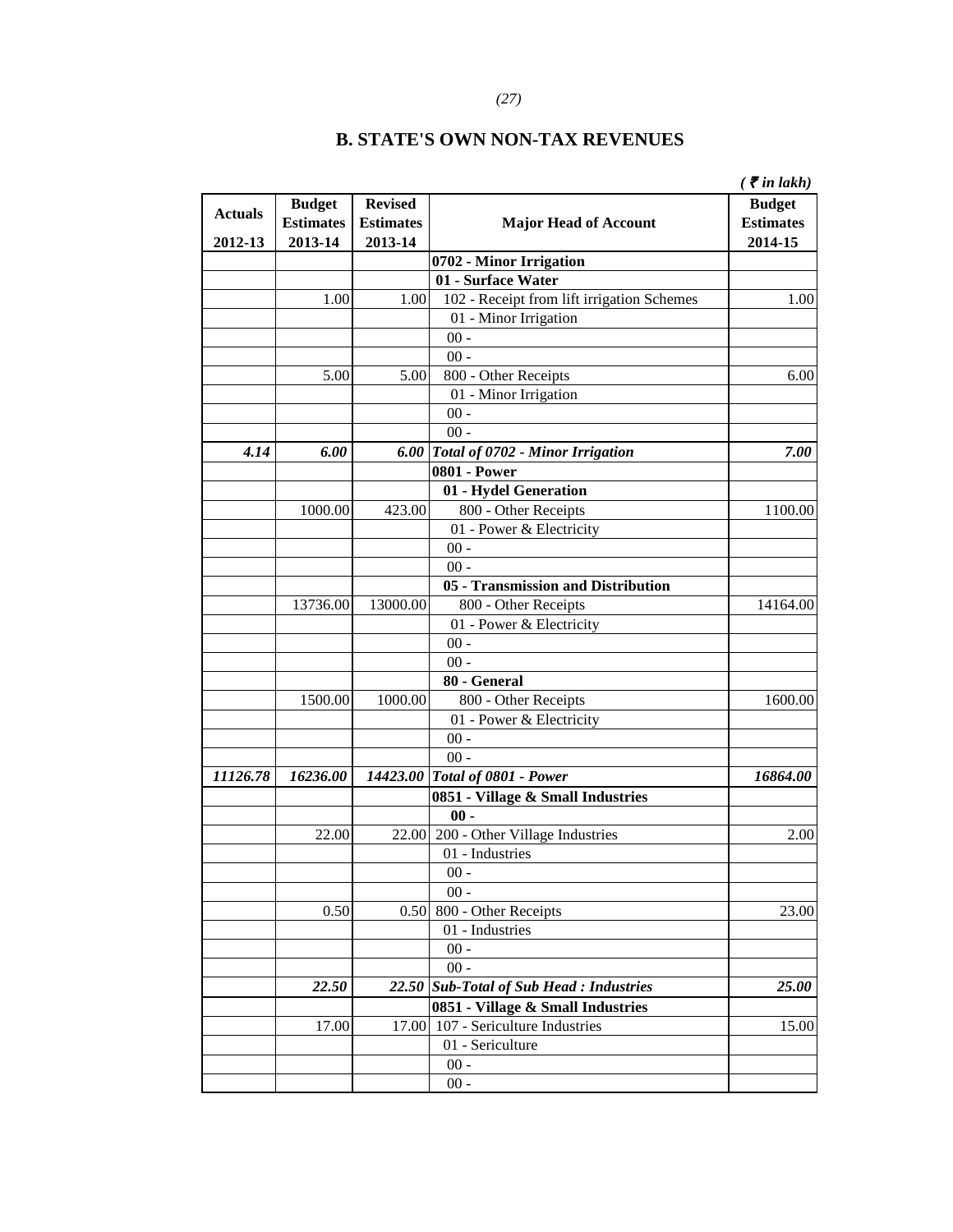#### *(28)*

|                |                                   |                                    |                                                           | $\zeta$ $\bar{\zeta}$ in lakh)    |
|----------------|-----------------------------------|------------------------------------|-----------------------------------------------------------|-----------------------------------|
| <b>Actuals</b> | <b>Budget</b><br><b>Estimates</b> | <b>Revised</b><br><b>Estimates</b> | <b>Major Head of Account</b>                              | <b>Budget</b><br><b>Estimates</b> |
| 2012-13        | 2013-14                           | 2013-14                            |                                                           | 2014-15                           |
|                | 1.00                              |                                    | 1.00 800 - Other Receipts                                 | 1.00                              |
|                |                                   |                                    | 01 - Sericulture                                          |                                   |
|                |                                   |                                    | $00 -$                                                    |                                   |
|                |                                   |                                    | $00 -$                                                    |                                   |
|                | 18.00                             |                                    | 18.00 Sub-Total of Sub Head : Sericulture                 | 16.00                             |
| 40.57          | 40.50                             |                                    | 40.50 Total of 0851 - Village & Small Industries          | 41.00                             |
|                |                                   |                                    | 0853 - Non-Ferrous Mining etc.                            |                                   |
|                |                                   |                                    | $00 -$                                                    |                                   |
|                | 700.00                            |                                    | 700.00 102 - Mineral concession fees, rents and royalties | 704.00                            |
|                |                                   |                                    | 01 - Geology & Mining                                     |                                   |
|                |                                   |                                    | $00 -$                                                    |                                   |
|                |                                   |                                    | $00 -$                                                    |                                   |
|                | 0.50                              |                                    | 1.00 800 - Other Receipts                                 | 1.00                              |
|                |                                   |                                    | 01 - Geology & Mining                                     |                                   |
|                |                                   |                                    | $00 -$                                                    |                                   |
|                |                                   |                                    | $00 -$                                                    |                                   |
| 527.82         | 700.50                            |                                    | 701.00 Total of 0853 - Non-Ferrous Mining etc.            | 705.00                            |
|                |                                   |                                    | 1053 - Civil Aviation                                     |                                   |
|                |                                   |                                    | $00 -$                                                    |                                   |
|                | 200.00                            | 200.00                             | 501 - Services & Service Fees                             | 230.00                            |
|                |                                   |                                    | 01 - Civil Aviation                                       |                                   |
|                |                                   |                                    | $00 -$                                                    |                                   |
|                |                                   |                                    | $00 -$                                                    |                                   |
|                | 2.00                              | 5.00                               | 800 - Other Receipts                                      | 5.00                              |
|                |                                   |                                    | 01 - Civil Aviation                                       |                                   |
|                |                                   |                                    | $00 -$                                                    |                                   |
|                |                                   |                                    | $00 -$                                                    |                                   |
| 227.17         | 202.00                            |                                    | 205.00 Total of 1053 - Civil Aviation                     | 235.00                            |
|                |                                   |                                    | 1054 - Roads & Bridges                                    |                                   |
|                |                                   |                                    | $00 -$                                                    |                                   |
|                |                                   |                                    | 102 - Tolls on Roads                                      |                                   |
|                |                                   |                                    | 01 - Public Works Department                              |                                   |
|                |                                   |                                    | $00 -$                                                    |                                   |
|                |                                   |                                    | $00 -$                                                    |                                   |
|                | 2000.00                           | 2000.00                            | 800 - Other Receipts                                      | 2000.00                           |
|                |                                   |                                    | 01 - Public Works Department                              |                                   |
|                |                                   |                                    | $00 -$                                                    |                                   |
|                |                                   |                                    | $00 -$                                                    |                                   |
| 3485.45        | 2000.00                           | 2000.00                            | Total of 1054 - Roads & Bridges                           | 2000.00                           |
|                |                                   |                                    | 1055 - Road Transport                                     |                                   |
|                |                                   |                                    | $00 -$                                                    |                                   |
|                | 200.00                            | 200.00                             | 800 - Other Receipts                                      | 201.00                            |
|                |                                   |                                    | 01 - Transport                                            |                                   |
|                |                                   |                                    | $00 -$                                                    |                                   |
|                |                                   |                                    | $00 -$                                                    |                                   |
| 202.20         | 200.00                            |                                    | 200.00 Total of 1055 - Road Transport                     | 201.00                            |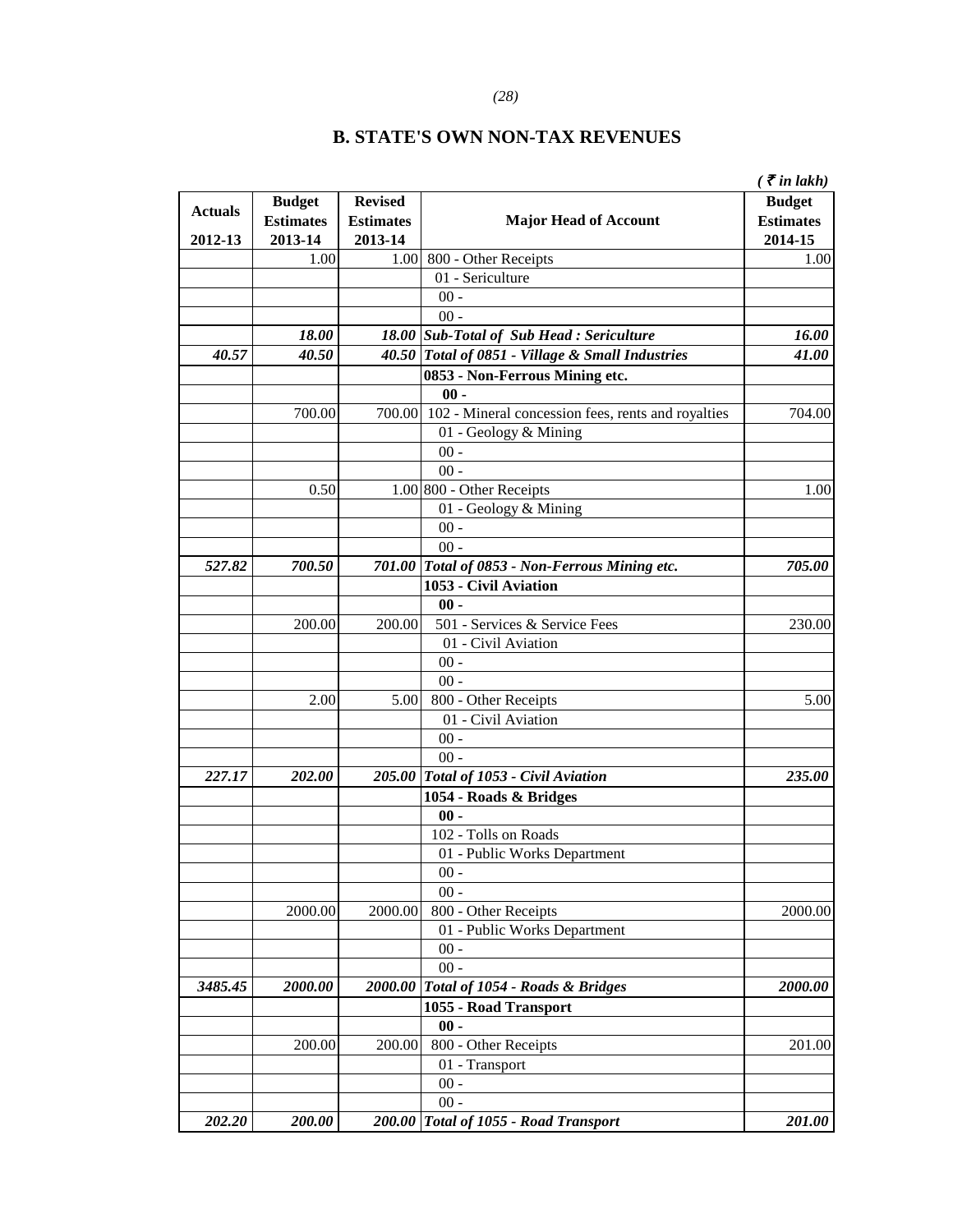#### *(29)*

|                |                                   |                                    |                                                       | $\zeta$ $\bar{\zeta}$ in lakh)    |
|----------------|-----------------------------------|------------------------------------|-------------------------------------------------------|-----------------------------------|
| <b>Actuals</b> | <b>Budget</b><br><b>Estimates</b> | <b>Revised</b><br><b>Estimates</b> | <b>Major Head of Account</b>                          | <b>Budget</b><br><b>Estimates</b> |
| 2012-13        | 2013-14                           | 2013-14                            | 1425 - Other Scientific Research                      | 2014-15                           |
|                |                                   |                                    | $00 -$                                                |                                   |
|                | 6.00                              | 6.00                               | 800 - Other Receipts                                  | 4.00                              |
|                |                                   |                                    | 01 - Science, Technology & Environment                |                                   |
|                |                                   |                                    | $00 -$                                                |                                   |
|                |                                   |                                    | $00 -$                                                |                                   |
| 5.92           | 6.00                              |                                    | 6.00 Total of 1425 - Other Scientific Research        | 4.00                              |
|                |                                   |                                    | 1452 - Tourism                                        |                                   |
|                |                                   |                                    | $00 -$                                                |                                   |
|                | 169.00                            | 169.00                             | 105 - Rent and Catering Receipts                      | 194.00                            |
|                |                                   |                                    | 01 - Tourism                                          |                                   |
|                |                                   |                                    | $00 -$                                                |                                   |
|                |                                   |                                    | $00 -$                                                |                                   |
|                | 1.00                              |                                    | 1.00 800 - Other Receipts                             | 1.00                              |
|                |                                   |                                    | 01 - Tourism                                          |                                   |
|                |                                   |                                    | $00 -$                                                |                                   |
|                |                                   |                                    | $00 -$                                                |                                   |
| 171.67         | 170.00                            |                                    | 170.00 Total of 1452 - Tourism                        | 195.00                            |
|                |                                   |                                    | 1475 - Other General Economic Services                |                                   |
|                |                                   |                                    | $00 -$                                                |                                   |
|                | 8.00                              | 8.00                               | 106 - Fees for stamping weights and measures          | 9.00                              |
|                |                                   |                                    | 01 - Legal Metrology                                  |                                   |
|                |                                   |                                    | $00 -$                                                |                                   |
|                |                                   |                                    | $00 -$                                                |                                   |
|                | 0.50                              |                                    | 0.50 800 - Other Receipts                             | 1.00                              |
|                |                                   |                                    | 01 - Legal Metrology                                  |                                   |
|                |                                   |                                    | $00 -$                                                |                                   |
|                |                                   |                                    | $00 -$                                                |                                   |
|                | 8.50                              |                                    | 8.50 Sub-Total of Sub Head : Legal Metrology          | 10.00                             |
|                |                                   |                                    | 1475 - Other General Economic Services                |                                   |
|                |                                   |                                    | $00 -$                                                |                                   |
|                | 2.40                              | 2.40                               | 012 - Statistics                                      | 2.00                              |
|                |                                   |                                    | 02 - Economics & Statistics                           |                                   |
|                |                                   |                                    | $00 -$                                                |                                   |
|                |                                   |                                    | $00 -$                                                |                                   |
|                | 0.10                              | 0.10                               | 800 - Other Receipts                                  | 1.00                              |
|                |                                   |                                    | 02 - Economics & Statistics                           |                                   |
|                |                                   |                                    | $00 -$                                                |                                   |
|                |                                   |                                    | $00 -$                                                |                                   |
|                | 2.50                              |                                    | 2.50 Sub-Total of Sub Head : Economics & Statistics   | 3.00                              |
| 9.41           | 11.00                             |                                    | 11.00 Total of 1475 - Other General Economic Services | 13.00                             |
| 16497.66       | 20460.50                          |                                    | 18657.50 TOTAL (b)(iii)-Economics Services            | 21002.00                          |
| 19593.56       | 24206.45                          |                                    | 22728.40 TOTAL (b)-Other Non-Tax Revenues             | 25454.00                          |
| 21280.04       | 26600.45                          |                                    | 25178.40 TOTAL B: NON-TAX REVENUES                    | 27848.00                          |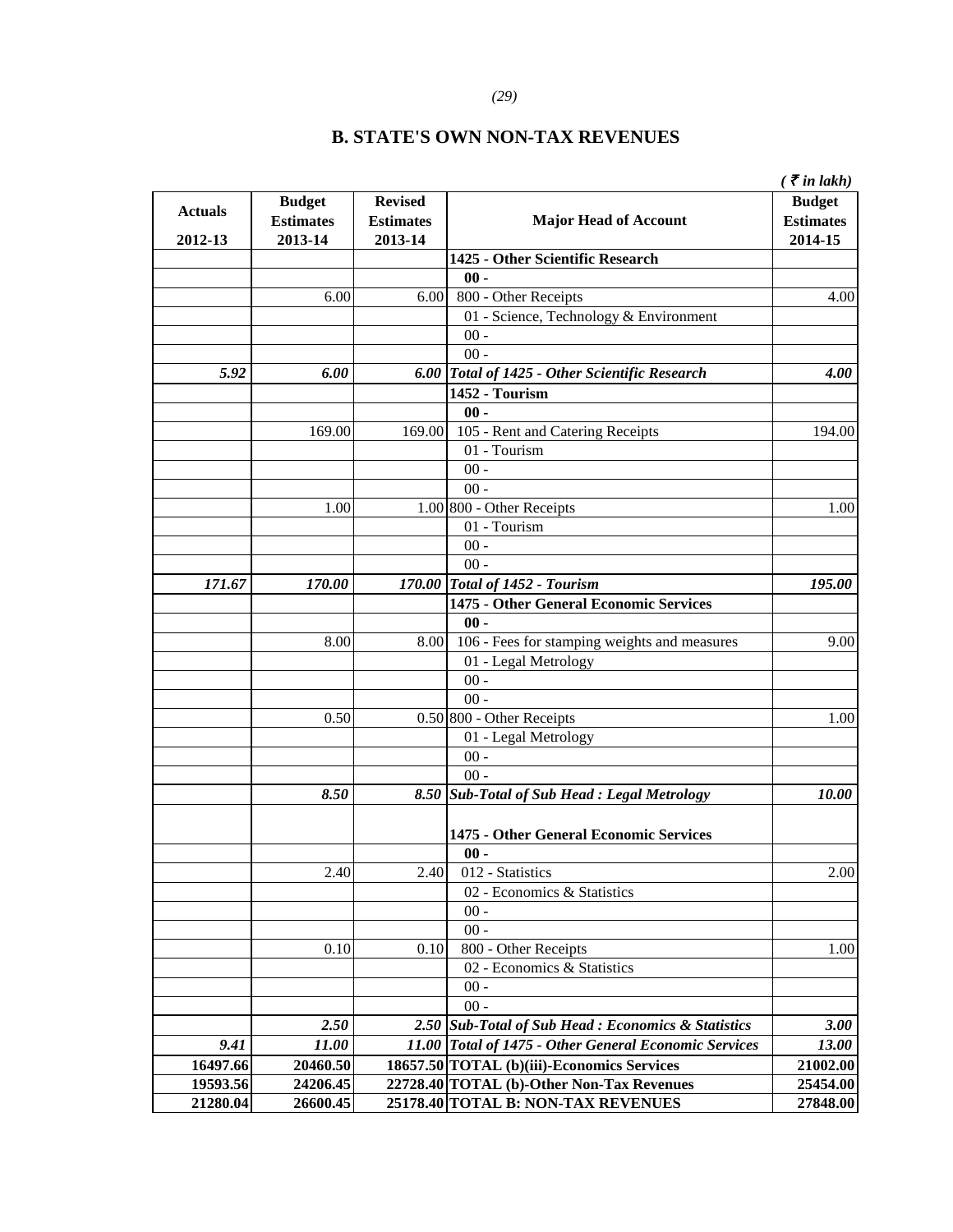# **C. DEVOLUTION OF CENTRAL TAXES & DUTIES**

|                |                  |                  |                                                            | $\zeta$ $\bar{\zeta}$ in lakh) |
|----------------|------------------|------------------|------------------------------------------------------------|--------------------------------|
| <b>Actuals</b> | <b>Budget</b>    | <b>Revised</b>   |                                                            | <b>Budget</b>                  |
|                | <b>Estimates</b> | <b>Estimates</b> | <b>Major Head of Account</b>                               | <b>Estimates</b>               |
| 2012-13        | 2013-14          | 2013-14          |                                                            | 2014-15                        |
|                |                  |                  | <b>C. DEVOLUTION OF CENTRAL</b>                            |                                |
|                |                  |                  | <b>TAXES &amp; DUTIES</b>                                  |                                |
|                |                  |                  | (a) Taxes on Income & Expenditure                          |                                |
| 28236.00       | 32391.00         |                  | 28862.00 0020 - Corporation Tax                            | 34851.00                       |
| 16904.00       | 20050.00         |                  | 19005.00 0021 - Taxes on Income Other than Corporation Tax | 22971.00                       |
|                |                  |                  | 0028 - Other Taxes on Income & Expenditure                 |                                |
| 45140.00       | 52441.00         |                  | 47867.00 TOTAL(a) Taxes on Income & Expenditure            | 57822.00                       |
|                |                  |                  |                                                            |                                |
|                |                  |                  | (b) Taxes on Property and Capital and                      |                                |
|                |                  |                  | other Transactions                                         |                                |
| 48.00          | 81.00            |                  | 79.00 0032 - Taxes on Wealth                               | 81.00                          |
| 48.00          | 81.00            |                  | 79.00 Total (b) Taxes on Property & Cap. Transaction       | 81.00                          |
|                |                  |                  |                                                            |                                |
|                |                  |                  | (c) Taxes on Commodities & Services                        |                                |
| 13062.00       | 15122.00         |                  | 14003.00 0037 - Customs                                    | 16165.00                       |
| 8877.00        | 10647.00         |                  | 9890.00 0038 - Union Excise Duties                         | 10699.00                       |
| 11469.00       | 15275.00         |                  | 13969.0010044 - Service Tax                                | 18318.00                       |
|                |                  |                  | 0045 - Other Taxes & Duties on Commodities                 |                                |
|                |                  |                  | & Services                                                 |                                |
| 33408.00       | 41044.00         |                  | 37862.00 Total (c) Taxes on Commodities & Services         | 45182.00                       |
| 78596.00       | 93566.00         |                  | 85808.00 Total of C: Devolution of Central Taxes & Duties  | 103085.00                      |

*(30)*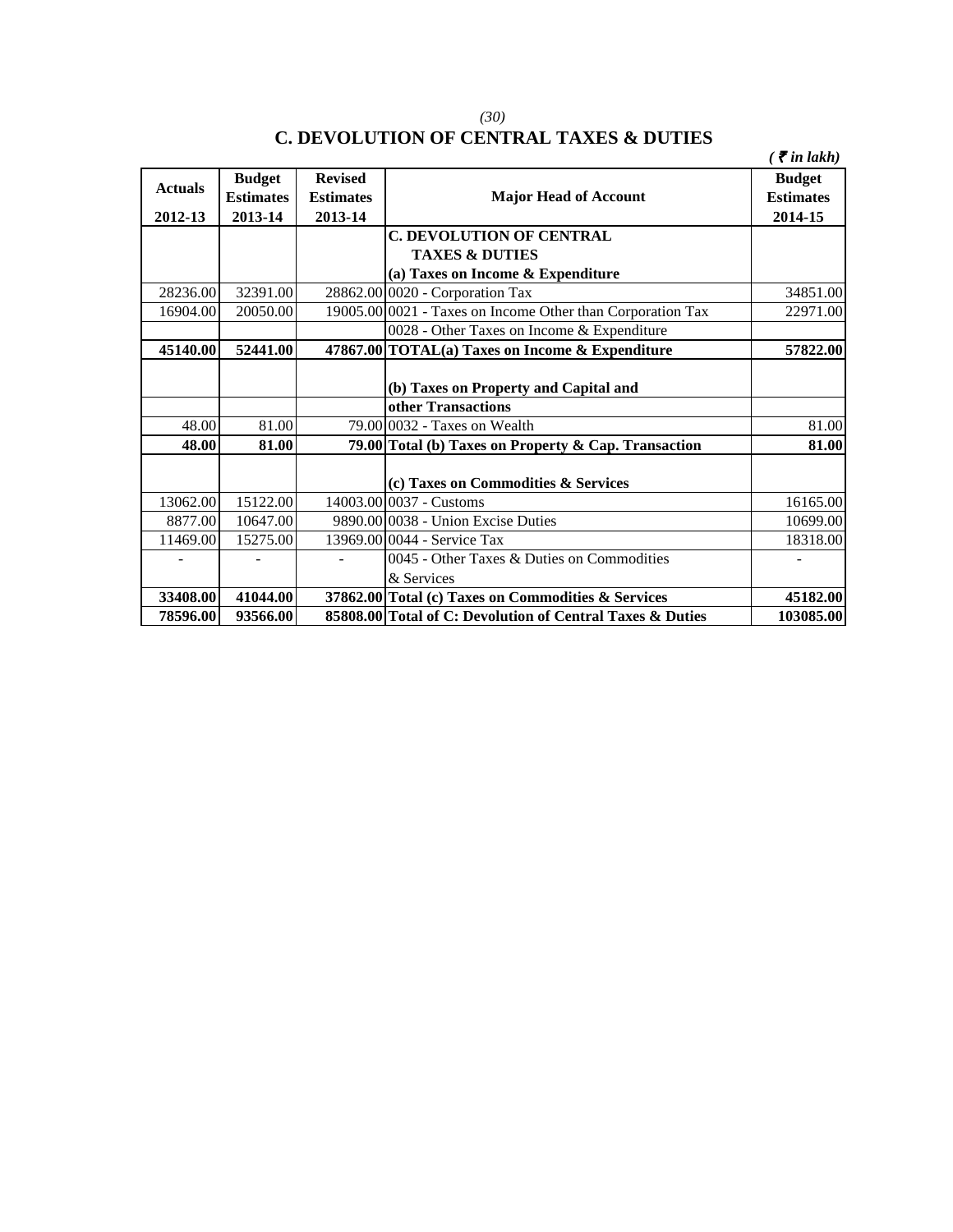# **D. GRANTS-IN-AID FROM CENTRAL GOVERNMENT**

|                          |                          |                          |                                                      | $\zeta$ $\bar{\zeta}$ in lakh) |
|--------------------------|--------------------------|--------------------------|------------------------------------------------------|--------------------------------|
|                          | <b>Budget</b>            | <b>Revised</b>           |                                                      | <b>Budget</b>                  |
| <b>Actuals</b>           | <b>Estimates</b>         | <b>Estimates</b>         | <b>Major Head of Account</b>                         | <b>Estimates</b>               |
| 2012-13                  | 2013-14                  | 2013-14                  |                                                      | 2014-15                        |
|                          |                          |                          | 1601 - Grants-in-aid from Central Government         |                                |
|                          |                          |                          | 01 - Non-Plan Grants                                 |                                |
|                          |                          |                          | 104-Grants under the proviso to Art.275(1) of        |                                |
|                          |                          |                          | Constitution                                         |                                |
| 90800.00                 | 88200.00                 |                          | 88200.00 (a) Non-Plan Rev. Deficit Grant             | 80400.00                       |
| 833.00                   | 6693.00                  |                          | 6693.00 (b) State's Specific Needs                   | 6793.00                        |
| 1926.00                  | 4280.00                  |                          | $4280.00$ (c) Maintenance of Forests                 | 4280.00                        |
| 2100.00                  | 2300.00                  |                          | 2300.00 (d) Maintenance of Roads & Bridges           | 2600.00                        |
|                          | 100.00                   |                          | 100.00 (e) Elementary Education                      | 100.00                         |
| $\blacksquare$           | 24.00                    |                          | $24.00$ (f) Incentives for UID                       | 24.00                          |
| $\blacksquare$           | 400.00                   |                          | $400.00$ (g) District Innovation                     | $\overline{\phantom{a}}$       |
| 3132.00                  |                          |                          | 1632.58 (h) Reduction in the Infant Mortality Rate   |                                |
| 98791.00                 | 101997.00                |                          | 103629.58 Sub total of Minor Head - 104              | 94197.00                       |
|                          |                          |                          | 109 - Grants towards Contribution to CRF             |                                |
| 929.50                   | 991.00                   |                          | 991.00 (a) Calamity Relief Fund (CRF)/State Disaster | 1036.00                        |
|                          |                          |                          | Response Fund (SDRF)                                 |                                |
| 929.50                   | 991.00                   |                          | 991.00 Sub total of Minor Head - 109                 | 1036.00                        |
|                          |                          |                          | 800 - Other Grants                                   |                                |
| 613.50                   | 1263.00                  |                          | $1263.00$ (a) Modernisation of Police Force          | 1124.58                        |
|                          | 1916.00                  |                          | 1916.00 $(b)$ I.R. Battalion                         | 1354.00                        |
|                          | 650.00                   | 650.00                   | i) Raising of IR Bn.                                 | 1354.00                        |
|                          | 1266.00                  | 1266.00                  | ii) Re-im. of Expd. of deployment of IR Bn. in       |                                |
|                          |                          |                          | Chhatisgarh                                          |                                |
|                          | 1496.00                  |                          | $1496.00$ (c) Election Re-imbursement                | 3780.00                        |
| 3260.09                  | 7980.00                  |                          | 7980.00 (d) Grants for Local Bodies                  | 9330.00                        |
| 1982.09                  | 2365.00                  | 2365.00                  | i) Urban Local Bodies                                | 2793.00                        |
| 1188.00                  | 5075.00                  | 5075.00                  | ii) Rural Local Bodies                               | 5997.00                        |
| 90.00                    | 180.00                   | 180.00                   | iii) Spl. Area Basic Grant                           | 180.00                         |
|                          | 360.00                   | 360.00                   | iv) Spl. Area Performance Grant                      | 360.00                         |
| 89.81                    | 6.00                     |                          | $6.00$ (e) Home Guards                               | 110.00                         |
|                          | $\blacksquare$           | $\overline{\phantom{a}}$ | (f) Modernisation of Prisons                         |                                |
| 787.06                   | $\omega$                 | $\overline{\phantom{a}}$ | (g) Others (BNLF & Bru etc.)                         | $\overline{\phantom{a}}$       |
|                          | 100.00                   |                          | 100.00 (h) Water Sector                              | 100.00                         |
|                          | 259.00                   |                          | $259.00$ (i) Improv. in Supply of Justice            | 259.00                         |
| $\overline{\phantom{m}}$ | 250.00                   |                          | 250.00 (j) Employee & Pension Database               |                                |
|                          | 160.00                   |                          | 160.00 (k) Dist./State/Stats. System                 | 160.00                         |
|                          | 25.00                    |                          | 25.00 (1) Consolidated Fee of National Permit Scheme | $\overline{a}$                 |
| 1245.55                  | $\overline{\phantom{0}}$ | $\overline{\phantom{a}}$ | (m) Others                                           | $\overline{a}$                 |
| 30.51                    | $\overline{\phantom{a}}$ |                          | 1) Strengthening Narcotic cells                      |                                |
| 377.69                   |                          |                          | 2) Rehabilitation scheme                             |                                |
| 15.85                    | $\overline{\phantom{a}}$ |                          | 3) Youth Welfare Programme                           |                                |
| 76.50                    |                          |                          | 4) Rehabilitation package for Sakhan Mizo family     |                                |
| 574.00                   |                          |                          | 5) Upgradation of Aizawl Civil Hospital              |                                |
| 171.00                   |                          |                          | 6) MMPCT                                             |                                |
| 5996.01                  | 13455.00                 |                          | 13455.00 Sub total of Minor Head - 800               | 16217.58                       |
| 105716.51                | 116443.00                |                          | 118075.58 TOTAL: 01 - Non-Plan-Grants                | 111450.58                      |

*(31)*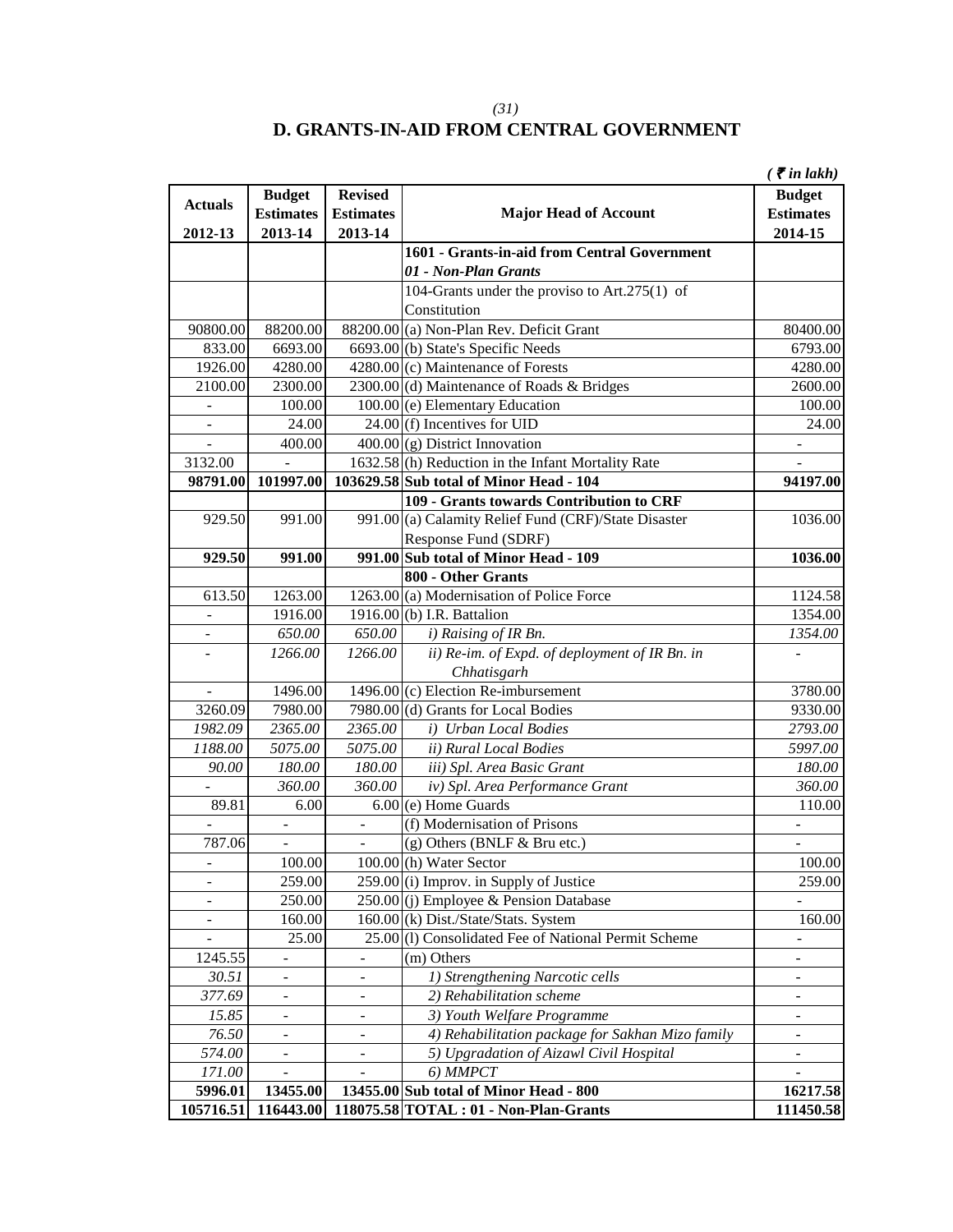#### *(32)*

#### **D. GRANTS-IN-AID FROM CENTRAL GOVERNMENT**

|                |                          |                          |                                                               | $($ ₹ in lakhs)  |
|----------------|--------------------------|--------------------------|---------------------------------------------------------------|------------------|
|                | <b>Budget</b>            | <b>Revised</b>           |                                                               | <b>Budget</b>    |
| <b>Actuals</b> | <b>Estimates</b>         | <b>Estimates</b>         | <b>Major Head of Account</b>                                  | <b>Estimates</b> |
| 2012-13        | 2013-14                  | 2013-14                  |                                                               | 2014-15          |
|                |                          |                          | 02 - Grants for State/Union Territory Plan Schemes            |                  |
| 183356.08      | 240148.00                |                          | 236665.00 101 - Block Grants                                  | 227268.00        |
| 76192.34       | 92530.00                 | 86898.00                 | (a) Normal Central Assistance (NCA)                           | 89658.00         |
| 89.30          | 13808.00                 | 25000.00                 | (b) Grants for Externally Aided Projects (EAP)                | 18950.00         |
| 8585.49        | 1.00                     | 9877.00                  | (c) Grants for NLCPR                                          | 9877.00          |
| 4017.00        | 4072.00                  | 4072.00                  | (d) Grants for Border Areas (BADP)                            | 4017.00          |
| 867.57         | 747.00                   | 804.00                   | (e) Grants for NSAP                                           | 2465.00          |
|                | 14000.00                 | 10000.00                 | (f) Grants for AIBP                                           | 8000.00          |
| 5034.03        | 10000.00                 | 12500.00                 | (g) Grants for JNNURM                                         | 8193.00          |
| 97.35          | 135.00                   | 514.00                   | (h) Grants for NeGAP                                          | 1216.00          |
| 18473.00       | 14855.00                 | 15000.00                 | $(i)$ RKVY                                                    | 12892.00         |
| 20000.00       | 20000.00                 | 20000.00                 | (j) Central Assistance under SCA (untied)                     | 20000.00         |
| 50000.00       | 70000.00                 | 52000.00                 | (k) Special Plan Assistance                                   | 52000.00         |
| 37000.00       | 37000.00                 | 37000.00                 | i) N LUP                                                      | 31732.00         |
| 13000.00       | 13000.00                 | 15000.00                 | ii) SPA Projects                                              | 20268.00         |
|                | 20000.00                 |                          | iii)SPA for Road Development                                  |                  |
| 810.75         | 1291.00                  |                          | $1291.00 104$ - Grants under Proviso to Article 275(1) of the | 1170.00          |
|                |                          |                          | Constitution                                                  |                  |
| 810.75         | 1291.00                  | 1291.00                  | (a) Article $275(1)$ of the Constitution                      | 1170.00          |
| 2393.00        | 3646.00                  |                          | 4380.00 800 - Other Grants                                    | 4080.00          |
| 1942.00        | 2558.00                  | 3292.00                  | (a) Backward Region Grant Fund                                | 2812.00          |
| 363.00         | 1088.00                  | 1088.00                  | (b) Central Road Fund (R&B)                                   | 1268.00          |
| 88.00          |                          | $\Box$                   | (c) Other Grants                                              |                  |
| 88.00          | $\overline{a}$           | $\overline{a}$           | 1) Vocational Training in Tribal Areas                        |                  |
| 186559.83      | 245085.00                |                          | 242336.00 TOTAL : 02 Grants for State Plan Schemes            | 232518.00        |
|                |                          |                          | 03 - Grants for Central Plan Schemes                          |                  |
| 1456.56        | $\overline{\phantom{a}}$ | $\overline{\phantom{a}}$ | 800 - Other Grants                                            |                  |
| 1456.56        |                          |                          | <b>TOTAL: 03 Grants for Central Plan Schemes</b>              |                  |
|                |                          |                          | 04 - Grants for Centrally Sponsored Plan Schemes              |                  |
| 29432.94       | 22.86                    |                          | 45752.17 800 - Other Grants                                   | 73742.00         |
| 29432.94       | 22.86                    |                          | 45752.17 TOTAL : 04 Grants for Cenrally Sponsored             | 73742.00         |
|                |                          |                          | <b>Schemes</b>                                                |                  |
|                |                          |                          | 05 - Grants for Special Plan Schemes                          |                  |
| 8317.82        |                          |                          | 12264.00 101 - Schemes of North Eastern Council               | 12264.00         |
| 8317.82        | $\overline{a}$           |                          | 12264.00 TOTAL: 05 Grants for Special Plan Schemes            | 12264.00         |
| 225767.15      | 245107.86                |                          | 300352.17 TOTAL : Plan Grants                                 | 318524.00        |
| 331483.66      | 361550.86                |                          | 418427.75 TOTAL : Grants-in-Aid from Central Government       | 429974.58        |
| 453674.30      | 503942.31                |                          | 552896.15 TOTAL REVENUE RECEIPTS $(A+B+C)$                    | 587946.58        |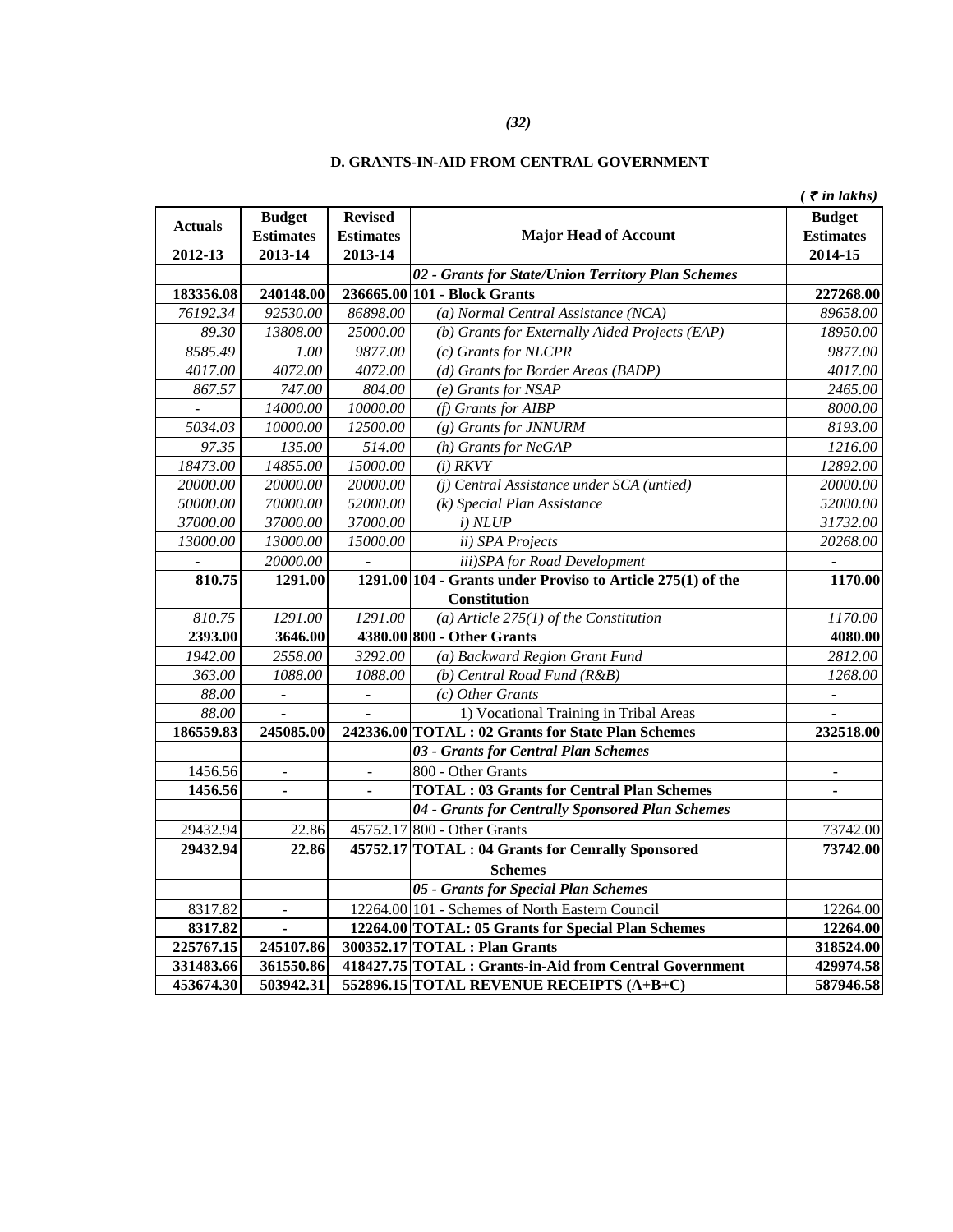# **II: CAPITAL RECEIPTS E. PUBLIC DEBT**

|                |                  |                  |                                                        | $\zeta$ $\bar{\zeta}$ in lakh) |
|----------------|------------------|------------------|--------------------------------------------------------|--------------------------------|
| <b>Actuals</b> | <b>Budget</b>    | <b>Revised</b>   |                                                        | <b>Budget</b>                  |
|                | <b>Estimates</b> | <b>Estimates</b> | <b>Major Head of Account</b>                           | <b>Estimates</b>               |
| 2012-13        | 2013-14          | 2013-14          |                                                        | 2014-15                        |
|                |                  |                  | 6003 - Internal Debt of the State Govt.                |                                |
| 18575.00       | 29912.00         |                  | 26005.80 101 - Market Loans                            | 28107.00                       |
|                |                  |                  | 103 - Loans from LIC of India                          |                                |
| 4246.02        | 6000.00          |                  | 5078.58 105 - Loans from NABARD                        | 5440.00                        |
|                |                  |                  | 106 - Compensation & Other Bonds                       |                                |
| 34.24          | 100.00           |                  | 91.79 108 - Loans from NCDC                            | 560.00                         |
|                |                  |                  | 451.48 109 - Loans from Other Institutions             |                                |
|                |                  | 451.48           | $(a)$ REC                                              |                                |
|                | ÷,               | $\overline{a}$   | (b) HUDCO                                              |                                |
|                |                  |                  | $(c)$ $PFC$                                            |                                |
| 16658.00       | 1.00             |                  | 74020.44 110 - W&MA from the Reserve Bank of India     | 10000.00                       |
| 2505.00        | 1000.00          |                  | 1487.50 111 - Special Securities issued to NSSF of the | 1500.00                        |
|                |                  |                  | <b>Central Government</b>                              |                                |
|                |                  |                  | 800 - Other Loans                                      |                                |
| 42018.26       | 37013.00         |                  | 107135.59 TOTAL (6003) INTERNAL DEBT OF                | 45607.00                       |
|                |                  |                  | <b>STATE GOVERNMENT</b>                                |                                |
|                |                  |                  | 6004 - Loans & Advances from the Central Govt.         |                                |
|                |                  |                  | 800 - Other Loans                                      |                                |
|                |                  |                  | 02 - Loans for State /Union Territory Plan Schemes     |                                |
| 9.92           | 1534.00          |                  | 15.69 101 - Block Loans                                | 2105.00                        |
|                |                  |                  | 05 - Loans for Special Schemes                         |                                |
|                | $\mathbf{r}$     |                  | 101 - Scheme of North Eastern Council                  | $\mathbf{r}$                   |
| 9.92           | 1534.00          |                  | 15.69 TOTAL (6004) LOANS & ADVANCES                    | 2105.00                        |
|                |                  |                  | FROM THE CENTRAL GOVERNMENT                            |                                |
| 42028.18       |                  |                  | 38547.00 107151.28 TOTAL 'E' PUBLIC DEBT               | 47712.00                       |